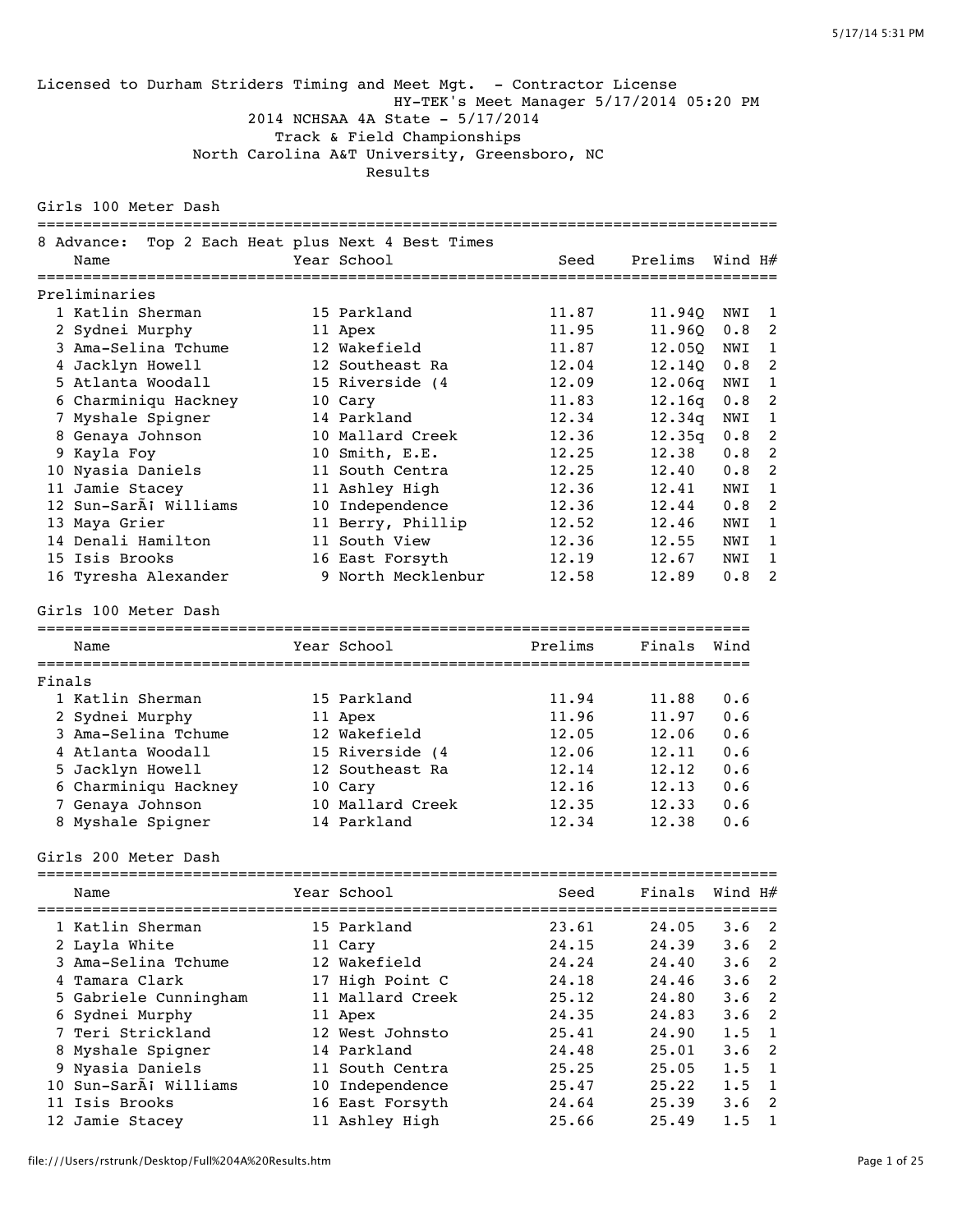| 13 Kayla Foy         | 10 Smith, E.E.     | 25.80 | 25.52 1.5 1 |       |  |
|----------------------|--------------------|-------|-------------|-------|--|
| 14 Tyresha Alexander | 9 North Mecklenbur | 25.47 | 25.71 1.5 1 |       |  |
| 15 Alexandria Blount | 10 Jack Britt      | 25.73 | 25.93 1.5 1 |       |  |
| 16 Victoria Porter   | 9 South Mecklenbur | 25.33 | 26.36       | 1.5 1 |  |

Girls 400 Meter Dash

| Name                | Year School        | Seed  | Finals  | H#                      |
|---------------------|--------------------|-------|---------|-------------------------|
| 1 Layla White       | 11 Cary            | 55.16 | 55.41   | 2                       |
| 2 Erin Morrison     | 15 Parkland        | 56.25 | 56.06   | 2                       |
| 3 McKinley McNeill  | 16 Parkland        | 56.17 | 56.32   | $\overline{2}$          |
| Jasmin Allen        | 12 Southeast Ra    | 56.42 | 57.91   | $\overline{2}$          |
| 5 Jocelyn Culbreath | 14 Reagan, Rona    | 58.69 | 58.04   | 1                       |
| 6 Tiarra Bailey     | 11 Jack Britt      | 58.67 | 58.23   | 1                       |
| 7 Kristoni Barnes   | 10 Wake Forest     | 57.03 | 58.36   | 2                       |
| 8 Tia Robinson      | 11 Wakefield       | 56.34 | 58.37   | 2                       |
| 9 Lovasia Thomas    | 12 Z.B. Vance      | 59.21 | 58.85   | 1                       |
| 10 Tatiana Mills    | 10 Berry, Phillip  | 58.30 | 58.87   | 1                       |
| 11 Victoria Porter  | 9 South Mecklenbur | 57.43 | 59.20   | $\overline{2}$          |
| 12 Lindsey Wheeler  | 11 Ardrey Kell     | 58.41 | 59.41   | 1                       |
| 13 Aaliyah Burton   | 17 Grimsley        | 58.59 | 59.75   | 1                       |
| 14 Ebony Nelson     | 10 Pinecrest       | 59.40 | 59.84   | 1                       |
| 15 Deja Weaver      | 12 South View      | 59.31 | 1:00.11 |                         |
| 16 Mikayla King     | 10 Hoke County     | 58.28 | 1:00.44 | $\overline{\mathbf{c}}$ |

Girls 800 Meter Run

| Name                                          |                                                        |                     |         |
|-----------------------------------------------|--------------------------------------------------------|---------------------|---------|
| 1 Lauren Moody<br>$1:06.769$ $(1:06.769)$     | 12 T.C. Roberson 2:16.60 2:12.84<br>2:12.836(1:06.067) |                     |         |
| 2 Lakeisha Warner<br>1:06.447(1:06.447)       | 11 Cary<br>2:13.151(1:06.704)                          | 2:15.23             | 2:13.16 |
| 3 Alison Price<br>1:06.527(1:06.527)          | 14 West Forsyth<br>2:16.127(1:09.600)                  | 2:20.49             | 2:16.13 |
| 4 Casey Greenwalt<br>1:07.419(1:07.419)       | 12 T.C. Roberson<br>2:16.978 (1:09.560)                | 2:16.57             | 2:16.98 |
| 5 G'Jasmyne Butler<br>1:06.133(1:06.133)      | 10 Leesville Ro<br>2:17.815(1:11.682)                  | 2:19.87             | 2:17.82 |
| 6 Blair Ramsey<br>1:08.148(1:08.148)          | 16 Grimsley<br>$2:18.352$ $(1:10.205)$                 | 2:18.51             | 2:18.36 |
| 7 Mason Kepley<br>1:06.590(1:06.590)          | 15 High Point C<br>2:18.948(1:12.358)                  | 2:19.54             | 2:18.95 |
| 8 Kate Sanborn<br>1:08.675(1:08.675)          | 10 Jack Britt<br>2:19.359(1:10.684)                    | 2:23.14             | 2:19.36 |
| 9 Vanessa Bateson<br>1:05.119(1:05.119)       | 14 Mount Tabor<br>2:20.458(1:15.340)                   | 2:20.63             | 2:20.46 |
| 10 Callie Scull<br>1:07.650(1:07.650)         | 12 Apex<br>2:20.707(1:13.057)                          | 2:19.54             | 2:20.71 |
| 11 Anastasia Soule<br>$1:09.249$ $(1:09.249)$ | 11 T.C. Roberson<br>2:21.663(1:12.414)                 | 2:19.18             | 2:21.67 |
| 12 Grace Sullivan<br>$1:07.019$ $(1:07.019)$  | 11 Providence<br>2:21.983 (1:14.965)                   | 2:17.41             | 2:21.99 |
| 13 Taylor Delaney<br>$1:09.542$ $(1:09.542)$  | 10 South View<br>2:22.303 (1:12.762)                   | 2:22.02             | 2:22.31 |
| 14 Kerry Leonard<br>1:09.233(1:09.233)        | 12 Laney<br>2:22.757 (1:13.525)                        | 2:26.16             | 2:22.76 |
| 15 Elisa Sargent<br>1:08.936(1:08.936)        | 11 Green Hope<br>$2:25.502$ (1:16.566)                 | $2:19.49$ $2:25.51$ |         |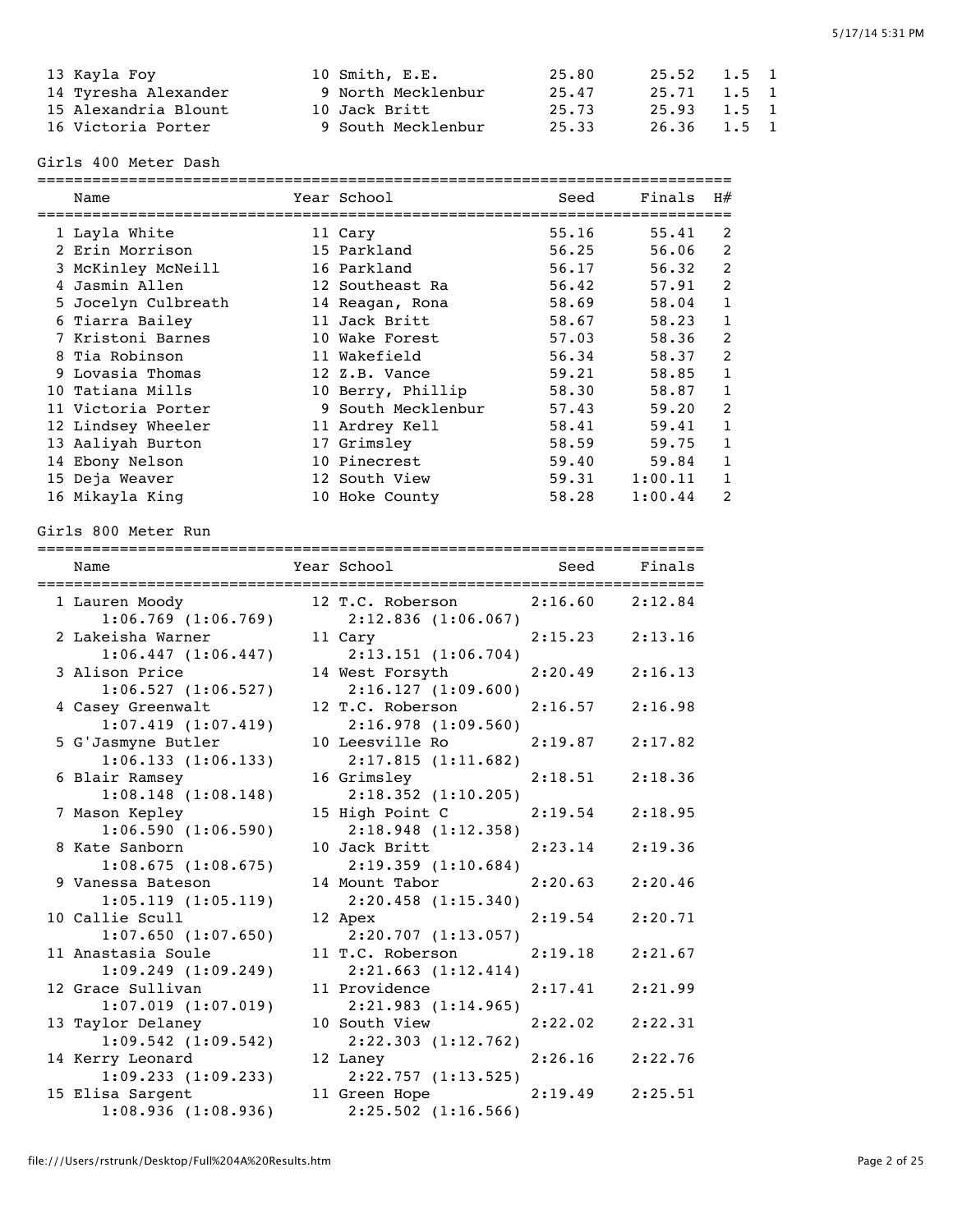1:10.025 (1:10.025) 2:31.336 (1:21.311)

16 Cameron Smithwick 9 Laney 2:27.96 2:31.34

#### Girls 1600 Meter Run

| Name                                          | Year School                      | Seed Finals                                                                                               |
|-----------------------------------------------|----------------------------------|-----------------------------------------------------------------------------------------------------------|
|                                               |                                  | 1 Blair Ramsey 16 Grimsley 5:00.17 4:57.20<br>1:16.485 (1:16.485) 2:33.332 (1:16.847) 3:44.564 (1:11.232) |
| 4:57.192(1:12.628)                            |                                  |                                                                                                           |
| 2 Elly Henes                                  | 10 Green Hope 5:10.68 4:59.56    |                                                                                                           |
| $1:16.366$ $(1:16.366)$                       |                                  | $2:33.204$ (1:16.839) 3:46.263 (1:13.059)                                                                 |
| 4:59.560(1:13.298)                            |                                  |                                                                                                           |
| 3 Casey Greenwalt                             | 12 T.C. Roberson 5:07.65 5:01.80 |                                                                                                           |
| 1:17.048(1:17.048)<br>5:01.796(1:12.406)      |                                  | $2:34.129$ $(1:17.081)$ $3:49.390$ $(1:15.262)$                                                           |
| 4 Grace Sullivan                              | 11 Providence 5:05.56 5:05.77    |                                                                                                           |
| 1:16.376(1:16.376)                            |                                  | $2:33.196$ (1:16.821) $3:46.648$ (1:13.452)                                                               |
| 5:05.768(1:19.121)                            |                                  |                                                                                                           |
| 5 Vanessa Bateson                             | 14 Mount Tabor 5:01.79 5:08.11   |                                                                                                           |
| 1:16.619(1:16.619)                            |                                  | $2:33.544$ (1:16.925) 3:47.689 (1:14.145)                                                                 |
| 5:08.105(1:20.417)                            |                                  |                                                                                                           |
| 6 Kerry Leonard                               | 12 Laney 5:08.08 5:08.40         |                                                                                                           |
| 1:17.149(1:17.149)                            |                                  | $2:34.379$ $(1:17.230)$ $3:52.550$ $(1:18.171)$                                                           |
| 5:08.393(1:15.843)                            |                                  |                                                                                                           |
| 7 Rebekah Greengrass                          | 11 Panther Cree 5:11.95 5:08.98  |                                                                                                           |
| 1:16.890(1:16.890)                            |                                  | $2:33.431$ $(1:16.541)$ $3:51.702$ $(1:18.271)$                                                           |
| 5:08.979(1:17.277)<br>8 Taylor Delaney        | 10 South View 5:05.49 5:09.35    |                                                                                                           |
| $1:17.042$ $(1:17.042)$                       |                                  | $2:35.095$ (1:18.053) 3:54.338 (1:19.244)                                                                 |
| 5:09.347(1:15.010)                            |                                  |                                                                                                           |
| 9 Hannah Moerk                                | 14 East Forsyth 5:16.17 5:10.46  |                                                                                                           |
| 1:16.819(1:16.819)                            |                                  | $2:34.019$ (1:17.200) 3:51.735 (1:17.716)                                                                 |
| $5:10.454$ $(1:18.720)$                       |                                  |                                                                                                           |
| 10 Lily Anderson                              | 11 T.C. Roberson 5:16.30 5:11.90 |                                                                                                           |
| 1:17.657(1:17.657)                            |                                  | $2:35.278$ $(1:17.621)$ $3:53.684$ $(1:18.407)$                                                           |
| 5:11.900(1:18.216)                            |                                  |                                                                                                           |
| 11 Kate Sanborn                               | 10 Jack Britt 5:08.28 5:13.21    |                                                                                                           |
| $1:17.676$ $(1:17.676)$                       |                                  | $2:35.894$ (1:18.218) $3:54.446$ (1:18.553)                                                               |
| 5:13.210(1:18.764)                            |                                  |                                                                                                           |
| 12 Chloe Cox                                  | 10 South Centra 5:20.97 5:18.60  |                                                                                                           |
| $1:17.402$ $(1:17.402)$<br>5:18.598(1:18.829) |                                  | $2:36.808$ (1:19.406) $3:59.769$ (1:22.962)                                                               |
| 13 Kayla Hall                                 | 10 Green Hope 5:18.58 5:20.50    |                                                                                                           |
| 1:17.141(1:17.141)                            |                                  | $2:35.272$ (1:18.131) 3:57.737 (1:22.465)                                                                 |
| $5:20.494$ $(1:22.758)$                       |                                  |                                                                                                           |
| 14 Cayla Rodney                               | 11 Cary 5:17.29 5:21.38          |                                                                                                           |
| 1:16.990(1:16.990)                            |                                  | $2:34.701$ (1:17.711) 3:57.473 (1:22.772)                                                                 |
| 5:21.377(1:23.905)                            |                                  |                                                                                                           |

Girls 3200 Meter Run

| Name                                                                                           | Year School                                                                            | Finals<br>Seed                                                    |
|------------------------------------------------------------------------------------------------|----------------------------------------------------------------------------------------|-------------------------------------------------------------------|
| 1 Kayla Montgomery<br>$1:25.253$ $(1:25.253)$<br>$5:32.584$ $(1:21.165)$<br>9:33.917(1:19.427) | 14 Mount Tabor<br>2:48.589(1:23.336)<br>6:53.621(1:21.038)<br>$10:47.740$ $(1:13.824)$ | $11:16.12$ $10:47.74$<br>4:11.419(1:22.831)<br>8:14.490(1:20.869) |
| 2 Bianca Bishop<br>$1:25.232$ $(1:25.232)$                                                     | 12 Providence<br>$2:48.762$ $(1:23.530)$                                               | 11:05.88<br>10:50.25<br>4:11.665(1:22.904)                        |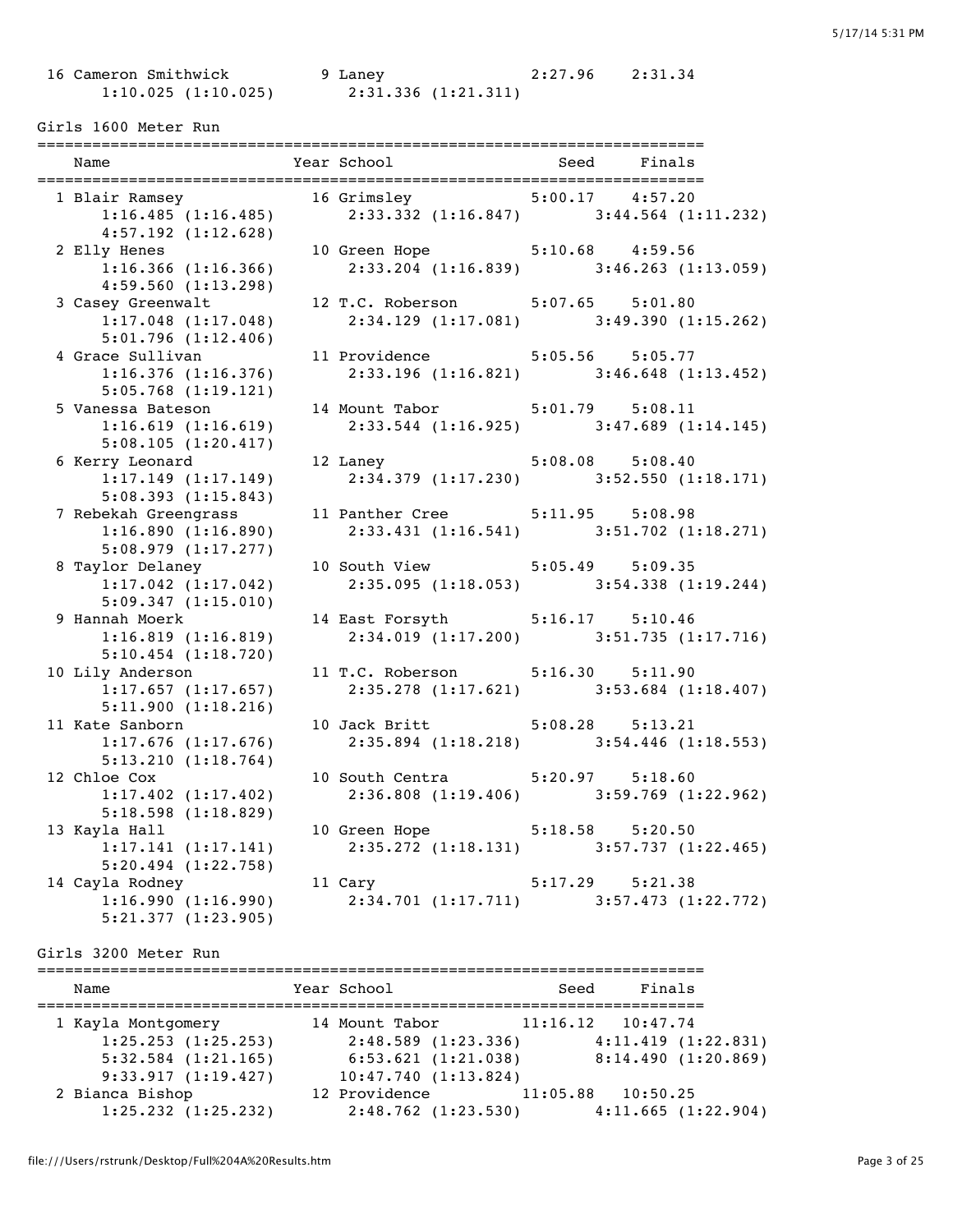5:33.159 (1:21.494) 6:54.152 (1:20.994) 8:15.267 (1:21.115) 9:34.757 (1:19.490) 10:50.250 (1:15.494) 9:46.826 (1:23.950) 11:05.480 (1:18.654) 9:48.030 (1:23.741) 11:06.549 (1:18.519) 9:47.411 (1:24.478) 11:10.204 (1:22.793) 9:49.403 (1:25.845) 11:20.112 (1:30.710) 9:55.482 (1:28.465) 11:23.609 (1:28.128) 10:08.677 (1:31.858) 11:30.589 (1:21.912) 10:07.427 (1:34.640) 11:34.176 (1:26.749) 10:14.846 (1:35.667) 11:44.042 (1:29.196) 10:18.807 (1:32.554) 11:46.952 (1:28.145) 10:22.694 (1:36.101) 11:51.951 (1:29.258) 10:28.595 (1:41.569) 12:00.488 (1:31.893) 10:33.830 (1:33.058) 12:03.518 (1:29.689) 10:40.994 (1:35.401) 12:07.363 (1:26.370)

 3 Rebekah Greengrass 11 Panther Cree 11:19.88 11:05.48 1:24.983 (1:24.983) 2:48.398 (1:23.415) 4:11.245 (1:22.848) 5:33.043 (1:21.798) 6:57.087 (1:24.044) 8:22.877 (1:25.791) 4 Theresa Enright 11 Green Hope 11:38.47 11:06.55 1:25.557 (1:25.557) 2:49.427 (1:23.870) 4:11.992 (1:22.566) 5:35.057 (1:23.065) 6:59.051 (1:23.995) 8:24.290 (1:25.239) 5 Lily Anderson 11 T.C. Roberson 11:15.33 11:10.21 1:25.206 (1:25.206) 2:49.022 (1:23.816) 4:12.671 (1:23.650) 5:34.323 (1:21.652) 6:57.938 (1:23.615) 8:22.934 (1:24.997) 6 Emily Pettis 10 Millbrook 11:11.49 11:20.12 1:25.004 (1:25.004) 2:48.371 (1:23.367) 4:11.252 (1:22.882) 5:33.598 (1:22.346) 6:56.791 (1:23.193) 8:23.559 (1:26.768) 7 Mary Prouty 11 Myers Park 11:14.20 11:23.61 1:25.338 (1:25.338) 2:49.219 (1:23.881) 4:12.443 (1:23.225) 5:34.773 (1:22.330) 6:59.445 (1:24.673) 8:27.017 (1:27.572) 8 Hannah Moerk 14 East Forsyth 11:26.08 11:30.59 1:25.441 (1:25.441) 2:48.965 (1:23.524) 4:11.957 (1:22.993) 5:35.649 (1:23.692) 7:05.580 (1:29.932) 8:36.820 (1:31.241) 9 Holly Bailey 9 Lake Norman 11:18.35 11:34.18 1:25.728 (1:25.728) 2:49.475 (1:23.748) 4:12.548 (1:23.073) 5:35.292 (1:22.744) 7:00.368 (1:25.077) 8:32.787 (1:32.419) 10 Megan Sullivan 12 Broughton 11:28.62 11:44.05 1:25.042 (1:25.042) 2:48.772 (1:23.730) 4:11.674 (1:22.903) 5:34.783 (1:23.109) 7:04.117 (1:29.335) 8:39.180 (1:35.063) 11 Sarah Pellazari 9 Hoggard 12:01.16 11:46.96 1:25.495 (1:25.495) 2:50.042 (1:24.548) 4:15.327 (1:25.285) 5:44.365 (1:29.039) 7:14.880 (1:30.516) 8:46.254 (1:31.374) 12 Ashley Smith 16 West Forsyth 11:32.64 11:51.96 1:25.759 (1:25.759) 2:49.708 (1:23.950) 4:13.014 (1:23.306) 5:39.371 (1:26.358) 7:11.868 (1:32.497) 8:46.593 (1:34.726) 13 Lilly Price **16 East Chapel** 11:31.72 12:00.49 1:25.580 (1:25.580) 2:49.178 (1:23.598) 4:12.232 (1:23.055) 7:07.480 (2:55.248) 7:07.480 (0.000) 8:47.026 (1:39.547) 14 Chloe Cox 10 South Centra 12:22.27 12:03.52 1:25.359 (1:25.359) 2:50.991 (1:25.633) 4:19.962 (1:28.971) 5:52.873 (1:32.911) 7:26.925 (1:34.053) 9:00.772 (1:33.847) 15 Ashley Damron 10 South View 12:15.40 12:07.37 1:25.941 (1:25.941) 2:53.479 (1:27.538) 4:23.694 (1:30.216) 5:55.982 (1:32.288) 7:30.124 (1:34.142) 9:05.594 (1:35.471) 16 Sara Silika 10 Ashley High 12:04.85 12:09.96 1:25.950 (1:25.950) 2:53.549 (1:27.599) 4:23.874 (1:30.326) 5:56.270 (1:32.396) 7:30.532 (1:34.262) 9:05.926 (1:35.395) 10:41.335 (1:35.410) 12:09.957 (1:28.622)

Girls 100 Meter Hurdles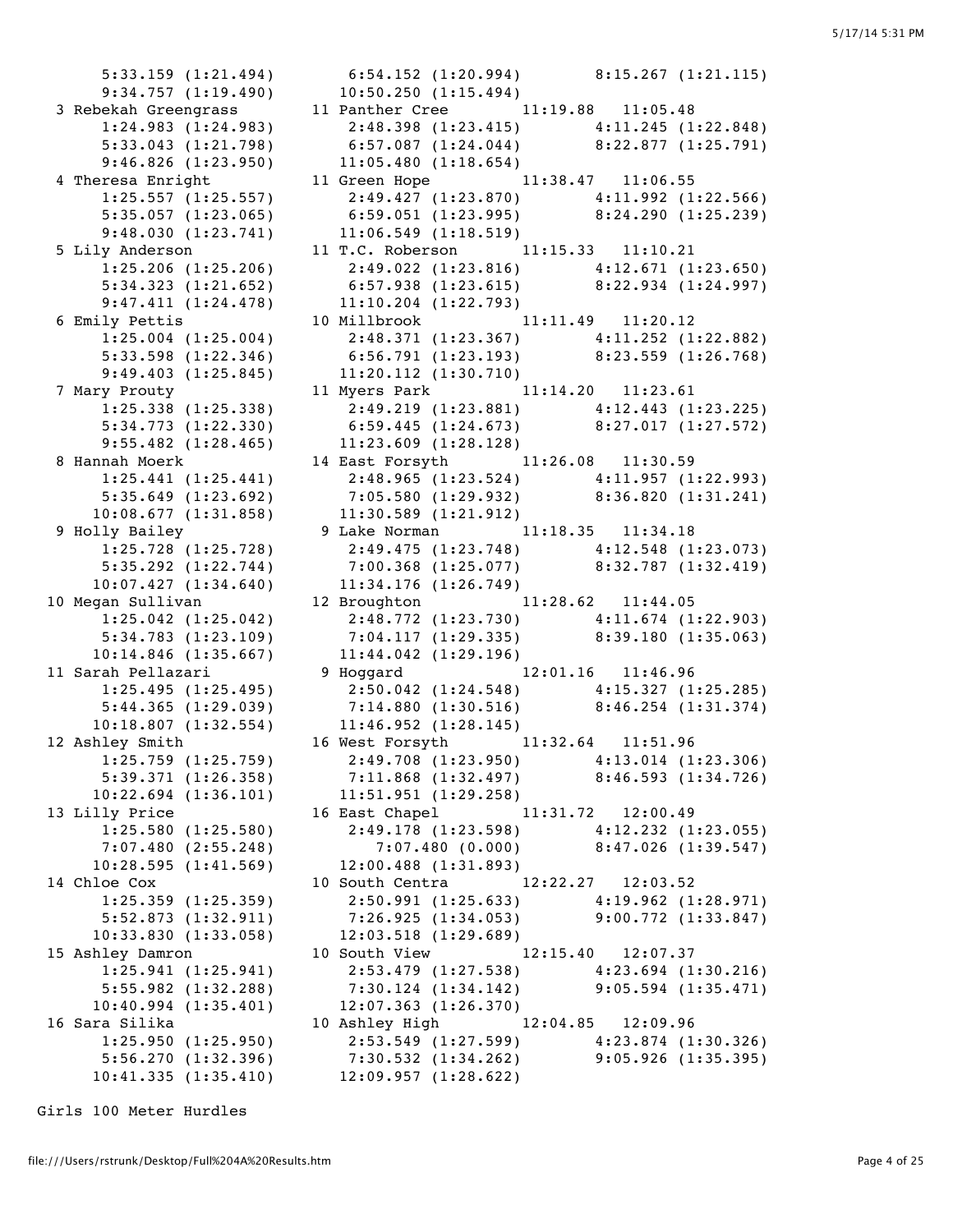| 8 Advance:<br>Name                  | ========<br>Top 2 Each Heat plus Next 4 Best Times<br>Year School | Seed                               | Prelims          | ============<br>Wind H# |                        |
|-------------------------------------|-------------------------------------------------------------------|------------------------------------|------------------|-------------------------|------------------------|
| Preliminaries                       |                                                                   |                                    |                  |                         |                        |
| 1 Jacklyn Howell                    | 12 Southeast Ra                                                   | 13.74                              | 13.93Q           | 1.2                     | 13.924<br>2            |
| 2 Ebony Williams                    | 15 Parkland                                                       | 14.05                              | 13.93Q           | 2.5                     | $\mathbf{1}$<br>13.925 |
| 3 Breanne Bygrave                   | 10 Wakefield                                                      | 14.41                              | 14.28Q           | 2.5                     | 1                      |
| 4 Gabriele Cunningham               | 11 Mallard Creek                                                  | 14.44                              | 14.51Q           | 1.2                     | 2                      |
| 5 Nyah Hines                        | 11 Garner<br>11 Sanderson                                         | 14.48                              | 14.58g           | 1.2                     | 2                      |
| 6 Imani Chapman<br>7 Lekesha Ejindu | 14 Dudley                                                         | 14.54<br>15.03                     | 14.59q<br>15.02q | 2.5<br>$2 \cdot 5$      | 1<br>1                 |
| 8 Kayla Mitchell                    | 12 Overhills                                                      | 14.92                              | 15.07q           | 1.2                     | 2                      |
| 9 Jessica Watson                    | 15 Reagan, Rona                                                   | 14.98                              | 15.45            | 1.2                     | 2                      |
| 10 Manneja Cordray                  | 12 Berry, Phillip                                                 | 15.19                              | 15.62            | 1.2                     | 2                      |
| 11 Amaka Awuruonye                  | 11 Olympic                                                        | 15.35                              | 15.72            | 1.2                     | 2                      |
| 12 Amy Lee                          | 10 New Hanover                                                    | 16.37                              | 15.96            | 2.5                     | $\mathbf{1}$           |
| 13 Jasmine Sanders                  | 9 South Centra                                                    | 17.11                              | 17.49            | 2.5                     | 1                      |
| 14 Alecia Hardy                     | 12 Smith, E.E.                                                    | 17.18                              | 18.41            | 1.2                     | 2                      |
| -- Makaila Roberts                  | 15 Reagan, Rona                                                   | 14.88                              | FS               | 2.5                     | 1                      |
| Girls 100 Meter Hurdles             |                                                                   |                                    |                  |                         |                        |
| Name                                | Year School                                                       | Prelims                            | Finals           | Wind                    |                        |
| Finals                              |                                                                   |                                    |                  |                         |                        |
| 1 Jacklyn Howell                    | 12 Southeast Ra                                                   | 13.93                              | 13.52            | 3.4                     |                        |
| 2 Ebony Williams                    | 15 Parkland                                                       | 13.93                              | 13.76            | 3.4                     |                        |
| 3 Breanne Bygrave                   | 10 Wakefield                                                      | 14.28                              | 14.02            | 3.4                     |                        |
| 4 Gabriele Cunningham               | 11 Mallard Creek                                                  | 14.51                              | 14.12            | 3.4                     |                        |
| 5 Kayla Mitchell                    | 12 Overhills                                                      | 15.07                              | 14.44            | 3.4                     |                        |
| 6 Nyah Hines                        | 11 Garner                                                         | 14.58                              | 14.51            | 3.4                     |                        |
| 7 Imani Chapman                     | 11 Sanderson                                                      | 14.59                              | 14.70            | 3.4                     |                        |
| 8 Lekesha Ejindu                    | 14 Dudley                                                         | 15.02                              | 15.10            | 3.4                     |                        |
| Girls 300 Meter Hurdles             |                                                                   |                                    |                  |                         |                        |
| Name                                | Year School<br>:==============                                    | Seed<br>========================== | Finals           | H#                      |                        |
| 1 Jacklyn Howell                    | 12 Southeast Ra                                                   | 43.52                              | 44.67            | 2                       |                        |
| 2 Amaka Awuruonye                   | 11 Olympic                                                        | 45.55                              | 45.16            | 2                       |                        |
| 3 Breanne Bygrave                   | 10 Wakefield                                                      | 44.60                              | 45.71            | 2                       |                        |
| 4 Kennedy Thorne                    | 11 Clayton                                                        | 44.96                              | 45.76            | 2                       |                        |
| 5 Imani Chapman                     | 11 Sanderson                                                      | 44.94                              | 45.79            | 2                       |                        |
| 6 Claudia Cox                       | 10 South Centra                                                   | 46.65                              | 45.92            | 1                       |                        |
| 7 Elizabeth White                   | 9 Myers Park                                                      | 47.27                              | 46.68            | 1                       |                        |
| 8 Sydney Jenkins                    | 10 Berry, Phillip                                                 | 45.95                              | 46.98            | 1                       |                        |
| 9 Nateja Hale                       | 15 Parkland                                                       | 45.91                              | 47.46            | 2                       |                        |
| 10 Courtney Pate                    | 12 Hoke County                                                    | 47.52                              | 47.76            | 1                       |                        |
| 11 Evelyn Baker                     | 14 Dudley                                                         | 46.11                              | 47.90            | 1                       |                        |
| 12 Hayley Goldman                   | 9 Rose, J.H.                                                      | 47.48                              | 48.24            | 1                       |                        |
| 13 Jessica Watson                   | 15 Reagan, Rona                                                   | 45.31                              | 48.80            | 2                       |                        |
| 14 charisma jeffers                 | 10 Garinger                                                       | 47.39                              | 49.32            | 1                       |                        |
| 15 Jade Jordan<br>16 Ebony Williams | 9 Pine Forest<br>15 Parkland                                      | 46.52<br>44.41                     | 50.79<br>1:06.45 | 1<br>2                  |                        |
| Girls 4x100 Meter Relay             |                                                                   |                                    |                  |                         |                        |
| School                              |                                                                   | Seed                               | Finals           | H#                      |                        |
|                                     |                                                                   |                                    |                  |                         |                        |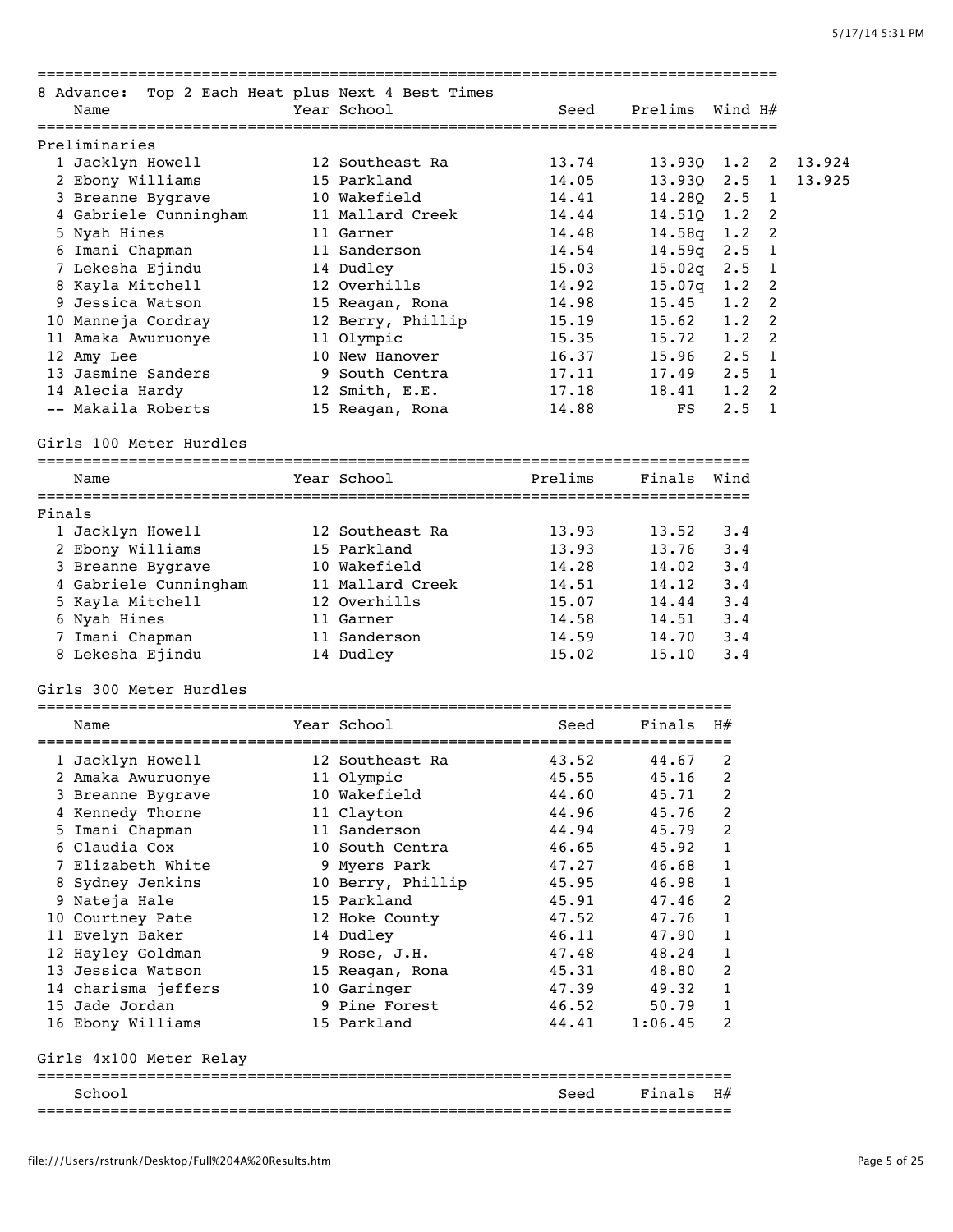1 Parkland 47.00 46.99 2 1) Ila Mumford 15 2) Myshale Spigner 14 3) Katlin Sherman 15 4) Miaysha Bryant 2 Wakefield 47.20 47.45 2 1) Destiny Robinson 10 2) Ama-Selina Tchume 12 3) Dasia Sanders 11 4) Breanne Bygrave 10 3 Southeast Raleigh 48.24 47.88 2 1) Brittney Anderson 12 2) Kayla Chavis 12 3) Asya Macon 10 4) Jacklyn Howell 12 4 Dudley 48.45 48.33 2 1) Evelyn Baker 14 2) Jessica Walker 3) Dasja White 4) Kendra Murray 5 T.C. Roberson 48.57 48.77 2<br>1) Elyse King 9 2) Dasha Arnaut 11 1) Elyse King 9 2) Dasha Arnaut 11 3) Zakeyah Copney 12 4) Arianna Whiteside 12 6 Millbrook 49.41 48.90 1 1) Chaina Witherspoon 10 2) Cameren Pryor 11 3) Kayla Steward 11 4) Kaila Lewis 10 7 R.J. Reynolds 48.72 48.92 2 1) Zarea Pitts 17 2) Abra Granger 3) Anne Lopina 4) Olivia Nunley 8 Berry, Phillip O. 48.58 49.34 2 2) Manneja Cordray 12<br>4) Maya Grier 11 1) Alliyah Barnes 10<br>3) Passion Firms 12 9 South View 49.29 49.70 1 1) Alexis Smith 11 2) Delnesha Bryant 11 3) Deja Weaver 12 4) Denali Hamilton 11 3) Deja weaver 12<br>10 Hoke County 49.63 49.85 1 1) Kaitlyn Thomas 12 2) Ayari Harrington 11 3) Mikayla King 10 4) Tiara Harris 12 11 Hopewell 49.49 49.90 1 1) Kyla Sherrill 9 2) Olivia Walker 11 3) Jada Woods 10 4) Mariah Washington 12 12 West Johnston 49.70 50.05 1 50.044 1) Zaria Denning 10 2) Tori Strickland 12 3) Smith Tennay 10 4) Teri Strickland 12 13 Pine Forest 50.29 50.05 1 50.047 1) Jade Jordan 9 2) Te-Shell Thomas 10 3) Brianna Gilmore 12 4) Aaliyah Quick 12 14 West Mecklenburg 50.17 50.08 1 1) Jhetaime Lucan 10 2) Tatayanna Campbell 9 3) Jada Staten 10 4) Deandra Broner 10 15 Laney 50.35 50.56 1 1) Charlene Thompson 11 2) Ayanna Matthews 11 3) Jayda Malone 10 4) Erin Nesselroade 10 -- High Point Central 48.29 DNF 2 1) Carmen Dobson 2) Shaperia Pegram 3) Essence Thomas 15 4) Tamara Clark 17 Girls 4x200 Meter Relay ============================================================================ School School Seed Finals H# ============================================================================ 1 Parkland 1:38.31 1:36.99 2 1) Katlin Sherman 15 2) Ebony Williams 15 3) Miaysha Bryant 4) Erin Morrison 15 2 Dudley 1:40.13 1:41.63 2 1) Jazmine Gooden 16 2) Jessica Walker 3) Mya Johnson 4) Kendra Murray 3 Wakefield 1:42.68 1:42.04 1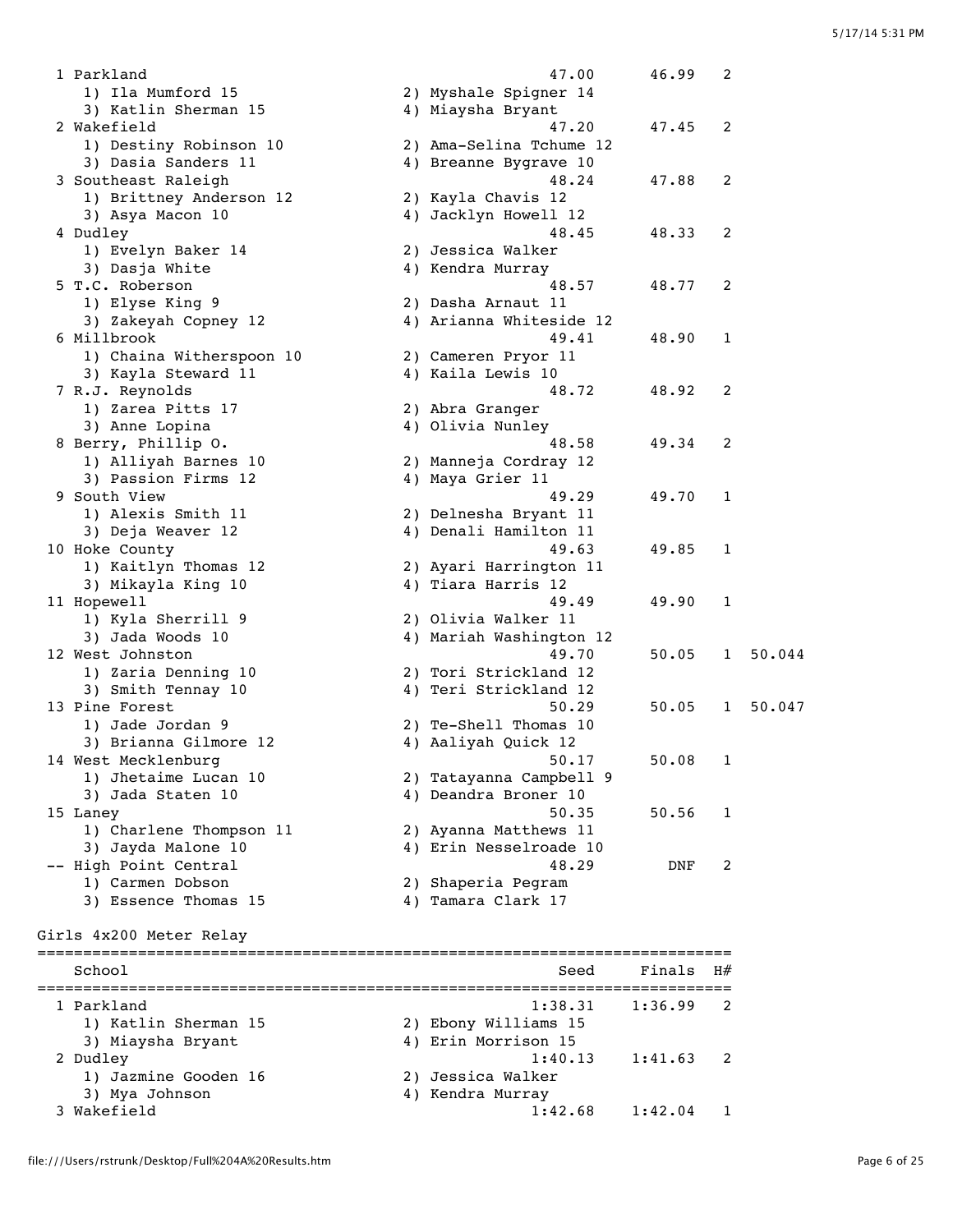1) Dasia Sanders 11 2) JeMay Ward 11 3) Leona Medley 10 4) Tia Robinson 11 4 Mallard Creek 1:45.09 1:42.25 1<br>1) Conava Johnson 10 2) Mictasha Mickle 12 1) Genaya Johnson 10 3) Gabriele Cunningha 5 Reagan, Ronald W 1) Jessica Watson 15 3) Jordan Sheets 6 Hoke County 1) Kaitlyn Thomas 12 3) Ayari Harrington 7 Berry, Phillip O. 1) Maya Grier 11 3) Alliyah Barnes 10 8 Jack Britt 1) Nya Fountain 11 3) Ccoriea Foy 11 9 South Central 1) Deja George 10 3) Ger-Rhonda Smith 10 East Mecklenburg 1) Princess Ezenwa 1 3) Damani Bryant 9 11 T.C. Roberson 1) Elyse King 9 3) Zakeyah Copney 12 12 Hillside 1) Imari Mclean 14 3) Khira Harris 13 Laney 1) Jayda Malone 10 3) Charlene Thompson 1) Avery Walter 3) Susie Ngwe 9 -- Southeast Raleigh 1) Brittney Anderson 3) Jasmin Allen 12 1) Jocelyn Eason 10 3) Chardonei Sutton Girls 4x400 Meter Relay ============================================================================ ============================================================================ 1 Parkland

| 1) Genaya Jonnson 10           | z) Mictasna Mickle iz    |                     |                            |  |                    |  |
|--------------------------------|--------------------------|---------------------|----------------------------|--|--------------------|--|
| 3) Gabriele Cunningham 11      | 4) Jodi-Ann McDonald 11  |                     |                            |  |                    |  |
| 5 Reagan, Ronald W             | 1:43.38                  | 1:42.70             | 1                          |  |                    |  |
| 1) Jessica Watson 15           | 2) Makaila Roberts 15    |                     |                            |  |                    |  |
| 3) Jordan Sheets               | 4) Jocelyn Culbreath 14  |                     |                            |  |                    |  |
| 6 Hoke County                  | 1:42.61                  | 1:42.75             | 2                          |  |                    |  |
| 1) Kaitlyn Thomas 12           | 2) Mikayla King 10       |                     |                            |  |                    |  |
| 3) Ayari Harrington 11         | 4) Tiara Harris 12       |                     |                            |  |                    |  |
| 7 Berry, Phillip O.            | 1:41.98                  | 1:43.22             | 2                          |  |                    |  |
| 1) Maya Grier 11               | 2) Alysa Dempsey 10      |                     |                            |  |                    |  |
| 3) Alliyah Barnes 10           | 4) Erica Williams 12     |                     |                            |  |                    |  |
| 8 Jack Britt                   | 1:43.76                  | 1:43.46             | 1                          |  |                    |  |
|                                |                          |                     |                            |  |                    |  |
| 1) Nya Fountain 11             | 2) Alexandria Blount 10  |                     |                            |  |                    |  |
| 3) Ccoriea Foy 11              | 4) Tiarra Bailey 11      |                     |                            |  |                    |  |
| 9 South Central                | 1:45.39                  | 1:43.49             | 1                          |  |                    |  |
| 1) Deja George 10              | 2) Janessa Harkley 12    |                     |                            |  |                    |  |
| 3) Ger-Rhonda Smith 11         | 4) Nyasia Daniels 11     |                     |                            |  |                    |  |
| 10 East Mecklenburg            | 1:44.67                  | 1:43.53             | 1                          |  |                    |  |
| 1) Princess Ezenwa 10          | 2) Janice Ezenwa 12      |                     |                            |  |                    |  |
| 3) Damani Bryant 9             | 4) Labria King 10        |                     |                            |  |                    |  |
| 11 T.C. Roberson               | 1:41.85                  | 1:44.33             | 2                          |  |                    |  |
| 1) Elyse King 9                | 2) Dasha Arnaut 11       |                     |                            |  |                    |  |
| 3) Zakeyah Copney 12           | 4) Arianna Whiteside 12  |                     |                            |  |                    |  |
| 12 Hillside                    | 1:45.55                  | 1:45.04             | 1                          |  |                    |  |
| 1) Imari Mclean 14             | 2) Demia Scott           |                     |                            |  |                    |  |
| 3) Khira Harris                | 4) Jamila McKoy          |                     |                            |  |                    |  |
|                                |                          |                     |                            |  |                    |  |
| 13 Laney                       | 1:45.87                  | 1:45.31             | 1                          |  |                    |  |
| 1) Jayda Malone 10             | 2) Ayanna Matthews 11    |                     |                            |  |                    |  |
| 3) Charlene Thompson 11        | 4) Erin Nesselroade 10   |                     |                            |  |                    |  |
| -- Cary                        | 1:39.45                  | DNF                 | 2                          |  |                    |  |
| 1) Avery Walter                | 2) Desi Rowell 11        |                     |                            |  |                    |  |
| 3) Susie Ngwe 9                | 4) Charminiqu Hackney 10 |                     |                            |  |                    |  |
| -- Southeast Raleigh           | 1:42.16                  | DNF                 | 2                          |  |                    |  |
| 1) Brittney Anderson 12        | 2) Kayla Chavis 12       |                     |                            |  |                    |  |
| 3) Jasmin Allen 12             | 4) Asya Macon 10         |                     |                            |  |                    |  |
| -- Garner                      | 1:42.18                  | DQ                  | 2                          |  | 3rd exg outside zn |  |
| 1) Jocelyn Eason 10            | 2) Nyah Hines 11         |                     |                            |  |                    |  |
| 3) Chardonei Sutton 9          | 4) Lacherie Clarke 12    |                     |                            |  |                    |  |
|                                |                          |                     |                            |  |                    |  |
| Girls 4x400 Meter Relay        |                          |                     |                            |  |                    |  |
|                                |                          |                     |                            |  |                    |  |
| School                         | Seed                     | Finals              | H#                         |  |                    |  |
| ------------------------------ |                          |                     |                            |  |                    |  |
| 1 Parkland                     | 4:03.09                  | 3:47.88             | 2                          |  |                    |  |
| 1) Myshale Spigner 14          | 2) Erin Morrison 15      |                     |                            |  |                    |  |
| 3) McKinley McNeill 16         | 4) Ebony Williams 15     |                     |                            |  |                    |  |
| 1:54.078(1:54.078)             | 2:50.936(56.858)         | 3:47.877(56.942)    |                            |  |                    |  |
| 2 Cary                         | 3:59.30                  | $3:54.72$ 2         |                            |  |                    |  |
| 1) Julia Brown 11              | 2) Layla White 11        |                     |                            |  |                    |  |
| 3) Obomate Asimiea 10          | 4) Desi Rowell 11        |                     |                            |  |                    |  |
|                                |                          |                     |                            |  |                    |  |
| 1:54.819(1:54.819)             | 2:55.725(1:00.906)       | 3:54.712(58.988)    |                            |  |                    |  |
| 3 Sanderson                    | 3:58.77                  | 3:54.82 2           |                            |  |                    |  |
| 1) Imani Chapman 11            | 2) Sara Komes 12         |                     |                            |  |                    |  |
| 3) Kameron Strong 10           | 4) Kayli Nichols 12      |                     |                            |  |                    |  |
| 1:58.993(1:58.993)             | 2:56.861(57.868)         | $3:54.814$ (57.954) |                            |  |                    |  |
| 4 T.C. Roberson                | 3:57.01                  | 3:55.11             | $\overline{\phantom{a}}$ 2 |  |                    |  |
| 1) Arianna Whiteside 12        | 2) Dasha Arnaut 11       |                     |                            |  |                    |  |
|                                |                          |                     |                            |  |                    |  |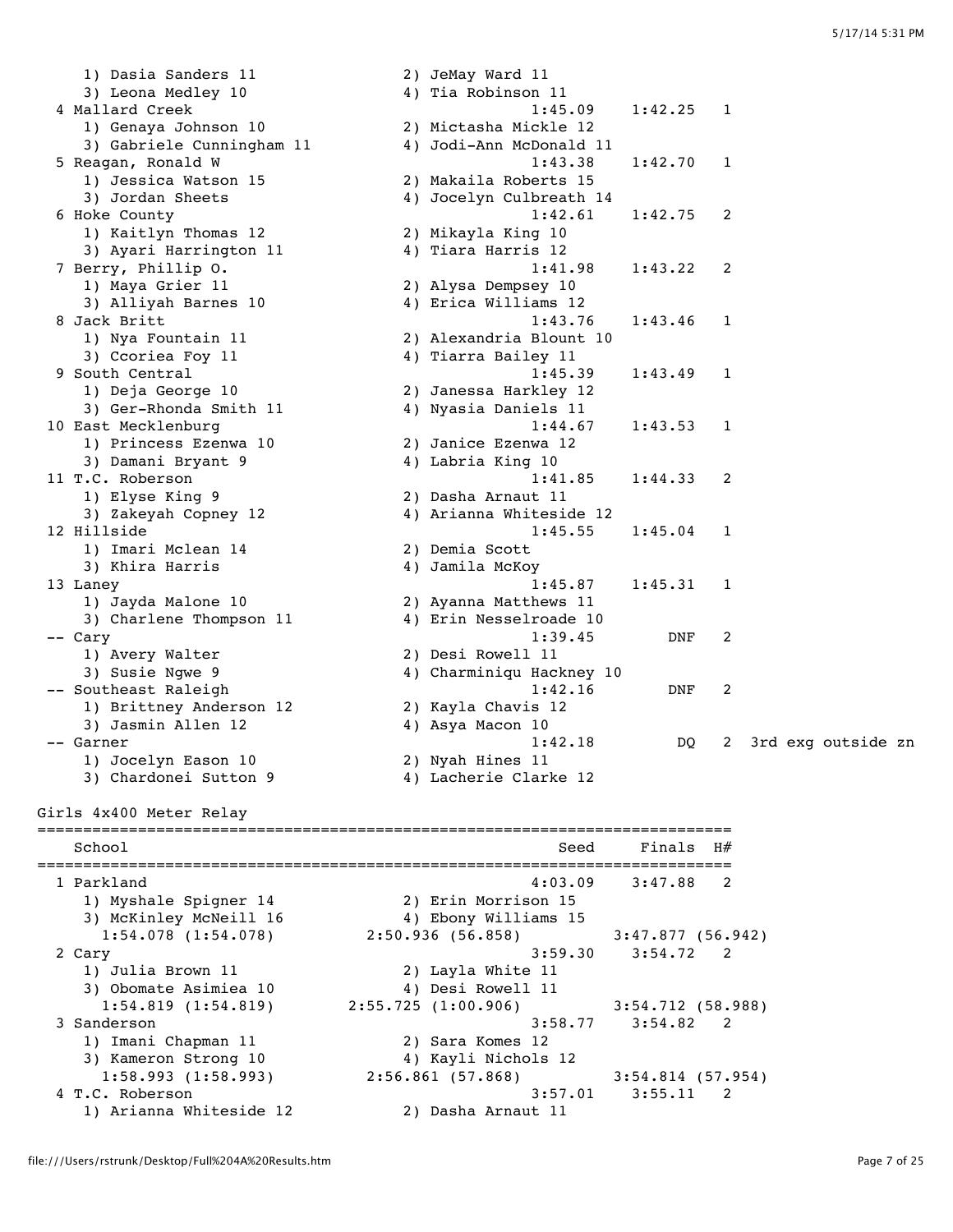3) Casey Greenwalt 12 4) Lauren Moody 12 1:58.155 (1:58.155) 2:58.122 (59.968) 3:55.103 (56.981) 5 Wakefield 3:55.35 3:55.64 2 1) Dejah Jones 12 2) JeMay Ward 11 3) Leona Medley 10  $\hphantom{\text{2.65}$  4) Tia Robinson 11 1:57.140 (1:57.140) 2:58.989 (1:01.850) 3:55.635 (56.646) 6 Berry, Phillip O. 4:05.62 3:58.34 1 1) Erica Williams 12 2) Maya Grier 11 3) Alysa Dempsey 10 4) Sydney Jenkins 10 2:01.100 (2:01.100) 3:01.569 (1:00.469) 3:58.337 (56.769) 7 Jack Britt 4:02.20 3:58.43 2 1) Ccoriea Foy 11 2) Tiarra Bailey 11 3) Alexandria Blount 10 <a>
4) Kate Sanborn 10 1:59.571 (1:59.571) 2:57.495 (57.924) 3:58.423 (1:00.929) 8 Dudley 4:04.63 3:59.40 1 3) Lekesha Ejindu 14 4) Jessica Walker 1:59.117 (1:59.117) 3:00.844 (1:01.727) 3:59.397 (58.554) 9 North Mecklenburg 4:05.13 4:02.63 1 1) Trisana Brevard 9 2) Nicole Lawson 11 3) Brenna Sifford 12 4) Tyresha Alexander 9 2:01.225 (2:01.225) 3:03.512 (1:02.288) 4:02.622 (59.111) 10 High Point Central 4:01.81 4:03.18 2 1) Carmen Dobson 2) Tamara Clark 17 3) Essence Thomas 15 4) Mason Kepley 15 2:04.493 (2:04.493) 3:06.601 (1:02.108) 4:03.174 (56.574) 11 Southeast Raleigh 104.42 4:04.34 1 1) Lelah Thompson 9 2) Chelsea Garcia 9 3) Jasmin Allen 12 4) Eboni Roberson 9 2:04.352 (2:04.352) 3:01.293 (56.941) 4:04.335 (1:03.043) 12 Ashley High School 4:04.51 4:05.98 1 1) Jamie Stacey 11 2) Destiny Godfrey 11 3) Alissa Yaw 10 4) Raven Davis 12 1:58.849 (1:58.849) 3:02.324 (1:03.476) 4:05.971 (1:03.647) 13 Mallard Creek 4:05.83 4:08.53 1 1) Kaylan Parks 9 2) Raini Williams 10 3) Mictasha Mickle 12 4) Jodi-Ann McDonald 11 2:03.526 (2:03.526) 3:04.470 (1:00.944) 4:08.527 (1:04.058) 14 Hoke County 4:07.71 4:08.92 1 1) Miracle Jefferson 9 2) Alyssa Thompson 9 3) Jabria Pittman 10 4) Summer Thompson 11 2:03.492 (2:03.492) 3:05.874 (1:02.382) 4:08.919 (1:03.046) 15 West Forsyth 4:07.11 4:11.47 1 1) Evona Barnes 14 2) Elicia Montgomery 3) Mackenzie Newsome 4) Ellen Spencer 2:00.865 (2:00.865) 3:06.973 (1:06.108) 4:11.465 (1:04.493) 1) Te-Shell Thomas 10 2) London Colbert 11 3) Jazz Whyatt 11  $\begin{array}{ccc} 4 & 4 & 5 \end{array}$  Jade Jordan 9 2:02.475 (2:02.475) 3:06.424 (1:03.950) 4:15.599 (1:09.176) Girls 4x800 Meter Relay ========================================================================= School School Seed Finals ========================================================================= 1 Cary 9:29.01 9:09.58 1) Julia Brown 11 2) Lakeisha Warner 11 3) Cayla Rodney 11 4) Layla White 11

911) Kendra Murray (a. 1912) Tabitha Jones<br>
1) Kendra Murray (a. 1913) 2) Tabitha Jones<br>
2) Tabitha Jones<br>
4) Jessica Walker<br>
2) Tabitha Jones<br>
4) Jessica Walker<br>
2:59.397 (58.554)<br>
4:05.13<br>
4:02.63<br>
1 -- Pine Forest 4:03.74 DQ 2 Broke too early 2:19.204 (2:19.204) 4:35.587 (2:16.383) 6:54.950 (2:19.364)

9:09.571 (2:14.622)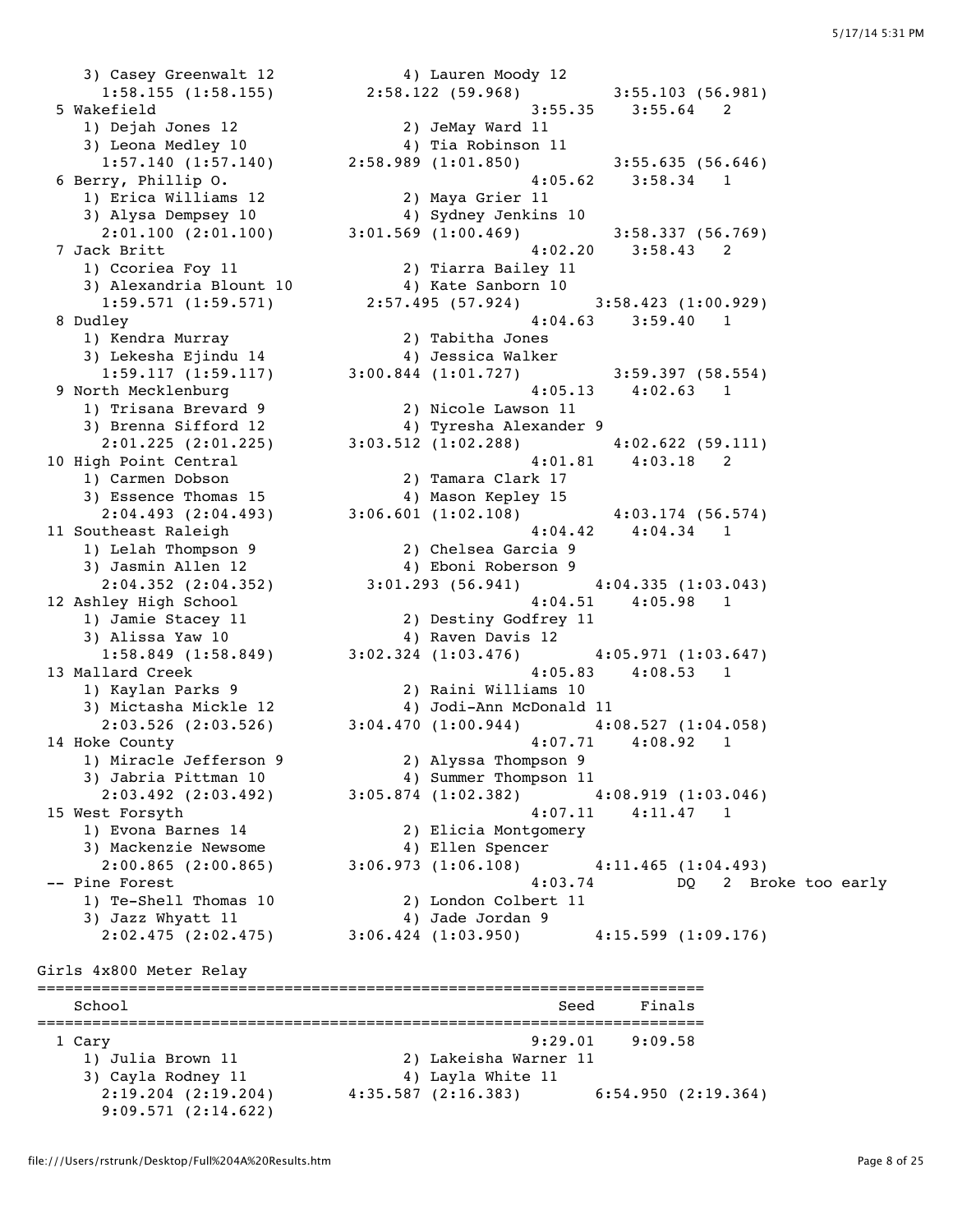2 T.C. Roberson 9:17.12 9:14.42 9:14.411 (2:16.563) 1) Elisa Sargent 11 2) Elly Henes 10 3) Brantley Belk 11 (4) Katie Tomasi 10 9:15.726 (2:21.718) 9:27.770 (2:22.398) 1) Melissa Zammitti 9 2) Zoey Bezanson 9 3) Reagan Portelance 10  $\hskip 4.0cm 4$  Holly Bailey 9 9:31.747 (2:21.199) 1) Abby Watkins 12 2) Mary Prouty 11 3) Story Gourley 9 4) Meg Greene 12 9:41.086 (2:26.068) 1) Blair Ramsey 16 2) Katherine Gwynn 3) Tori Churchill 4) Sydney Gilstrap 9:45.116 (2:23.597) 1) Ashley Smith 16 2) Ellen Spencer 3) Mackenzie Newsome 4) Alison Price 14 9:47.740 (2:20.881) 1) Brittney Brinson 2) Erin Jameson 15 3) Payton Kilby 1988 (4) Julia Beauchamp 9:58.492 (2:30.324) 10:00.628 (2:27.363) 3) Elizabeth Magill 10  $\hskip1cm$  4) Sara Weldon 11 10:03.065 (2:26.252) 1) Meghan Glova 12 2) Millie Lennard 3) Victoria Gardner 4) Kayla Glova 10 10:09.254 (2:23.104) 1) Charlotte George 15 2) Courtney Goins 3) Elisia Grissett 4) Victoria Powell 10:14.930 (2:30.115)

 1) Anastasia Soule 11 2) Lily Anderson 11 3) Lauren Moody 12 4) Casey Greenwalt 12 2:18.783 (2:18.783) 4:44.572 (2:25.790) 6:57.848 (2:13.277) 3 Green Hope 9:28.70 9:15.73 2:18.450 (2:18.450) 4:34.763 (2:16.313) 6:54.008 (2:19.246) 4 Wakefield 9:42.50 9:27.77 1) Dejah Jones 12 2) Angela Delfino 10 3) Lauren Monroe 9 4) Brittany Ollivierre 10 2:21.503 (2:21.503) 4:42.604 (2:21.102) 7:05.372 (2:22.768) 5 Lake Norman 9:26.50 9:31.75 2:21.713 (2:21.713) 4:43.217 (2:21.505) 7:10.548 (2:27.331) 6 Myers Park 9:25.08 9:41.09 2:24.034 (2:24.034) 4:50.511 (2:26.477) 7:15.018 (2:24.508) 7 Grimsley 9:51.58 9:45.12 2:20.367 (2:20.367) 4:56.287 (2:35.921) 7:21.519 (2:25.233) 8 West Forsyth 9:47.03 9:47.74 2:25.553 (2:25.553) 4:52.295 (2:26.742) 7:26.859 (2:34.565) 9 Reagan, Ronald W 9:56.20 9:58.50 2:23.932 (2:23.932) 4:53.879 (2:29.948) 7:28.169 (2:34.290) 10 Pinecrest 10:20.24 10:00.63 1) Mulloy Manning 12 2) Jaleigh Jensen 12<br>3) Zia Matti 12 2 4) Rachel Von Cannon 3) Zia Matti 12 4) Rachel Von Cannon 10 2:27.956 (2:27.956) 4:56.632 (2:28.676) 7:33.265 (2:36.633) 11 Hoggard 10:01.74 10:03.07 1) Sydney Thuman 9 2) Madeline Hulbert 10 2:29.623 (2:29.623) 5:02.022 (2:32.399) 7:36.813 (2:34.792) 12 Providence 9:33.56 10:09.26 2:27.477 (2:27.477) 5:00.255 (2:32.778) 7:46.151 (2:45.896) 13 Hillside 10:09.73 10:14.93 Elisia Grissett (a) 4) victoria Powell<br>2:28.630 (2:28.630) 5:06.566 (2:37.936) 7:44.816 (2:38.250)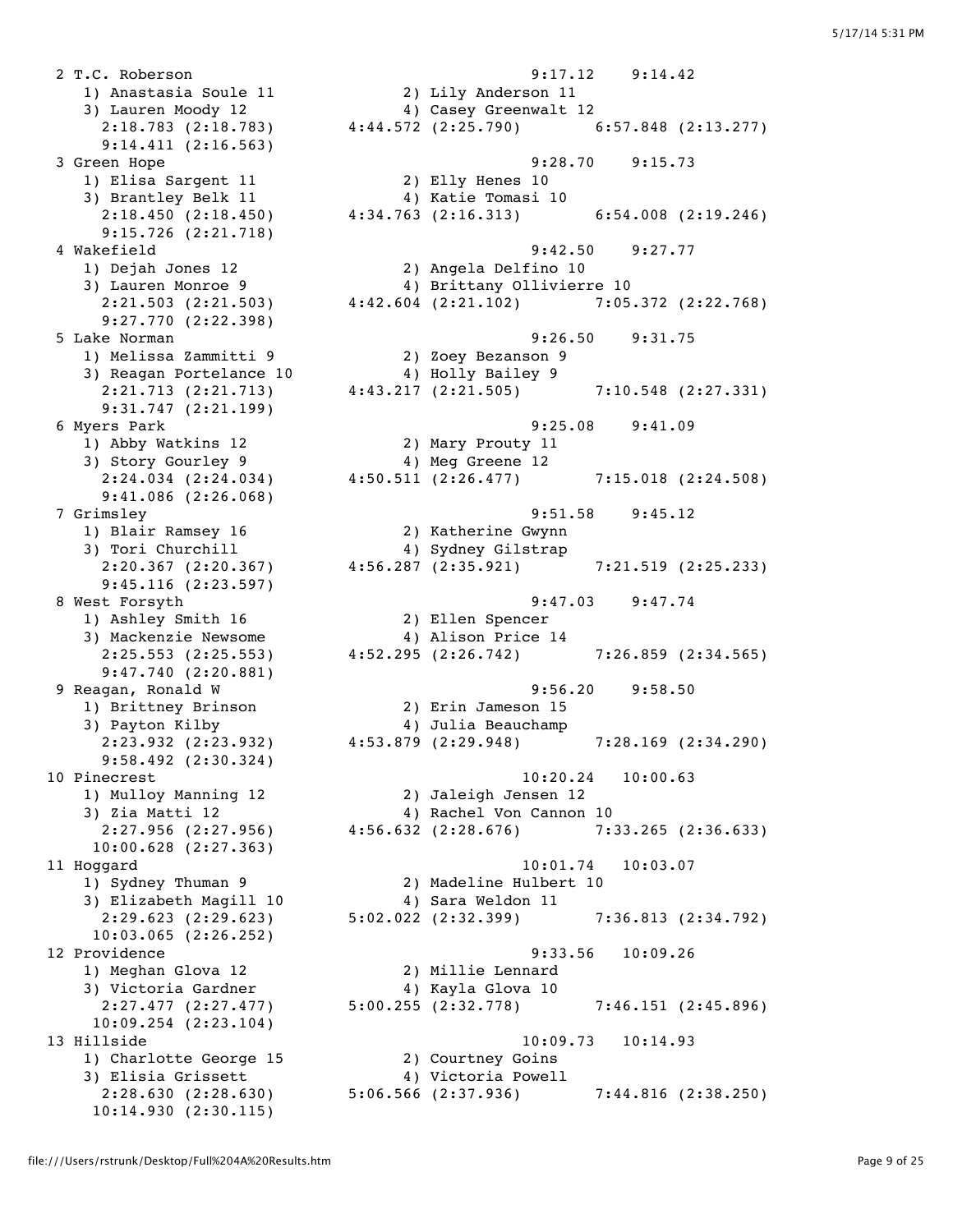14 Overhills 10:19.81 10:35.29 1) Angel Ewell 10 2) Makayla Lawler 9 3) Katie Patterson 10 <a>
4) Emily Vance 12 2:31.082 (2:31.082) 5:06.764 (2:35.683) 7:49.501 (2:42.737) 10:35.281 (2:45.781)<br>15 Ashley High School 15 Ashley High School 10:33.22 10:39.77 1) Julia Boudreau 10 2) Lindsey Williams 10 3) Morgan Marraccini 11  $\hphantom{i\rm{i}}7$  4) Sara Silika 10 2:30.540 (2:30.540) 5:08.471 (2:37.931) 8:00.224 (2:51.754) 10:39.770 (2:39.547) -- Leesville Road 9:38.46 DQ Broke too early 1) Phoebe Clawson 9 2) Sarah Bigelow 12 3) Taylor Hemming 10 4) G'Jasmyne Butler 10 2:32.009 (2:32.009) 4:56.648 (2:24.640) 7:21.354 (2:24.707) 9:43.637 (2:22.283)

Girls High Jump

=========================================================================  $S_{\alpha\alpha}$  Finals

| Nallie              | rear school       | seea        | r fuats      |
|---------------------|-------------------|-------------|--------------|
| 1 Jordyn Brown      | 15 Jordan         | $5 - 04.00$ | $5 - 04.00$  |
| 2 Sydney Blue       | 11 Ardrey Kell    | $5 - 04.00$ | $J5 - 04.00$ |
| 3 Jocelyn Culbreath | 14 Reagan, Rona   | $5 - 02.00$ | $J5 - 04.00$ |
| 4 Mariah Ballen     | 12 Knightdale     | $5 - 00.00$ | $5 - 02.00$  |
| 5 Amaka Awuruonye   | 11 Olympic        | $5 - 02.00$ | $J5 - 02.00$ |
| 6 Danaye Connor     | 10 Berry, Phillip | $5 - 02.00$ | $J5 - 02.00$ |
| 6 Makaila Roberts   | 15 Reagan, Rona   | $5 - 02.00$ | $J5 - 02.00$ |
| 8 Krystyna Chavis   | 11 Swett, Purne   | $5 - 02.00$ | $J5 - 02.00$ |
| 9 Keimaya Hunter    | 12 Mallard Creek  | $5 - 00.00$ | $5 - 00.00$  |
| 10 Alyssa Thompson  | 9 Hoke County     | $5 - 02.00$ | $J5 - 00.00$ |
| 11 Desi Rowell      | 11 Cary           | $5 - 00.00$ | $J5 - 00.00$ |
| 12 Katie Nelson     | 9 Middle Creek    | $5 - 00.00$ | $4 - 10.00$  |
| 13 Saidah Hardwick  | 10 Southeast Ra   | $5 - 00.00$ | $J4 - 10.00$ |
| -- Ashanta Smith    | 12 Rose, J.H.     | $4 - 10.00$ | NH           |
| -- Sarah Timberlake | 17 West Forsyth   | $5 - 00.00$ | ΝH           |
| -- Lauren Garrick   | 11 South View     | $4 - 10.00$ | NH           |

Girls Pole Vault

| Name                  |    | Year School         | Seed         | Finals        |
|-----------------------|----|---------------------|--------------|---------------|
| 1 Anna Eaton          |    | 11 Apex             | $12 - 00.00$ | $12 - 06.00$  |
| 2 Alison Seramur      |    | 12 Watauga          | $11 - 00.00$ | $11 - 06.00$  |
| 3 Leigh Pearcy        |    | 14 Mount Tabor      | $9 - 00.00$  | $10 - 06.00$  |
| 4 Sydney Isgett       |    | 11 Apex             | $9 - 06.00$  | $J10 - 06.00$ |
| 5 Paige Plaskonos     |    | 11 Millbrook        | $10 - 00.00$ | $10 - 00.00$  |
| 6 Chesney Ward        |    | 16 Ragsdale         | $9 - 00.00$  | $J10 - 00.00$ |
| 7 Elaina Passaro      |    | 14 Davie County     | $9 - 00.00$  | $J10 - 00.00$ |
| 8 Chesley Kruq        |    | 10 T.C. Roberson    | $9 - 00.00$  | $J10 - 00.00$ |
| 9 Allison McGuire     |    | 14 West Forsyth     | $9 - 06.00$  | $J10 - 00.00$ |
| 10 Heather Keck       |    | 11 Ashley High      | $8 - 06.00$  | $9 - 06.00$   |
| 11 Kaitryana Leinbach |    | 10 Charlotte Cathol | $9 - 00.00$  | $9 - 00.00$   |
| 12 Emily Hughes       |    | 11 Pinecrest        | $7 - 00.00$  | $8 - 06.00$   |
| 13 Ellen Emmerson     |    | 12 Green Hope       | $8 - 06.00$  | $8 - 00.00$   |
| 14 Emma Orosz         | 10 | Hoqqard             | $7 - 00.00$  | $7 - 06.00$   |
| -- Kieran Barry       |    | 10 Hoqqard          | $6 - 06.00$  | NH            |
| -- Lainey Hunnicutt   |    | 11 South Mecklenbur | $10 - 06.00$ | ΝH            |

Girls Long Jump

==============================================================================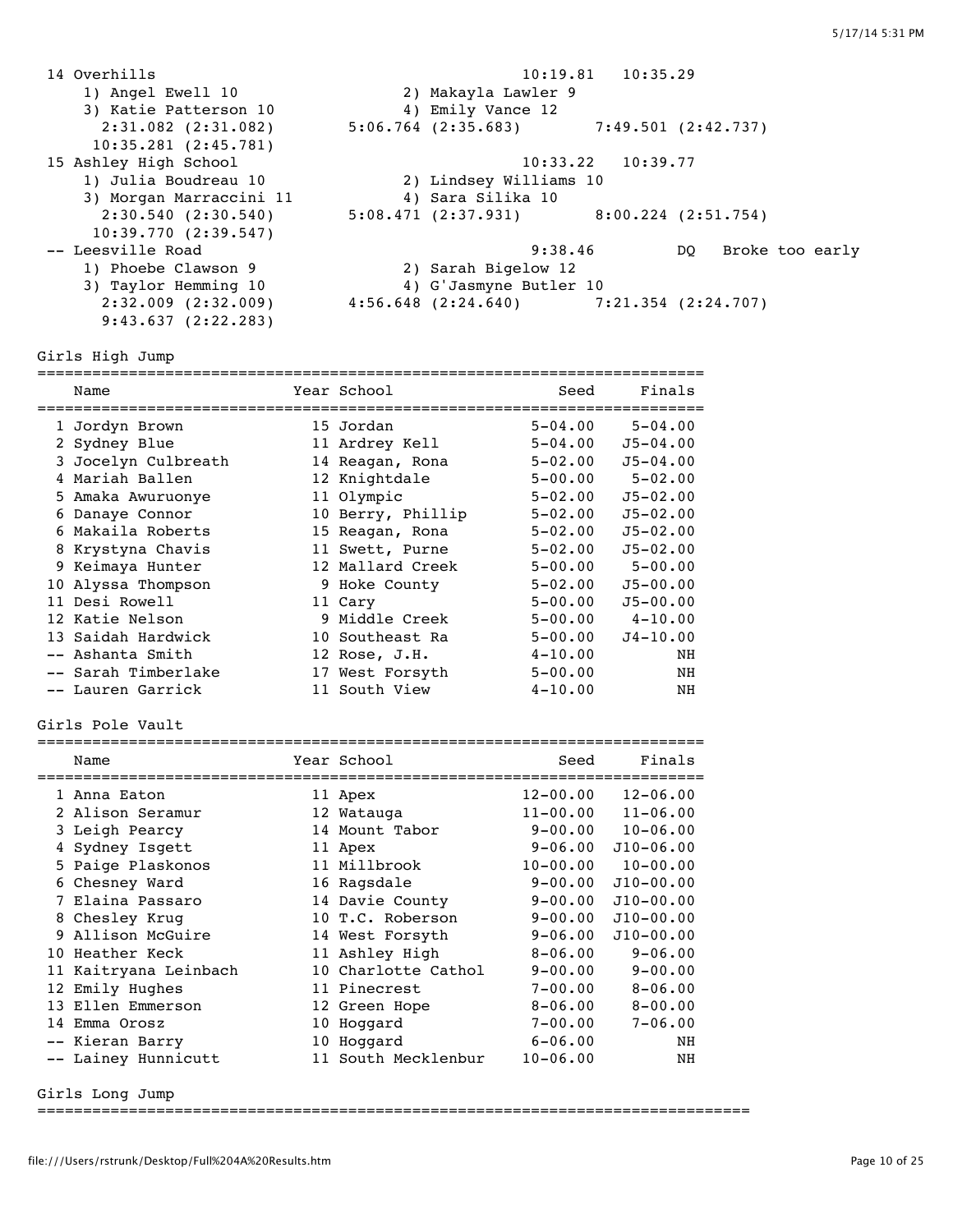|   | Name                                  | Year School                   | Seed                         | Finals                       | Wind       |
|---|---------------------------------------|-------------------------------|------------------------------|------------------------------|------------|
|   | 1 Sydnei Murphy                       | 11 Apex                       | $19 - 08.00$                 | $19 - 05.25$                 | 1.7        |
|   | 2 Ila Mumford                         | 15 Parkland                   | $18 - 09.00$                 | $18 - 04.00$                 | 1.5        |
|   | 3 Jocelyn Culbreath                   | 14 Reagan, Rona               | $17 - 07.50$                 | $17 - 09.50$                 | $-1.2$     |
|   | 4 K'Lynn Beal                         | 11 Broughton                  | $18 - 00.00$                 | $17 - 08.50$                 | $-0.9$     |
|   | 5 Olivia Walker                       | 11 Hopewell                   | $17 - 01.25$                 | J17-08.50                    | 2.9        |
|   | 6 Ama-Selina Tchume                   | 12 Wakefield                  | $17 - 10.00$                 | $17 - 07.00$                 | 0.1        |
|   | 7 Imari Mclean                        | 14 Hillside                   | 18-02.00                     | $17 - 05.75$                 | $-1.6$     |
|   | 8 Elyse King                          | 9 T.C. Roberson               | $16 - 11.50$                 | $17 - 05.50$                 | 1.4        |
|   | 9 Arianna Whiteside                   | 12 T.C. Roberson              | $17 - 06.50$                 | $17 - 05.25$                 | 2.8        |
|   | 10 Jenele Terry                       | 15 Page                       | $17 - 11.00$                 | $17 - 02.75$                 | $-0.2$     |
|   | 11 Tori Strickland                    | 12 West Johnsto               | $17 - 00.00$                 | $16 - 11.75$                 | 2.7        |
|   | 12 Alexis Davis                       | 12 Butler                     | $17 - 06.75$                 | $16 - 10.00$                 | 2.1        |
|   | 13 Jade Jordan                        | 9 Pine Forest                 | $16 - 10.75$                 | $16 - 07.75$                 | 1.2        |
|   | 14 Denali Hamilton<br>15 Devan Nelson | 11 South View                 | $16 - 10.00$<br>$16 - 06.75$ | $16 - 03.00$<br>$15 - 09.50$ | 2.2<br>1.6 |
|   | -- Ccoriea Foy                        | 11 Cape Fear<br>11 Jack Britt | $16 - 04.50$                 | FOUL                         |            |
|   |                                       |                               |                              |                              |            |
|   | Girls Triple Jump                     |                               |                              |                              |            |
|   | Name                                  | Year School                   | Seed                         | Finals                       | Wind       |
|   | 1 Sydnei Murphy                       | 11 Apex                       | $38 - 11.00$                 | $39 - 07.50$                 | $-1.1$     |
|   | 2 K'Lynn Beal                         | 11 Broughton                  | $37 - 08.00$                 | $38 - 05.50$                 | $+0.0$     |
|   | 3 Ila Mumford                         | 15 Parkland                   | $38 - 09.50$                 | $37 - 11.00$                 | $-1.8$     |
|   | 4 Lekesha Ejindu                      | 14 Dudley                     | $38 - 05.00$                 | $37 - 08.50$                 | 3.8        |
|   | 5 Elyse King                          | 9 T.C. Roberson               | $36 - 05.00$                 | $37 - 04.75$                 | 3.1        |
|   | 6 Yasmine Artis                       | 12 New Bern                   | $38 - 00.50$                 | $36 - 08.25$                 | $-1.5$     |
|   | 7 Tori Strickland                     | 12 West Johnsto               | $37 - 01.50$                 | $36 - 07.00$                 | 3.4        |
|   | 8 Nateja Hale                         | 15 Parkland                   | $35 - 11.00$                 | $35 - 09.75$                 | 0.2        |
| 9 | Alanna Johnson                        | 15 Southwest Gu               | $37 - 07.00$                 | $35 - 09.00$                 | $-1.6$     |
|   | 10 Jada Woods                         | 10 Hopewell                   | 35-11.00                     | $34 - 10.00$                 | $-2.5$     |
|   | 11 Mariah Ballen                      | 12 Knightdale                 | $36 - 02.25$                 | $34 - 09.75$                 | 1.3        |
|   | 12 Autumn James                       | 9 New Hanover                 | $35 - 03.00$                 | $34 - 07.25$                 | 2.3        |
|   | 13 Tabitha Bucknarish                 | 12 Hough, William             | $35 - 10.25$                 | $34 - 06.75$                 | $-1.2$     |
|   | 14 Mayme Cherry                       | 11 Pine Forest                | $34 - 06.75$                 | $33 - 04.50$                 | $-0.6$     |
|   | 15 Lauren Garrick                     | 11 South View                 | $33 - 06.75$                 | $33 - 00.00$                 | $-2.4$     |
|   | 16 Lydajah Mcleod                     | 9 Independence                | $36 - 00.00$                 | $32 - 09.00$                 | $-0.9$     |
|   | Girls Shot Put                        |                               |                              |                              |            |
|   | Name                                  | Year School                   | Seed                         | Finals                       |            |
|   |                                       | ================              |                              | =========                    |            |
|   | 1 Alycia Springs                      | 10 Mallard Creek              | $45 - 08.00$                 | $44 - 11.00$                 |            |
|   | 2 Mohogany Baker                      | 12 Berry, Phillip             | $44 - 02.00$                 | $44 - 05.00$                 |            |
|   | 3 Khayla Dawson                       | 10 Olympic                    | $43 - 05.50$                 | $43 - 04.50$                 |            |
|   | 4 Mookie Chavis                       | 15 Northern Dur               | $44 - 04.75$                 | $42 - 10.00$                 |            |
|   | 5 Bryanna Hames                       | 12 Myers Park                 | $42 - 08.00$                 | $41 - 10.25$                 |            |
|   | 6 Hasana Clark                        | 11 Southeast Ra               | $38 - 09.50$                 | $41 - 04.25$                 |            |
|   | 7 Lauren Evans                        | 12 Pine Forest                | $40 - 10.50$                 | $39 - 06.00$                 |            |
|   | 8 Tay'lore Moore                      | 12 Green Hope                 | $37 - 07.50$                 | $38 - 09.50$                 |            |
|   | 9 Tiffany Dunham                      | 11 Southeast Ra               | $35 - 05.75$                 | $38 - 05.75$                 |            |
|   | 10 Amber Daniel                       | 14 Grimsley                   | $38 - 08.00$                 | $37 - 09.25$                 |            |
|   | 11 Keyanna Rousseau                   | 14 East Forsyth               | $39 - 00.50$                 | $37 - 04.75$                 |            |
|   | 12 Baylea Williams                    | 12 Rose, J.H.                 | $36 - 07.00$                 | $35 - 11.75$                 |            |
|   | 13 Tiffany Finley                     | 11 Apex                       | $35 - 02.00$                 | $35 - 09.00$                 |            |
|   | 14 Jessica Villanueva                 | 12 Pine Forest                | $36 - 03.50$                 | $34 - 07.50$                 |            |
|   | 15 Azha Mcneil                        | 12 Smith, E.E.                | $36 - 09.00$                 | $33 - 06.75$                 |            |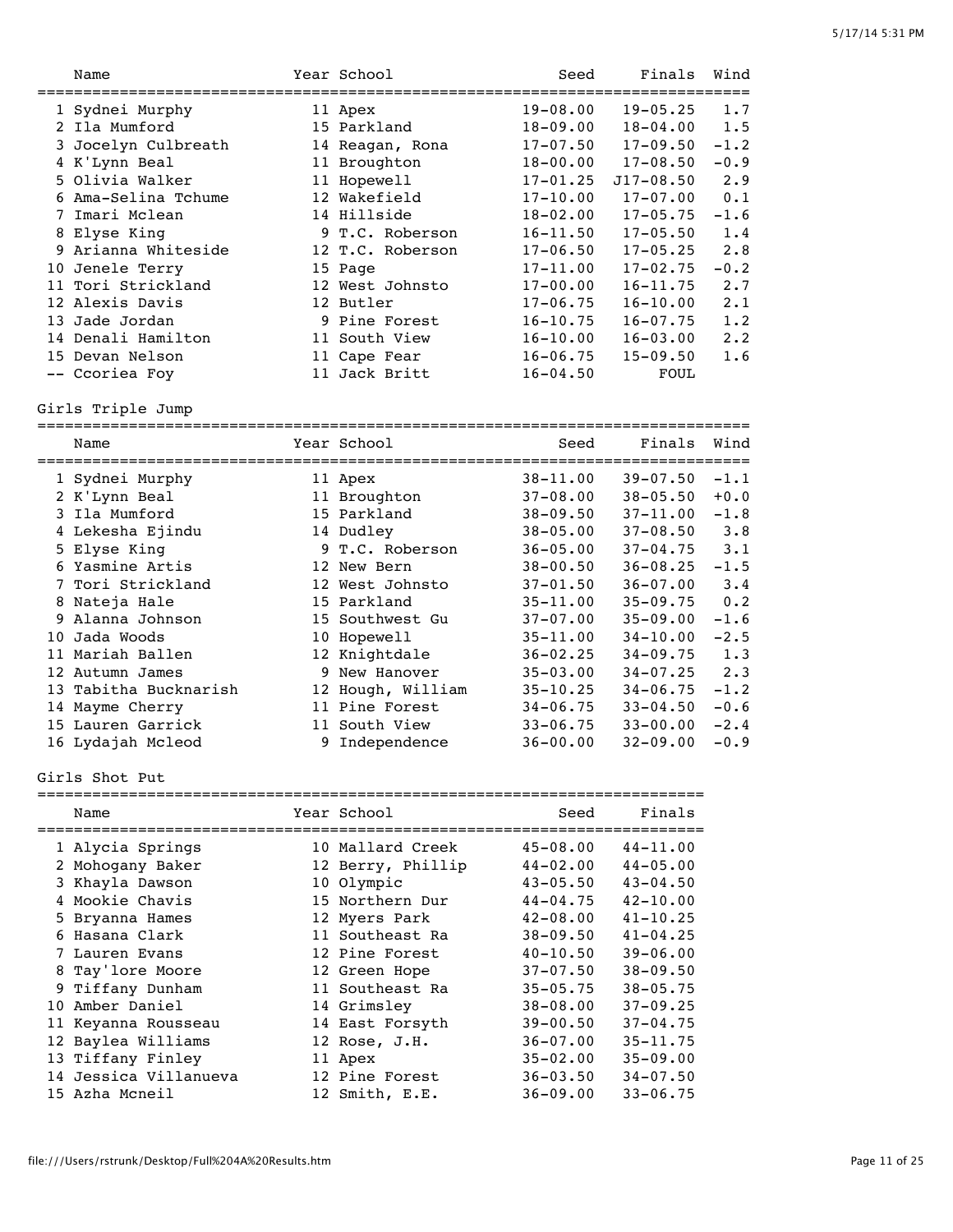Girls Discus Throw

|        | Name                                                      | Year School                       | Seed       | Finals          |             |                |        |
|--------|-----------------------------------------------------------|-----------------------------------|------------|-----------------|-------------|----------------|--------|
|        |                                                           |                                   | $154 - 03$ | $159 - 01$      |             |                |        |
|        | 1 Bryanna Hames<br>2 Alycia Springs                       | 12 Myers Park<br>10 Mallard Creek | $135 - 05$ | $129 - 10$      |             |                |        |
|        | 3 Hasana Clark                                            | 11 Southeast Ra                   | $115 - 01$ | $121 - 10$      |             |                |        |
|        | 4 Mohogany Baker                                          | 12 Berry, Phillip                 | $134 - 08$ | $121 - 03$      |             |                |        |
|        | 5 Koffia Lipscomb                                         | 14 Northern Dur                   | 118-00     | $116 - 10$      |             |                |        |
|        | 6 Alea Powell                                             | 14 Smith, Ben                     | $108 - 08$ | $112 - 06$      |             |                |        |
|        | 7 Tameia Morrison                                         | 9 Southeast Ra                    | $108 - 03$ | $109 - 10$      |             |                |        |
|        | 8 Chinyere Bell                                           | 11 South View                     | 108-08     | $106 - 10$      |             |                |        |
|        | 9 Keyanna Rousseau                                        | 14 East Forsyth                   | $119 - 06$ | $105 - 02$      |             |                |        |
|        | 10 Keandria Holmes                                        | 12 South View                     | $97 - 03$  | $98 - 00$       |             |                |        |
|        | 11 Baylea Williams                                        | 12 Rose, J.H.                     | $110 - 01$ | $89 - 07$       |             |                |        |
|        | 12 Hannah Dove                                            | 16 Davie County                   | $107 - 00$ | $88 - 02$       |             |                |        |
|        | 13 Deja Cromartie                                         | 10 South View                     | $90 - 05$  | $82 - 04$       |             |                |        |
|        | 14 Mary Ndukwe                                            | 11 Millbrook                      | $99 - 10$  | 81-01           |             |                |        |
|        | 15 Tiffany Dunham                                         | 11 Southeast Ra                   | $103 - 02$ | 78-10           |             |                |        |
|        | Boys 100 Meter Dash                                       |                                   |            |                 |             |                |        |
|        |                                                           |                                   |            |                 |             |                |        |
|        | 8 Advance: Top 2 Each Heat plus Next 4 Best Times<br>Name | Year School                       | Seed       | Prelims         | Wind H#     |                |        |
|        |                                                           |                                   |            |                 |             |                |        |
|        | Preliminaries                                             |                                   |            |                 |             |                |        |
|        | 1 Quashawn Cunningham                                     | 12 Mallard Creek                  | 10.86      | 10.56Q          | $2 \cdot 2$ | - 2            |        |
|        | 2 Cravont Charleston                                      | 10 Mallard Creek                  | 10.99      | 10.78Q          | 1.7         | $\mathbf{1}$   | 10.779 |
|        | 3 Nyheim Hines                                            | 11 Garner                         | 10.54      | 10.75Q          | $2 \cdot 2$ | 2              |        |
|        | 4 Brandon McRae                                           | 12 Hoke County                    | 10.73      | 10.79Q          | 1.7         | $\mathbf{1}$   | 10.783 |
|        | 5 Travis Newton                                           | 12 Richmond Sen                   | 10.69      | 10.76q          | $2 \cdot 2$ | 2              |        |
|        | 6 Tyri Beard                                              | 10 Wake Forest                    | 10.68      | 10.78q          | $2 \cdot 2$ | $\overline{2}$ | 10.774 |
|        | 7 Therius Styles                                          | 12 Broughton                      | 10.66      | 10.79q          | 1.7         | $\mathbf{1}$   | 10.790 |
|        | 8 Christopher Hancock                                     | 12 Butler                         | 11.00      | 10.83q          | 1.7         | 1              |        |
|        | 9 Jakara King-Penn                                        | 15 Reagan, Rona                   | 10.77      | 10.85           | 1.7         | 1              |        |
|        | 10 Jamahl Plunkett                                        | 14 Southwest Gu                   | 10.89      | 10.89           | $2 \cdot 2$ | 2              |        |
|        | 11 Geoffrey Thompson                                      | 12 Hoke County                    | 10.95      | 10.95           | $2 \cdot 2$ | 2              |        |
|        | 12 Raul Oquendo                                           | 11 Millbrook                      | 10.67      | 11.03           | 1.7         | 1              |        |
|        | 13 Deion Washington                                       | 11 Independence                   | 11.06      | 11.07           | $2 \cdot 2$ | 2              |        |
|        | 14 Cam Stover                                             | 16 R.J. Reynold                   | 10.99      | 11.08           | $2 \cdot 2$ | $\overline{c}$ |        |
|        | 15 Dontavian Smith                                        | 17 Person                         | 10.92      | $11.13$ 1.7 1   |             |                |        |
|        | 16 Shawn Furlow                                           | 11 South Centra                   | 10.89      | $12.63$ $1.7$ 1 |             |                |        |
|        | Boys 100 Meter Dash                                       |                                   |            |                 |             |                |        |
|        | Name                                                      | Year School                       | Prelims    | Finals          | Wind        |                |        |
| Finals |                                                           |                                   |            |                 |             |                |        |
|        | 1 Quashawn Cunningham                                     | 12 Mallard Creek                  | 10.56      | $10.61 - 2.2$   |             |                |        |
|        | 2 Nyheim Hines                                            | 11 Garner                         | 10.75      | $10.77 - 2.2$   |             |                |        |
|        | 3 Therius Styles                                          | 12 Broughton                      | 10.79      | $10.86 - 2.2$   |             |                |        |
|        | 4 Christopher Hancock                                     | 12 Butler                         | 10.83      | $10.93 -2.2$    |             |                |        |
|        | 5 Cravont Charleston                                      | 10 Mallard Creek                  | 10.78      | $10.94 - 2.2$   |             |                |        |
|        | 6 Travis Newton                                           | 12 Richmond Sen                   | 10.76      | $11.05 -2.2$    |             |                |        |
|        | 7 Tyri Beard                                              | 10 Wake Forest                    | 10.78      | $11.14 - 2.2$   |             |                |        |
|        | 8 Brandon McRae                                           | 12 Hoke County                    | 10.79      | $12.68 - 2.2$   |             |                |        |
|        | Boys 100 Meter Dash Wheelchair                            |                                   |            |                 |             |                |        |
|        |                                                           |                                   |            |                 |             |                |        |
|        | Name                                                      | Year School                       | Seed       | Finals Wind     |             |                |        |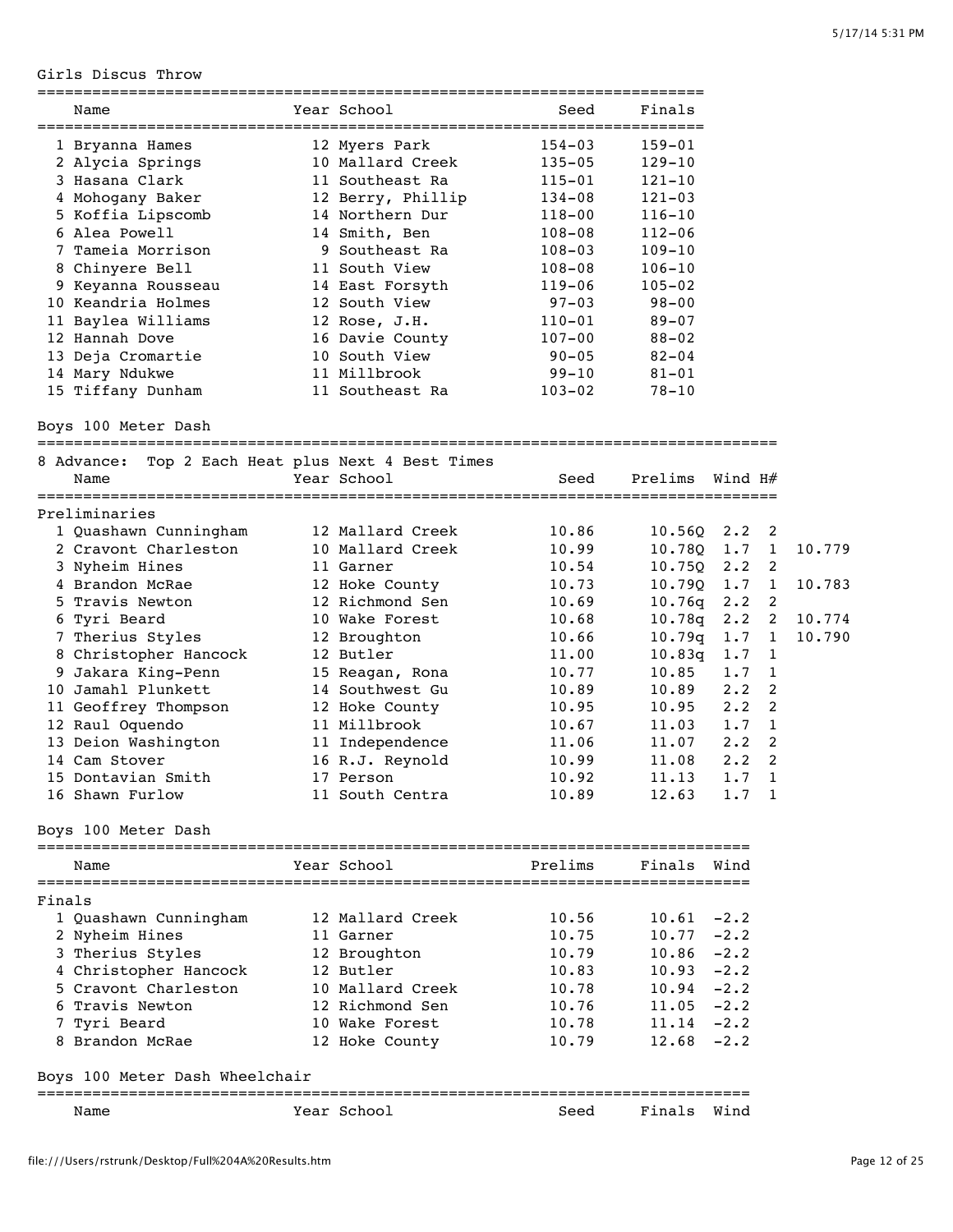| 1 Marcus Lumamba                                            | Mount Tabor      | 31.34   | $30.48 - 1.4$ |                     |
|-------------------------------------------------------------|------------------|---------|---------------|---------------------|
| Boys 100 Meter Dash Adaptive<br>=========================== |                  |         |               |                     |
| Name                                                        | Year School      | Seed    | Finals        | Wind                |
| 1 Desmond Jackson                                           | Hillside         | 14.14   | 14.43         | $-1.8$              |
| Boys 200 Meter Dash                                         |                  |         |               |                     |
| Name                                                        | Year School      | Seed    |               | Finals Wind $H#$    |
| 1 Quashawn Cunningham                                       | 12 Mallard Creek | 21.74   | 21.53         | $-1.2$<br>2         |
| 2 Jamaree Murray                                            | 12 Southeast Ra  | 21.33   | 21.78         | $-1.2$<br>2         |
| 3 Jalen Tyson                                               | 12 Scotland      | 21.94   | 21.89         | 3.6<br>1            |
| 4 Travis Newton                                             | 12 Richmond Sen  | 21.72   | 21.92         | 2<br>$-1.2$         |
| 5 Marquavious Johnson                                       | 12 Knightdale    | 21.60   | 22.18         | 2<br>$-1.2$         |
| 6 Edie Vandy                                                | 14 East Chapel   | 21.98   | 22.35         | $\mathbf{1}$<br>3.6 |
| 7 Deont'e Howard                                            | 12 South Centra  | 21.96   | 22.36         | $\mathbf{1}$<br>3.6 |
| 8 Jakara King-Penn                                          | 15 Reagan, Rona  | 21.74   | 22.38         | $-1.2$<br>2         |
| 9 Brian Mattar                                              | 11 Providence    | 22.85   | 22.56         | 3.6<br>1            |
| 10 Cam Stover                                               | 16 R.J. Reynold  | 21.92   | 22.59         | 3.6<br>1            |
| 11 Nicholas Lawson                                          | 11 Hopewell      | 22.59   | 22.80         | 3.6<br>1            |
| 12 Dakota Lamont                                            | 14 Glenn         | 22.14   | 23.12         | $\mathbf{1}$<br>3.6 |
| -- Therius Styles                                           | 12 Broughton     | 21.56   | DNF           | 2<br>$-1.2$         |
| Boys 200 Meter Dash Adaptive<br>Name                        | Year School      | Seed    | Finals        | Wind                |
|                                                             |                  |         |               |                     |
| 1 Desmond Jackson                                           | Hillside         | 32.04   | 31.78         | 0.8                 |
| Boys 200 Meter Dash Wheelchair                              |                  |         |               |                     |
| Name                                                        | Year School      | Seed    | Finals        | Wind                |
| 1 Marcus Lumamba                                            | Mount Tabor      | 1:05.80 | 1:08.42       | $-1.4$              |
| Boys 400 Meter Dash Adaptive                                |                  |         |               |                     |
| Name                                                        | Year School      | Seed    | Finals        |                     |
| 1 Desmond Jackson                                           | Hillside         | 1:15.25 | 1:17.96       |                     |
| Boys 400 Meter Dash                                         |                  |         |               |                     |
|                                                             |                  |         |               |                     |
| Name                                                        | Year School      | Seed    | Finals        | H#                  |
| 1 Jamaree Murray                                            | 12 Southeast Ra  | 47.51   | 47.77         | 2                   |
| 2 Marquavious Johnson                                       | 12 Knightdale    | 47.93   | 48.12         | 2                   |
| 3 Victor Jones III                                          | 12 Cape Fear     | 49.63   | 49.12         | 1                   |
| 4 Carlos Lawrence                                           | 12 Seventy-Firs  | 49.58   | 49.31         | 1                   |
| 5 Jeremiah Brown                                            | 16 Southwest Gu  | 48.75   | 49.39         | 2                   |
| 6 Jalen Buxton                                              | 12 Wakefield     | 49.02   | 49.44         | 2                   |
| 7 Virgil Sneed                                              | 12 Jack Britt    | 50.66   | 49.91         | 1                   |
| 8 Logan Chester                                             | 12 Hopewell      | 50.41   | 50.08         | 1                   |
| Tj Bleichner                                                | 11 Fuquay-Varin  | 48.96   | 50.51         | 2                   |
| 10 Noah Drew                                                | 15 Jordan        | 48.88   | 50.58         | 2                   |
| 11 Jacob Deaton                                             | 12 T.C. Roberson | 50.55   | 51.04         | 1                   |
|                                                             |                  |         |               |                     |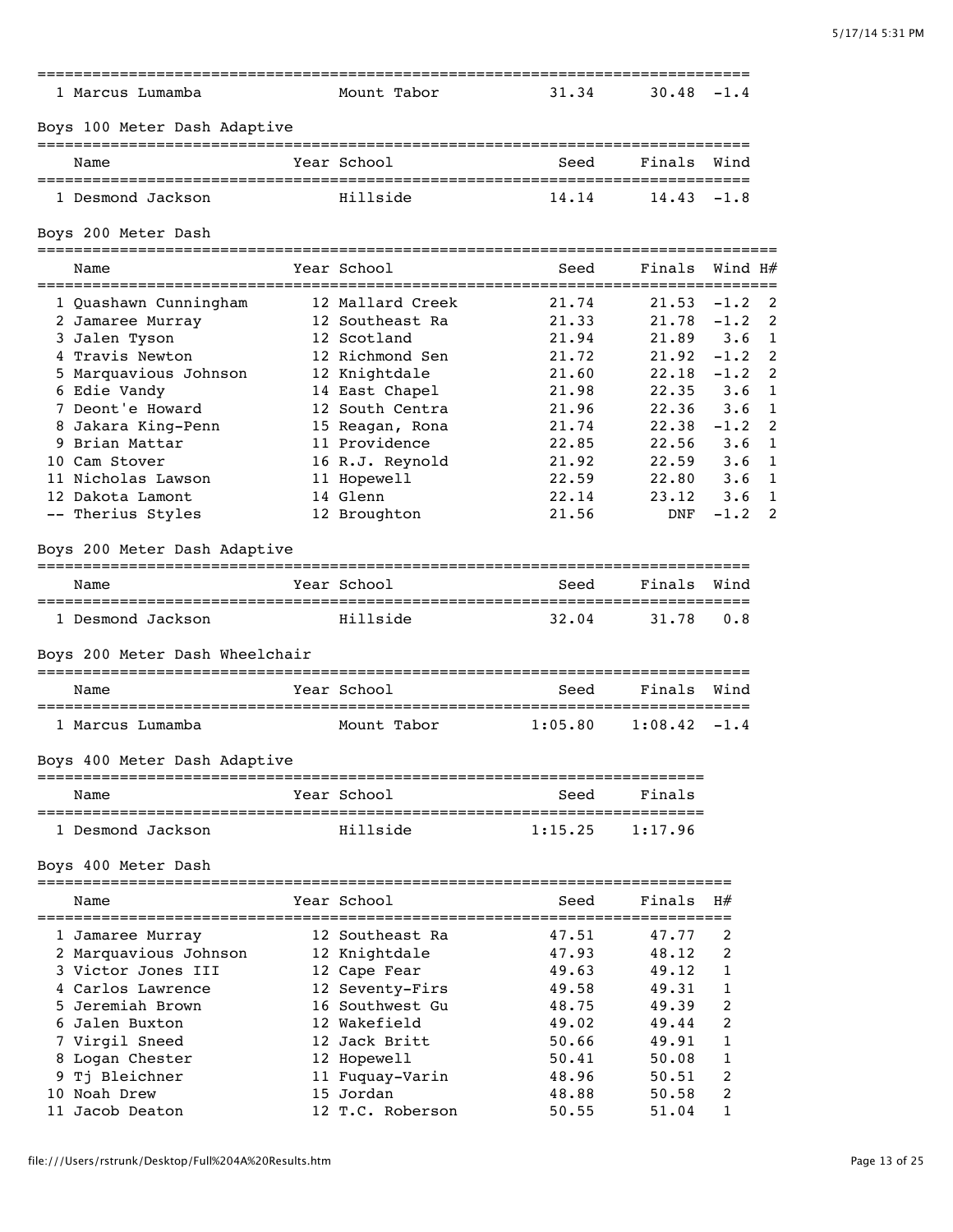| 12 Nicholas Lawson                          | 11 Hopewell         | 50.12 | 51.06 1 |                     |
|---------------------------------------------|---------------------|-------|---------|---------------------|
| 13 Brett Godwin                             | 12 Swett, Purne     | 50.67 | 51.14 1 |                     |
| 14 Chace Washington-Saunder 15 Reagan, Rona |                     | 49.11 | 51.43 2 |                     |
| 15 Nigel Smith                              | 12 West Mecklenburg | 50.63 | 51.63 1 |                     |
| -- Dakota Lamont                            | 14 Glenn            | 48.50 |         | DO 2 Lane violation |

Boys 800 Meter Run

========================================================================= Name The Year School Seed Finals ========================================================================= 1 Dakota Schaub 12 Pine Forest 1:54.33 1:52.89 55.248 (55.248) 1:52.883 (57.636) 2 Ryan Hastings 12 Porter Ridge 1:55.96 1:53.03 55.655 (55.655) 1:53.029 (57.375)<br>3 McCann Sheridan 12 Robinson, 12 Robinson, Jay 1:57.48 1:56.14 56.982 (56.982) 1:56.133 (59.152) 4 Jayquan Williams 10 Southeast Ra 1:57.20 1:56.39 56.036 (56.036) 1:56.383 (1:00.347) 5 Corey Aikens 12 Knightdale 1:57.24 1:56.80 56.633 (56.633) 1:56.800 (1:00.167) 6 David Conner 12 Southeast Ra 1:57.11 1:57.18 56.516 (56.516) 1:57.173 (1:00.658) 7 William Jordan 12 Green Hope 1:58.16 1:57.52 56.915 (56.915) 1:57.515 (1:00.601) 8 Michael Parkins 12 North Mecklenbur 1:57.37 1:57.71 56.077 (56.077) 1:57.704 (1:01.628) 9 Evan Georges 12 Charlotte Cathol 1:57.23 1:58.32 57.192 (57.192) 1:58.320 (1:01.129) 10 Matt Bomkamp 15 Northwest Gu 1:58.00 1:58.68 57.495 (57.495) 1:58.679 (1:01.184) 11 Walter Johnson 12 Pine Forest 1:57.57 1:58.85 56.767 (56.767) 1:58.843 (1:02.077) 12 Quincy Rasin 12 New Bern 1:57.02 1:58.99 56.063 (56.063) 1:58.990 (1:02.928) 13 Garrett Farrimond 14 West Forsyth 1:59.47 1:59.83 57.289 (57.289) 1:59.822 (1:02.534) 14 Cody Warner 12 Pinecrest 1:57.80 2:00.99 57.219 (57.219) 2:00.987 (1:03.769) 15 Nolan Patrick 16 Southwest Gu 1:59.89 2:02.48 57.570 (57.570) 2:02.478 (1:04.908) 16 Matthew Blivin 14 Jordan 1:59.55 2:03.97 58.120 (58.120) 2:03.970 (1:05.850)

## Boys 1600 Meter Run

| Name                                                          | Year School                                                                        | Seed Finals         |  |
|---------------------------------------------------------------|------------------------------------------------------------------------------------|---------------------|--|
| 1 Ian Milder<br>1:04.785(1:04.785)                            | 14 Mount Tabor 4:19.03 4:15.63<br>$2:10.654$ (1:05.869) 3:16.184 (1:05.530)        |                     |  |
| 4:15.625(59.441)<br>2 Mihret Coulter                          | 12 Apex                                                                            | $4:21.68$ $4:18.37$ |  |
| $1:04.562$ $(1:04.562)$<br>$4:18.368$ $(1:02.416)$            | $2:10.424$ (1:05.863) 3:15.952 (1:05.528)                                          |                     |  |
| 3 Parker Lee<br>$1:05.862$ $(1:05.862)$<br>4:18.479(1:02.422) | 11 Fuquay-Varin 4:23.15 4:18.48<br>$2:10.733$ $(1:04.871)$ $3:16.057$ $(1:05.324)$ |                     |  |
| 4 Kenny Kneisel<br>1:04.926(1:04.926)<br>4:19.095(1:01.890)   | 16 Mount Tabor 4:20.88 4:19.10<br>$2:10.798$ (1:05.872) 3:17.205 (1:06.407)        |                     |  |
| 5 Graham Parker                                               | 11 Hoqqard                                                                         | $4:23.56$ $4:19.87$ |  |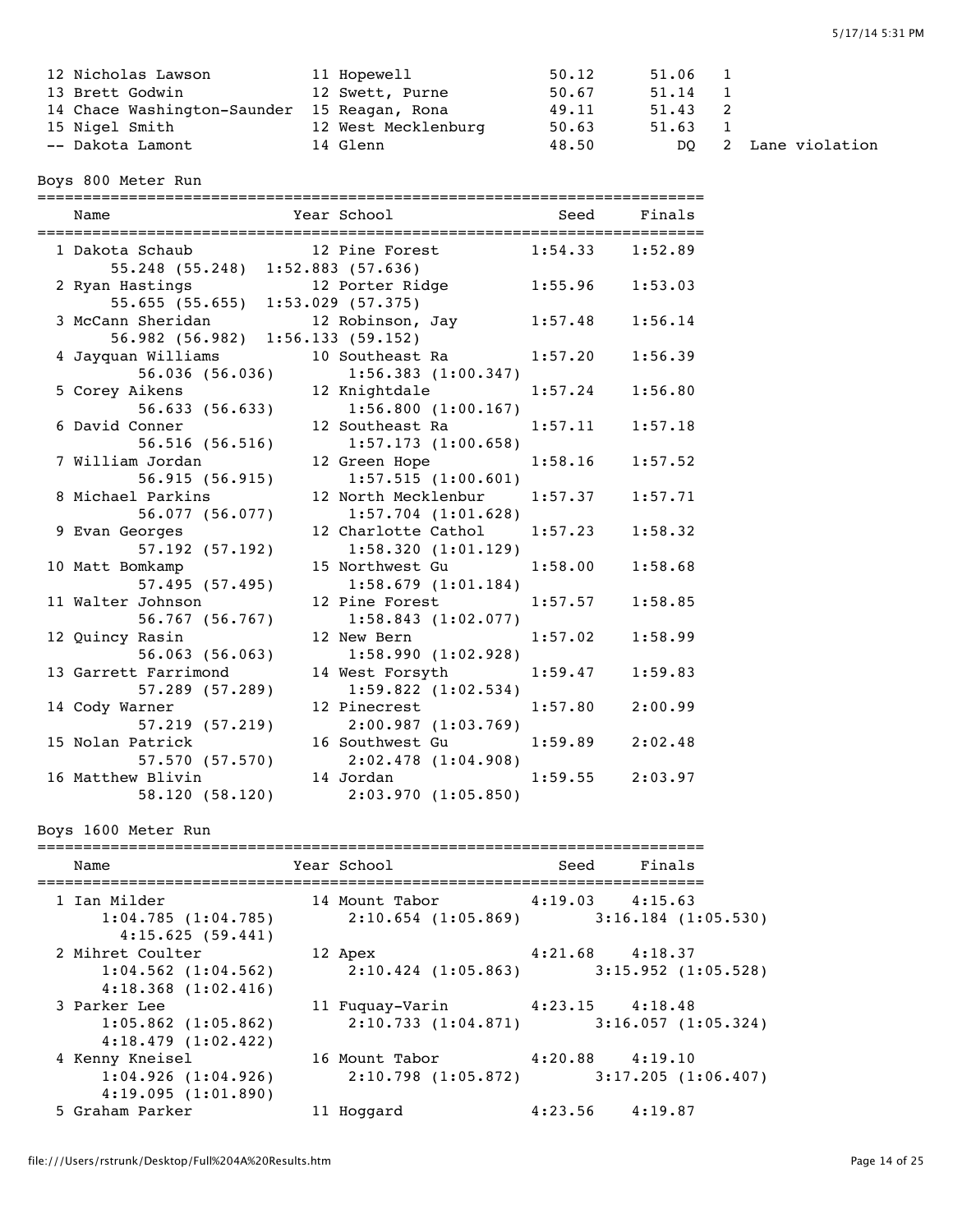1:05.054 (1:05.054) 2:10.880 (1:05.826) 3:17.107 (1:06.227) 4:19.869 (1:02.763) 6 Evan Georges 12 Charlotte Cathol 4:27.57 4:20.73 1:05.438 (1:05.438) 2:11.128 (1:05.690) 3:17.684 (1:06.556) 4:20.724 (1:03.041) 7 Carl Geiger 12 Apex 4:23.48 4:24.52 1:06.102 (1:06.102) 2:11.566 (1:05.464) 3:18.451 (1:06.885) 4:24.514 (1:06.063) 8 Michael Staples 11 South View 4:27.84 4:25.21 1:05.676 (1:05.676) 2:12.645 (1:06.969) 3:21.112 (1:08.468) 4:25.204 (1:04.093) 4:25.204 (1:04.093)<br>9 Matthew Blivin 14 Jordan 4:22.53 4:25.59 1 1:05.189 (1:05.189) 2:11.285 (1:06.096) 3:18.255 (1:06.970) 4:25.586 (1:07.332) 10 McCann Sheridan 12 Robinson, Jay 4:33.33 4:26.48 1:06.258 (1:06.258) 2:13.007 (1:06.749) 3:21.876 (1:08.870) 4:26.472 (1:04.597) 11 Wyatt Maxey 12 Providence 4:25.81 4:26.62<br>1:05.169 (1:05.169) 2:11.014 (1:05.845) 3:18.469 (1 1:05.169 (1:05.169) 2:11.014 (1:05.845) 3:18.469 (1:07.455) 4:26.614 (1:08.146) 12 Kellen Corson 11 A.L. Brown 4:34.24 4:30.50 1:05.740 (1:05.740) 2:12.507 (1:06.767) 3:22.548 (1:10.042) 4:30.498 (1:07.951) 4:30.498 (1:07.951)<br>13 Javier Alejandro 10 South View 4:34.43 4:32.64<br>11 3:22.284 (1 1:05.983 (1:05.983) 2:13.072 (1:07.089) 3:22.284 (1:09.213) 4:32.637 (1:10.353) 14 Matt Harmody 12 Pinecrest 4:29.01 4:33.70 1:05.907 (1:05.907) 2:11.643 (1:05.736) 3:21.382 (1:09.740) 4:33.694 (1:12.312) 15 John Dalton Rohr 12 Broughton 4:22.51 4:34.16 1:05.298 (1:05.298) 2:11.086 (1:05.788) 3:18.319 (1:07.233) 4:34.156 (1:15.837) -- Ryan Brady 14 East Chapel 4:22.77 DNF

Boys 3200 Meter Run

| Name                                                                                        | Year School and Seed Finals    |  |                                           |
|---------------------------------------------------------------------------------------------|--------------------------------|--|-------------------------------------------|
| 1 Ian Milder 14 Mount Tabor 9:36.34 9:08.99                                                 |                                |  |                                           |
| 1:07.595 (1:07.595) 2:17.958 (1:10.363) 3:29.037 (1:11.080)                                 |                                |  |                                           |
| 4:41.285 (1:12.248) 5:52.295 (1:11.010) 7:03.005 (1:10.710)                                 |                                |  |                                           |
| 8:10.554 (1:07.550) 9:08.985 (58.431)<br>2 William Roberson 12 Broughton 9:28.42 9:10.96    |                                |  |                                           |
|                                                                                             |                                |  |                                           |
| $1:07.860$ (1:07.860) $2:18.189$ (1:10.329) $3:29.280$ (1:11.092)                           |                                |  |                                           |
| 4:41.042 (1:11.762) 5:52.129 (1:11.087) 7:02.807 (1:10.678)                                 |                                |  |                                           |
| $8:10.296$ (1:07.489) 9:10.953 (1:00.658)                                                   |                                |  |                                           |
| 3 Ryan Brady                                                                                | 14 East Chapel 9:37.41 9:15.61 |  |                                           |
| 1:07.320(1:07.320)                                                                          |                                |  | $2:17.699$ (1:10.379) 3:28.817 (1:11.118) |
| 4:41.062 (1:12.246) 5:52.002 (1:10.940) 7:03.011 (1:11.009)                                 |                                |  |                                           |
|                                                                                             |                                |  |                                           |
| 8:10.815 (1:07.805) 9:15.606 (1:04.791)<br>4 Patrick Sheehan 12 Lake Norman 9:56.15 9:18.62 |                                |  |                                           |
| $1:07.658$ $(1:07.658)$                                                                     |                                |  | $2:18.008$ (1:10.350) 3:29.118 (1:11.111) |
| 4:40.860 (1:11.742) 5:51.919 (1:11.059) 7:03.289 (1:11.370)                                 |                                |  |                                           |
| $8:11.461$ (1:08.173) 9:18.612 (1:07.151)                                                   |                                |  |                                           |
| 5 Kyle Christ <b>11 West Johnsto</b> 9:30.56 9:29.03                                        |                                |  |                                           |
| 1:08.121(1:08.121)                                                                          |                                |  | $2:18.489$ (1:10.368) 3:29.595 (1:11.107) |
| 4:41.640 (1:12.045) 5:52.608 (1:10.968) 7:03.882 (1:11.274)                                 |                                |  |                                           |
| $8:16.641(1:12.760)$ $9:29.025(1:12.384)$                                                   |                                |  |                                           |
| 6 Mihret Coulter 12 Apex 9:32.06 9:30.71                                                    |                                |  |                                           |
| 1:08.842 (1:08.842) 2:20.733 (1:11.891) 3:33.646 (1:12.913)                                 |                                |  |                                           |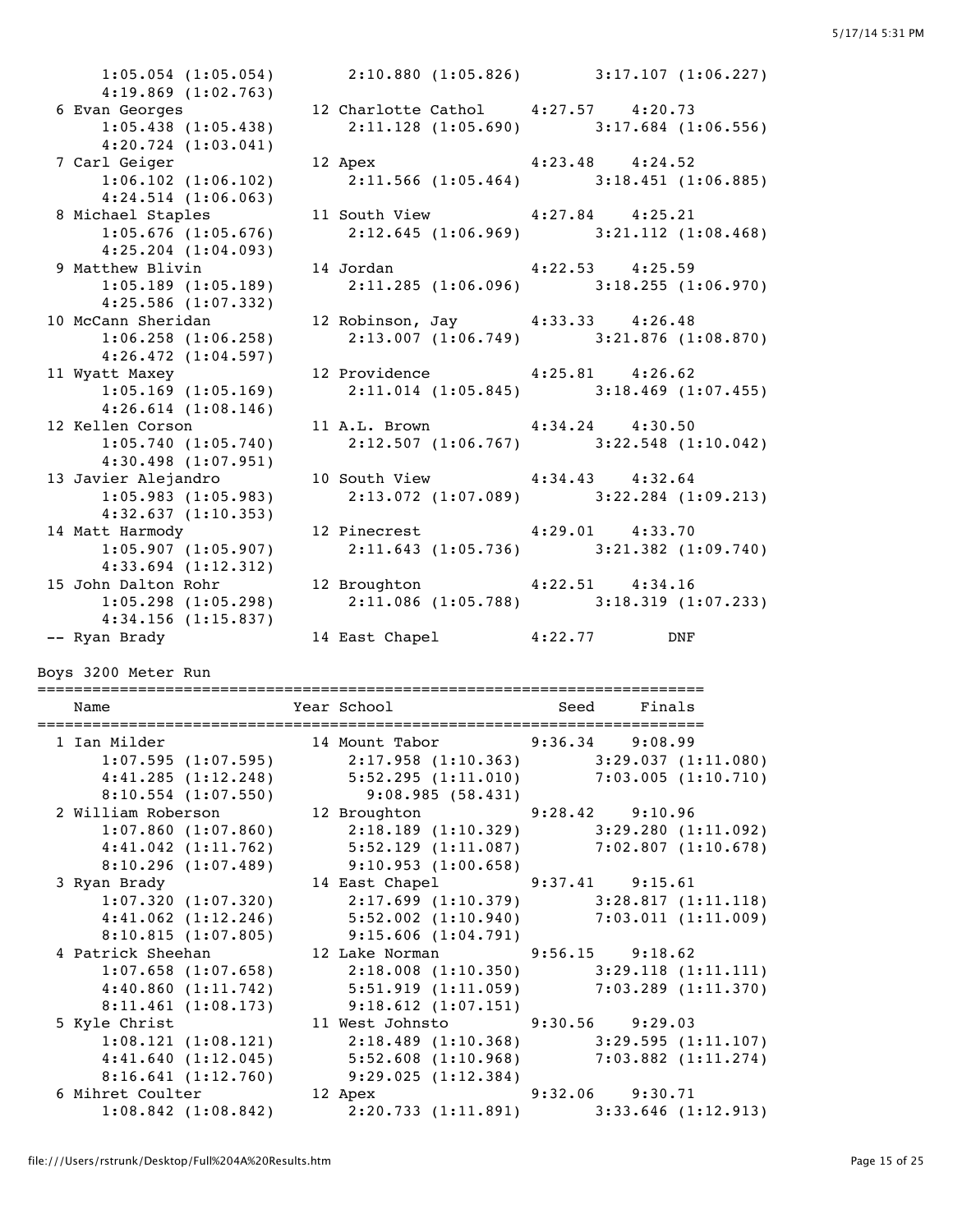4:46.277 (1:12.632) 5:59.117 (1:12.840) 7:12.335 (1:13.219) 8:24.847 (1:12.512) 9:30.701 (1:05.854) 7 Chris Kelly 12 Pinecrest 9:39.17 9:32.45 1:08.458 (1:08.458) 2:18.877 (1:10.419) 3:29.944 (1:11.067) 4:42.097 (1:12.153) 5:54.391 (1:12.294) 7:08.698 (1:14.308) 8:23.655 (1:14.958) 9:32.445 (1:08.791) 8 Dustin Sneed 14 R.J. Reynold 9:38.16 9:38.10 1:08.817 (1:08.817) 2:19.775 (1:10.958) 3:32.811 (1:13.036) 4:46.768 (1:13.958) 6:01.113 (1:14.346) 7:16.316 (1:15.204) 8:30.776 (1:14.460) 9:38.095 (1:07.320) 9 Robert Anderson 11 Pinecrest 9:40.00 9:42.13 1:09.647 (1:09.647) 2:21.006 (1:11.359) 3:33.582 (1:12.576) 4:46.614 (1:13.033) 6:01.182 (1:14.569) 7:16.503 (1:15.322) 8:31.463 (1:14.960) 9:42.129 (1:10.666) 10 Tucker Smith 12 Myers Park 9:58.28 9:46.73 1:09.139 (1:09.139) 2:20.387 (1:11.248) 3:32.961 (1:12.574) 4:46.059 (1:13.099) 5:59.173 (1:13.114) 7:13.123 (1:13.951) 8:30.245 (1:17.122) 9:46.730 (1:16.485) 11 Ben Schmidt 11 Hoggard 9:48.40 9:55.54 1:09.380 (1:09.380) 2:20.234 (1:10.854) 3:34.022 (1:13.788) 4:47.012 (1:12.991) 6:01.968 (1:14.957) 7:18.913 (1:16.945) 8:38.454 (1:19.542) 9:55.538 (1:17.084) 12 Ethan Ready 16 East Chapel 9:45.30 9:57.43 1:10.686 (1:10.686) 2:22.712 (1:12.026) 3:35.999 (1:13.288) 4:51.957 (1:15.958) 6:09.710 (1:17.753) 7:28.250 (1:18.541) 8:45.078 (1:16.828) 9:57.424 (1:12.346) 13 Titus Grant 11 South View 9:47.65 10:04.75 1:09.788 (1:09.788) 2:22.507 (1:12.719) 3:35.876 (1:13.370) 4:51.733 (1:15.857) 6:10.266 (1:18.533) 7:29.761 (1:19.496) 8:52.245 (1:22.484) 10:04.742 (1:12.498) 14 Asher Smith-Rose 12 Broughton 9:32.81 10:05.45 1:07.792 (1:07.792) 2:18.205 (1:10.413) 3:29.381 (1:11.177) 4:43.715 (1:14.334) 6:08.449 (1:24.735) 7:32.978 (1:24.530) 8:57.635 (1:24.657) 10:05.450 (1:07.816) 15 Chris Smith 10 Myers Park 10:06.48 10:10.51 1:10.946 (1:10.946) 2:22.997 (1:12.051) 3:36.444 (1:13.448) 4:52.647 (1:16.203) 6:11.442 (1:18.796) 7:31.524 (1:20.082) 8:54.192 (1:22.669) 10:10.501 (1:16.309) Boys 110 Meter Hurdles ================================================================================= 8 Advance: Top 2 Each Heat plus Next 4 Best Times Name  $\begin{array}{ccccccc} \texttt{Name} & \texttt{New} & \texttt{New} & \texttt{New} & \texttt{New} & \texttt{New} & \texttt{New} & \texttt{New} & \texttt{New} & \texttt{New} & \texttt{New} & \texttt{New} & \texttt{New} & \texttt{New} & \texttt{New} & \texttt{New} & \texttt{New} & \texttt{New} & \texttt{New} & \texttt{New} & \texttt{New} & \texttt{New} & \texttt{New} & \texttt{New} & \texttt{New} & \texttt{New} & \texttt{New} & \texttt{New} & \texttt{New} & \texttt{$ ================================================================================= Preliminaries 1 Emmanuel Jackson 11 Sanderson 14.15 14.46Q 1.7 2 2 Marcus Krah 16 Hillside 14.19 14.47Q -3.2 1 3 Wayne Patterson 14 Mount Tabor 14.52 14.51Q -3.2 1 4 Caleb Walker 11 Independence 14.55 14.56Q 1.7 2 5 Drew Barker 12 T.C. Roberson 14.31 14.58q -3.2 1 6 Dominick Patterson 11 Enloe 14.44 15.07q 1.7 2 7 Joshua McGowen 10 Overhills 14.98 15.13q -3.2 1 8 Javon Boston 12 Rose, J.H. 15.27 15.19q 1.7 2 9 Michael Powell 12 Hoke County 14.73 15.22 1.7 2 10 Will Adams 12 Mallard Creek 14.94 15.32 1.7 2 11 Jaylend Ratliffe 11 Scotland 15.14 15.35 -3.2 1 12 Dexter Lamar Brewer Jr 12 Southeast Ra 14.31 15.46 1.7 2 13 Seth Pierce 14 Southeast Gu 14.87 15.48 -3.2 1

 14 Brent Carroll 10 Berry, Phillip 14.86 15.51 -3.2 1 15 Markus Mosley 12 Garner 14.49 15.53 -3.2 1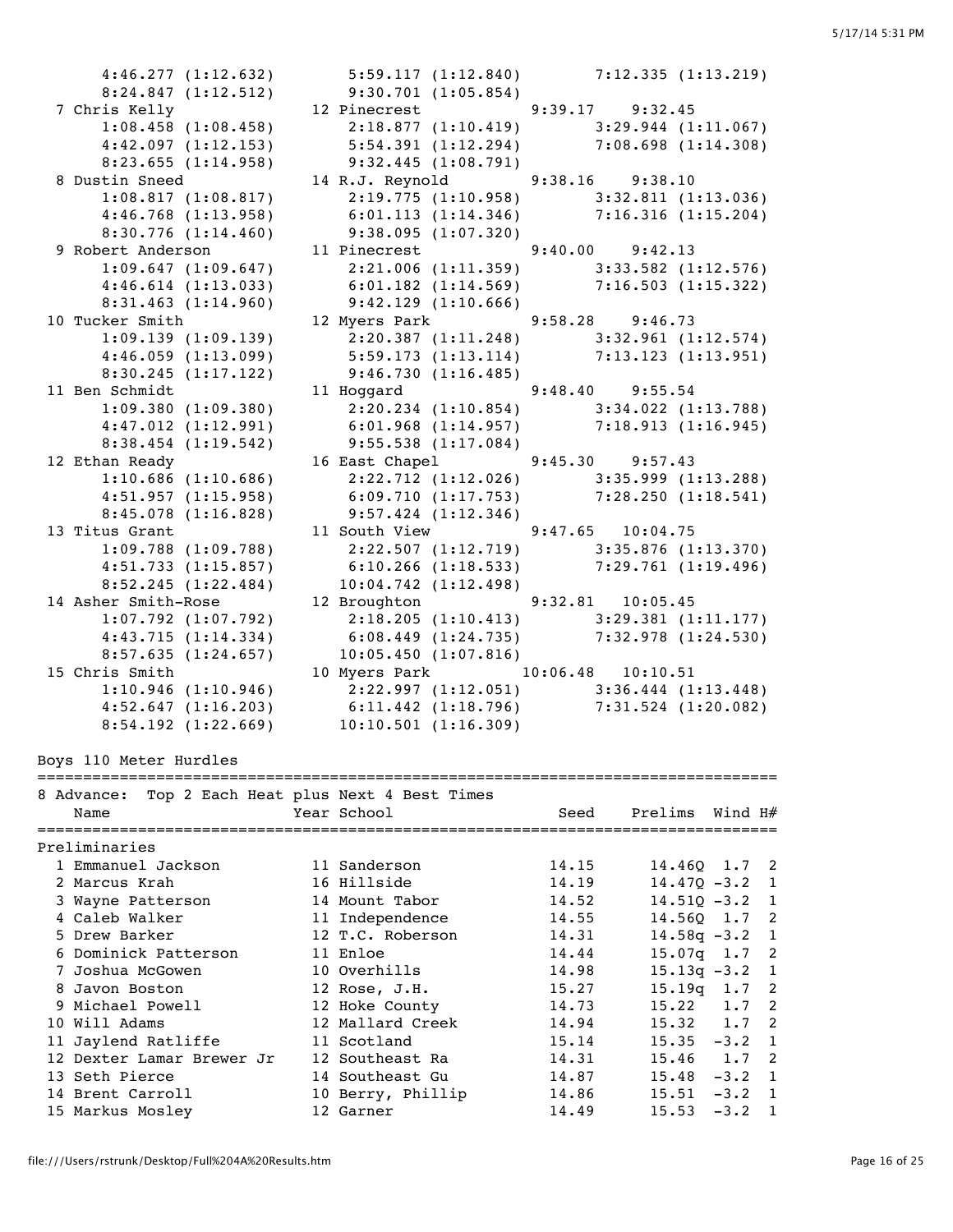|        | 16 Ben Craver             | 14 North Davids   | 14.90                     | 15.81       | 1.7 2        |                   |
|--------|---------------------------|-------------------|---------------------------|-------------|--------------|-------------------|
|        | Boys 110 Meter Hurdles    |                   |                           |             |              |                   |
|        | Name                      | Year School       | Prelims                   | Finals      | Wind         |                   |
|        |                           |                   |                           |             |              |                   |
| Finals |                           |                   |                           |             |              |                   |
|        | 1 Marcus Krah             | 16 Hillside       | 14.47                     | 14.06       | 0.5          |                   |
|        | 2 Emmanuel Jackson        | 11 Sanderson      | 14.46                     | 14.15       | 0.5          |                   |
|        | 3 Drew Barker             | 12 T.C. Roberson  | 14.58                     | 14.22       | 0.5          |                   |
|        | 4 Joshua McGowen          | 10 Overhills      | 15.13                     | 14.61       | 0.5          |                   |
|        | 5 Caleb Walker            | 11 Independence   | 14.56                     | 14.75       | 0.5          | 14.750            |
|        | 6 Javon Boston            | 12 Rose, J.H.     | 15.19                     | 14.98       | 0.5          |                   |
|        | 7 Dominick Patterson      | 11 Enloe          | 15.07                     | 15.35       | 0.5          |                   |
|        | -- Wayne Patterson        | 14 Mount Tabor    | 14.51                     | DO.         |              | 0.5 pushed hurdle |
|        | Boys 300 Meter Hurdles    |                   |                           |             |              |                   |
|        | Name                      | Year School       | Seed                      | $Finals$ H# |              |                   |
|        |                           |                   |                           |             |              |                   |
|        | 1 Xavier Brown            | 12 South View     | 38.37                     | 37.38       | 2            |                   |
|        | 2 Nyheim Hines            | 11 Garner         | 38.27                     | 37.71       | 2            |                   |
|        | 3 Seth Pierce             | 14 Southeast Gu   | 37.91                     | 38.10       | 2            |                   |
|        | 4 McKinly Brown           | 16 Hillside       | 38.44                     | 39.36       | 2            |                   |
|        | 5 Wayne Patterson         | 14 Mount Tabor    | 39.79                     | 39.38       | 1            |                   |
|        | 6 James Johnson           | 12 Garner         | 39.50                     | 39.80       | 1            |                   |
|        | 7 Jordan Santana          | 14 North Davids   | 39.09                     | 39.98       | 1            |                   |
|        | 8 Dominick Patterson      | 11 Enloe          | 38.31                     | 40.21       | 2            |                   |
|        | 9 Drew Barker             | 12 T.C. Roberson  | 39.18                     | 40.22       | 1            |                   |
|        | 10 Will Adams             | 12 Mallard Creek  | 38.84                     | 40.27       | 2            |                   |
|        | 11 Draper Brown           | 12 Mallard Creek  | 39.27                     | 40.35       | 1            |                   |
|        | 12 Michael Powell         | 12 Hoke County    | 39.49                     | 40.38       | 1            |                   |
|        | 13 Ghyslain Sapu          | 11 Independence   | 38.92                     | 40.48       | 2            |                   |
|        | 14 Dexter Lamar Brewer Jr | 12 Southeast Ra   | 38.47                     | 40.52       | 2            |                   |
|        | 15 Tramorris Murphy       | 12 South Centra   | 40.42                     | 43.43       | $\mathbf{1}$ |                   |
|        | 16 Darius Sinclair        | 11 Jack Britt     | 40.57                     | 44.99       | 1            |                   |
|        |                           |                   |                           |             |              |                   |
|        | Boys 4x100 Meter Relay    |                   |                           |             |              |                   |
|        | School                    |                   | Seed                      | Finals      | H#           |                   |
|        | 1 Mallard Creek           | --------------    | 41.66                     | 41.48       | 2            |                   |
|        | 1) Kyle Horton 11         |                   | 2) Cravont Charleston 10  |             |              |                   |
|        |                           |                   | 4) Quashawn Cunningham 12 |             |              |                   |
|        | 3) Vernon Grier 11        |                   |                           |             |              |                   |
|        | 2 Butler                  |                   | 41.93                     | 41.86       | 2            |                   |
|        | 1) Alex Barrow 11         |                   | 2) Gerald Clark Jr 11     |             |              |                   |
|        | 3) Christopher Hancock 12 |                   | 4) Anthony Ratliff 11     |             |              |                   |
|        | 3 Richmond Senior         |                   | 42.36                     | 41.95       | 2            |                   |
|        | 1) Gus Chambers 11        | 2) Jayvon Boyer 9 |                           |             |              |                   |
|        | 3) Issiah Brewington 12   |                   | 4) Travis Newton 12       |             |              |                   |
|        | 4 Garner                  |                   | 42.16                     | 42.41       | 2            |                   |
|        | 1) Quiton Campbell        |                   | 2) James Johnson 12       |             |              |                   |

2) James Johnson 12<br>4) Nyheim Hines 11

3) Timothy Darcelien 12

3) Michael Jenkins 12 4) Nyheim Hines 11

1) Frederick Sharpe 11 2) Isaiah Totten 10<br>3) Timothy Darcelien 12 4) Tyler Cook 11

1) Jeremy Cox 12 2) Trey McArn 12 3) Elijah McClinton 10 4) Tyrus Jackson 12

5 Apex 42.68 42.42 1

6 South View 42.41 42.67 2

7 South Central 43.02 42.67 1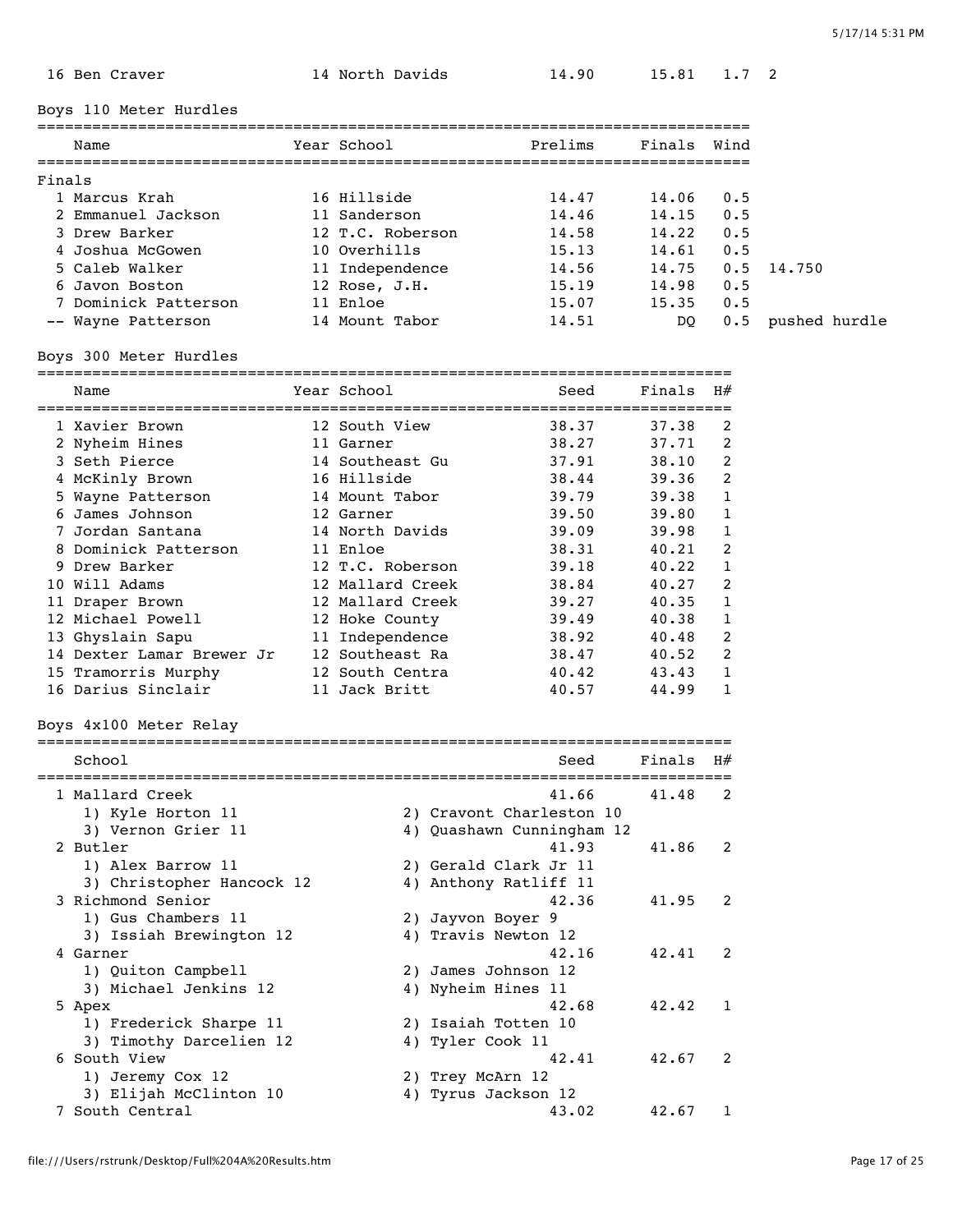| 3) Shawn Furlow 11<br>4) Deont'e Howard 12<br>8 Hough, William A<br>43.39<br>42.80<br>1<br>1) Corey Bell 11<br>2) David Simmons 9<br>3) Marquill Osborne 10<br>4) Carl Tucker 11<br>9 High Point Central<br>42.44<br>42.81<br>2<br>1) Savon McCauley<br>2) Charles Edmond 15<br>3) Geoffrey Wall<br>4) Julian Gray<br>10 Jordan<br>43.05<br>43.01<br>1<br>1) Isiah Southerland<br>2) Keandre Randerson<br>3) Justin Trotman 14<br>4) Marcus Davis<br>11 Overhills<br>43.06<br>43.03<br>1<br>1) Anthony Faraimo 10<br>2) Joshua McGowen 10<br>3) Quincy Ridley 11<br>4) Steven Miller 11<br>12 Berry, Phillip O.<br>43.11<br>43.56<br>1<br>1) Beni Kinsemi 10<br>2) William Perkins 11<br>3) Shamik Miller 10<br>4) Elijah Boyd 11<br>13 East Chapel Hill<br>43.32<br>43.58<br>1<br>1) Christian Fowler 14<br>2) Jerry Chang 14<br>4) Edie Vandy 14<br>3) Bryce Johnson<br>14 Hillside<br>43.36<br>43.73<br>1<br>1) Marcus Krah 16<br>2) Trevion Thompson<br>3) Donte Thomas-Williams<br>4) Tyron Lyons<br>15 Millbrook<br>42.26<br>44.95<br>2<br>1) Isaiah Bowman 9<br>2) Josh Jagodinski 10<br>4) Khalil Spears 12<br>3) Raul Oquendo 11<br>-- Wake Forest<br>42.21<br>2<br>DNF<br>1) Terence Beard 12<br>2) Jonathan Iyamu 11<br>3) Shy'Heem Mitchell 10<br>4) Bryce Love 11<br>Boys 4x200 Meter Relay<br>School<br>Seed<br>Finals<br>H#<br>1:27.28<br>1 Butler<br>1:26.14<br>2<br>1) Anthony Ratliff 11<br>2) Gerald Clark Jr 11<br>3) Christopher Hancock 12<br>4) Chuka Soronadi<br>2 Richmond Senior<br>1:27.00<br>1:26.17<br>2<br>1) Travis Newton 12<br>2) Issiah Brewington 12<br>3) Gus Chambers 11<br>4) Jayvon Boyer 9<br>3 South Central<br>1:27.17<br>1:27.69<br>2<br>2) Kesean Waters<br>1) Demarcus Berry 11<br>3) Tramorris Murphy 12<br>4) Deont'e Howard 12<br>4 Southeast Guilford<br>1:27.92<br>1:28.04<br>2<br>1) Quentin Martin<br>2) Xavier Unanko<br>3) Darrius Overton<br>4) Isaac Roberts<br>5 Millbrook<br>1:27.64<br>1:28.21<br>2<br>1) Khalil Spears 12<br>2) Raul Oquendo 11<br>3) Jordan Martin 12<br>4) William Mosley 10<br>6 New Bern<br>1:29.59<br>1:28.64<br>1<br>1) Caleb DeRoche 10<br>2) Kahlil Simpson 12<br>3) Lamel Batts 11<br>4) Trekel Lockett 10<br>7 Jack Britt<br>1:28.89<br>1:28.70<br>1<br>2) Virgil Sneed 12<br>1) Kameron Quintero 12<br>3) Kenny Hubbard<br>4) Juwon Davis-Johnson 12<br>8 Hopewell<br>1:28.84<br>1:28.83<br>1<br>1) Dalen Freeman 12<br>2) Micah Grier 11<br>3) Logan Chester 12<br>4) Nicholas Lawson 11<br>9 Wakefield<br>1:28.69<br>1:30.23<br>1<br>1) Evan Zepher 12<br>2) Dylan Peebles 10 | 1) Demarcus Berry 11 | 2) Kesean Waters |  |
|------------------------------------------------------------------------------------------------------------------------------------------------------------------------------------------------------------------------------------------------------------------------------------------------------------------------------------------------------------------------------------------------------------------------------------------------------------------------------------------------------------------------------------------------------------------------------------------------------------------------------------------------------------------------------------------------------------------------------------------------------------------------------------------------------------------------------------------------------------------------------------------------------------------------------------------------------------------------------------------------------------------------------------------------------------------------------------------------------------------------------------------------------------------------------------------------------------------------------------------------------------------------------------------------------------------------------------------------------------------------------------------------------------------------------------------------------------------------------------------------------------------------------------------------------------------------------------------------------------------------------------------------------------------------------------------------------------------------------------------------------------------------------------------------------------------------------------------------------------------------------------------------------------------------------------------------------------------------------------------------------------------------------------------------------------------------------------------------------------------------------------------------------------------------------------------------------------------------------------------------------------------------------------------------------------------------------------------------------------------------------------------------------------------------------------------------------------------------------------------------------------------------------------------------------------------------|----------------------|------------------|--|
|                                                                                                                                                                                                                                                                                                                                                                                                                                                                                                                                                                                                                                                                                                                                                                                                                                                                                                                                                                                                                                                                                                                                                                                                                                                                                                                                                                                                                                                                                                                                                                                                                                                                                                                                                                                                                                                                                                                                                                                                                                                                                                                                                                                                                                                                                                                                                                                                                                                                                                                                                                        |                      |                  |  |
|                                                                                                                                                                                                                                                                                                                                                                                                                                                                                                                                                                                                                                                                                                                                                                                                                                                                                                                                                                                                                                                                                                                                                                                                                                                                                                                                                                                                                                                                                                                                                                                                                                                                                                                                                                                                                                                                                                                                                                                                                                                                                                                                                                                                                                                                                                                                                                                                                                                                                                                                                                        |                      |                  |  |
|                                                                                                                                                                                                                                                                                                                                                                                                                                                                                                                                                                                                                                                                                                                                                                                                                                                                                                                                                                                                                                                                                                                                                                                                                                                                                                                                                                                                                                                                                                                                                                                                                                                                                                                                                                                                                                                                                                                                                                                                                                                                                                                                                                                                                                                                                                                                                                                                                                                                                                                                                                        |                      |                  |  |
|                                                                                                                                                                                                                                                                                                                                                                                                                                                                                                                                                                                                                                                                                                                                                                                                                                                                                                                                                                                                                                                                                                                                                                                                                                                                                                                                                                                                                                                                                                                                                                                                                                                                                                                                                                                                                                                                                                                                                                                                                                                                                                                                                                                                                                                                                                                                                                                                                                                                                                                                                                        |                      |                  |  |
|                                                                                                                                                                                                                                                                                                                                                                                                                                                                                                                                                                                                                                                                                                                                                                                                                                                                                                                                                                                                                                                                                                                                                                                                                                                                                                                                                                                                                                                                                                                                                                                                                                                                                                                                                                                                                                                                                                                                                                                                                                                                                                                                                                                                                                                                                                                                                                                                                                                                                                                                                                        |                      |                  |  |
|                                                                                                                                                                                                                                                                                                                                                                                                                                                                                                                                                                                                                                                                                                                                                                                                                                                                                                                                                                                                                                                                                                                                                                                                                                                                                                                                                                                                                                                                                                                                                                                                                                                                                                                                                                                                                                                                                                                                                                                                                                                                                                                                                                                                                                                                                                                                                                                                                                                                                                                                                                        |                      |                  |  |
|                                                                                                                                                                                                                                                                                                                                                                                                                                                                                                                                                                                                                                                                                                                                                                                                                                                                                                                                                                                                                                                                                                                                                                                                                                                                                                                                                                                                                                                                                                                                                                                                                                                                                                                                                                                                                                                                                                                                                                                                                                                                                                                                                                                                                                                                                                                                                                                                                                                                                                                                                                        |                      |                  |  |
|                                                                                                                                                                                                                                                                                                                                                                                                                                                                                                                                                                                                                                                                                                                                                                                                                                                                                                                                                                                                                                                                                                                                                                                                                                                                                                                                                                                                                                                                                                                                                                                                                                                                                                                                                                                                                                                                                                                                                                                                                                                                                                                                                                                                                                                                                                                                                                                                                                                                                                                                                                        |                      |                  |  |
|                                                                                                                                                                                                                                                                                                                                                                                                                                                                                                                                                                                                                                                                                                                                                                                                                                                                                                                                                                                                                                                                                                                                                                                                                                                                                                                                                                                                                                                                                                                                                                                                                                                                                                                                                                                                                                                                                                                                                                                                                                                                                                                                                                                                                                                                                                                                                                                                                                                                                                                                                                        |                      |                  |  |
|                                                                                                                                                                                                                                                                                                                                                                                                                                                                                                                                                                                                                                                                                                                                                                                                                                                                                                                                                                                                                                                                                                                                                                                                                                                                                                                                                                                                                                                                                                                                                                                                                                                                                                                                                                                                                                                                                                                                                                                                                                                                                                                                                                                                                                                                                                                                                                                                                                                                                                                                                                        |                      |                  |  |
|                                                                                                                                                                                                                                                                                                                                                                                                                                                                                                                                                                                                                                                                                                                                                                                                                                                                                                                                                                                                                                                                                                                                                                                                                                                                                                                                                                                                                                                                                                                                                                                                                                                                                                                                                                                                                                                                                                                                                                                                                                                                                                                                                                                                                                                                                                                                                                                                                                                                                                                                                                        |                      |                  |  |
|                                                                                                                                                                                                                                                                                                                                                                                                                                                                                                                                                                                                                                                                                                                                                                                                                                                                                                                                                                                                                                                                                                                                                                                                                                                                                                                                                                                                                                                                                                                                                                                                                                                                                                                                                                                                                                                                                                                                                                                                                                                                                                                                                                                                                                                                                                                                                                                                                                                                                                                                                                        |                      |                  |  |
|                                                                                                                                                                                                                                                                                                                                                                                                                                                                                                                                                                                                                                                                                                                                                                                                                                                                                                                                                                                                                                                                                                                                                                                                                                                                                                                                                                                                                                                                                                                                                                                                                                                                                                                                                                                                                                                                                                                                                                                                                                                                                                                                                                                                                                                                                                                                                                                                                                                                                                                                                                        |                      |                  |  |
|                                                                                                                                                                                                                                                                                                                                                                                                                                                                                                                                                                                                                                                                                                                                                                                                                                                                                                                                                                                                                                                                                                                                                                                                                                                                                                                                                                                                                                                                                                                                                                                                                                                                                                                                                                                                                                                                                                                                                                                                                                                                                                                                                                                                                                                                                                                                                                                                                                                                                                                                                                        |                      |                  |  |
|                                                                                                                                                                                                                                                                                                                                                                                                                                                                                                                                                                                                                                                                                                                                                                                                                                                                                                                                                                                                                                                                                                                                                                                                                                                                                                                                                                                                                                                                                                                                                                                                                                                                                                                                                                                                                                                                                                                                                                                                                                                                                                                                                                                                                                                                                                                                                                                                                                                                                                                                                                        |                      |                  |  |
|                                                                                                                                                                                                                                                                                                                                                                                                                                                                                                                                                                                                                                                                                                                                                                                                                                                                                                                                                                                                                                                                                                                                                                                                                                                                                                                                                                                                                                                                                                                                                                                                                                                                                                                                                                                                                                                                                                                                                                                                                                                                                                                                                                                                                                                                                                                                                                                                                                                                                                                                                                        |                      |                  |  |
|                                                                                                                                                                                                                                                                                                                                                                                                                                                                                                                                                                                                                                                                                                                                                                                                                                                                                                                                                                                                                                                                                                                                                                                                                                                                                                                                                                                                                                                                                                                                                                                                                                                                                                                                                                                                                                                                                                                                                                                                                                                                                                                                                                                                                                                                                                                                                                                                                                                                                                                                                                        |                      |                  |  |
|                                                                                                                                                                                                                                                                                                                                                                                                                                                                                                                                                                                                                                                                                                                                                                                                                                                                                                                                                                                                                                                                                                                                                                                                                                                                                                                                                                                                                                                                                                                                                                                                                                                                                                                                                                                                                                                                                                                                                                                                                                                                                                                                                                                                                                                                                                                                                                                                                                                                                                                                                                        |                      |                  |  |
|                                                                                                                                                                                                                                                                                                                                                                                                                                                                                                                                                                                                                                                                                                                                                                                                                                                                                                                                                                                                                                                                                                                                                                                                                                                                                                                                                                                                                                                                                                                                                                                                                                                                                                                                                                                                                                                                                                                                                                                                                                                                                                                                                                                                                                                                                                                                                                                                                                                                                                                                                                        |                      |                  |  |
|                                                                                                                                                                                                                                                                                                                                                                                                                                                                                                                                                                                                                                                                                                                                                                                                                                                                                                                                                                                                                                                                                                                                                                                                                                                                                                                                                                                                                                                                                                                                                                                                                                                                                                                                                                                                                                                                                                                                                                                                                                                                                                                                                                                                                                                                                                                                                                                                                                                                                                                                                                        |                      |                  |  |
|                                                                                                                                                                                                                                                                                                                                                                                                                                                                                                                                                                                                                                                                                                                                                                                                                                                                                                                                                                                                                                                                                                                                                                                                                                                                                                                                                                                                                                                                                                                                                                                                                                                                                                                                                                                                                                                                                                                                                                                                                                                                                                                                                                                                                                                                                                                                                                                                                                                                                                                                                                        |                      |                  |  |
|                                                                                                                                                                                                                                                                                                                                                                                                                                                                                                                                                                                                                                                                                                                                                                                                                                                                                                                                                                                                                                                                                                                                                                                                                                                                                                                                                                                                                                                                                                                                                                                                                                                                                                                                                                                                                                                                                                                                                                                                                                                                                                                                                                                                                                                                                                                                                                                                                                                                                                                                                                        |                      |                  |  |
|                                                                                                                                                                                                                                                                                                                                                                                                                                                                                                                                                                                                                                                                                                                                                                                                                                                                                                                                                                                                                                                                                                                                                                                                                                                                                                                                                                                                                                                                                                                                                                                                                                                                                                                                                                                                                                                                                                                                                                                                                                                                                                                                                                                                                                                                                                                                                                                                                                                                                                                                                                        |                      |                  |  |
|                                                                                                                                                                                                                                                                                                                                                                                                                                                                                                                                                                                                                                                                                                                                                                                                                                                                                                                                                                                                                                                                                                                                                                                                                                                                                                                                                                                                                                                                                                                                                                                                                                                                                                                                                                                                                                                                                                                                                                                                                                                                                                                                                                                                                                                                                                                                                                                                                                                                                                                                                                        |                      |                  |  |
|                                                                                                                                                                                                                                                                                                                                                                                                                                                                                                                                                                                                                                                                                                                                                                                                                                                                                                                                                                                                                                                                                                                                                                                                                                                                                                                                                                                                                                                                                                                                                                                                                                                                                                                                                                                                                                                                                                                                                                                                                                                                                                                                                                                                                                                                                                                                                                                                                                                                                                                                                                        |                      |                  |  |
|                                                                                                                                                                                                                                                                                                                                                                                                                                                                                                                                                                                                                                                                                                                                                                                                                                                                                                                                                                                                                                                                                                                                                                                                                                                                                                                                                                                                                                                                                                                                                                                                                                                                                                                                                                                                                                                                                                                                                                                                                                                                                                                                                                                                                                                                                                                                                                                                                                                                                                                                                                        |                      |                  |  |
|                                                                                                                                                                                                                                                                                                                                                                                                                                                                                                                                                                                                                                                                                                                                                                                                                                                                                                                                                                                                                                                                                                                                                                                                                                                                                                                                                                                                                                                                                                                                                                                                                                                                                                                                                                                                                                                                                                                                                                                                                                                                                                                                                                                                                                                                                                                                                                                                                                                                                                                                                                        |                      |                  |  |
|                                                                                                                                                                                                                                                                                                                                                                                                                                                                                                                                                                                                                                                                                                                                                                                                                                                                                                                                                                                                                                                                                                                                                                                                                                                                                                                                                                                                                                                                                                                                                                                                                                                                                                                                                                                                                                                                                                                                                                                                                                                                                                                                                                                                                                                                                                                                                                                                                                                                                                                                                                        |                      |                  |  |
|                                                                                                                                                                                                                                                                                                                                                                                                                                                                                                                                                                                                                                                                                                                                                                                                                                                                                                                                                                                                                                                                                                                                                                                                                                                                                                                                                                                                                                                                                                                                                                                                                                                                                                                                                                                                                                                                                                                                                                                                                                                                                                                                                                                                                                                                                                                                                                                                                                                                                                                                                                        |                      |                  |  |
|                                                                                                                                                                                                                                                                                                                                                                                                                                                                                                                                                                                                                                                                                                                                                                                                                                                                                                                                                                                                                                                                                                                                                                                                                                                                                                                                                                                                                                                                                                                                                                                                                                                                                                                                                                                                                                                                                                                                                                                                                                                                                                                                                                                                                                                                                                                                                                                                                                                                                                                                                                        |                      |                  |  |
|                                                                                                                                                                                                                                                                                                                                                                                                                                                                                                                                                                                                                                                                                                                                                                                                                                                                                                                                                                                                                                                                                                                                                                                                                                                                                                                                                                                                                                                                                                                                                                                                                                                                                                                                                                                                                                                                                                                                                                                                                                                                                                                                                                                                                                                                                                                                                                                                                                                                                                                                                                        |                      |                  |  |
|                                                                                                                                                                                                                                                                                                                                                                                                                                                                                                                                                                                                                                                                                                                                                                                                                                                                                                                                                                                                                                                                                                                                                                                                                                                                                                                                                                                                                                                                                                                                                                                                                                                                                                                                                                                                                                                                                                                                                                                                                                                                                                                                                                                                                                                                                                                                                                                                                                                                                                                                                                        |                      |                  |  |
|                                                                                                                                                                                                                                                                                                                                                                                                                                                                                                                                                                                                                                                                                                                                                                                                                                                                                                                                                                                                                                                                                                                                                                                                                                                                                                                                                                                                                                                                                                                                                                                                                                                                                                                                                                                                                                                                                                                                                                                                                                                                                                                                                                                                                                                                                                                                                                                                                                                                                                                                                                        |                      |                  |  |
|                                                                                                                                                                                                                                                                                                                                                                                                                                                                                                                                                                                                                                                                                                                                                                                                                                                                                                                                                                                                                                                                                                                                                                                                                                                                                                                                                                                                                                                                                                                                                                                                                                                                                                                                                                                                                                                                                                                                                                                                                                                                                                                                                                                                                                                                                                                                                                                                                                                                                                                                                                        |                      |                  |  |
|                                                                                                                                                                                                                                                                                                                                                                                                                                                                                                                                                                                                                                                                                                                                                                                                                                                                                                                                                                                                                                                                                                                                                                                                                                                                                                                                                                                                                                                                                                                                                                                                                                                                                                                                                                                                                                                                                                                                                                                                                                                                                                                                                                                                                                                                                                                                                                                                                                                                                                                                                                        |                      |                  |  |
|                                                                                                                                                                                                                                                                                                                                                                                                                                                                                                                                                                                                                                                                                                                                                                                                                                                                                                                                                                                                                                                                                                                                                                                                                                                                                                                                                                                                                                                                                                                                                                                                                                                                                                                                                                                                                                                                                                                                                                                                                                                                                                                                                                                                                                                                                                                                                                                                                                                                                                                                                                        |                      |                  |  |
|                                                                                                                                                                                                                                                                                                                                                                                                                                                                                                                                                                                                                                                                                                                                                                                                                                                                                                                                                                                                                                                                                                                                                                                                                                                                                                                                                                                                                                                                                                                                                                                                                                                                                                                                                                                                                                                                                                                                                                                                                                                                                                                                                                                                                                                                                                                                                                                                                                                                                                                                                                        |                      |                  |  |
|                                                                                                                                                                                                                                                                                                                                                                                                                                                                                                                                                                                                                                                                                                                                                                                                                                                                                                                                                                                                                                                                                                                                                                                                                                                                                                                                                                                                                                                                                                                                                                                                                                                                                                                                                                                                                                                                                                                                                                                                                                                                                                                                                                                                                                                                                                                                                                                                                                                                                                                                                                        |                      |                  |  |
|                                                                                                                                                                                                                                                                                                                                                                                                                                                                                                                                                                                                                                                                                                                                                                                                                                                                                                                                                                                                                                                                                                                                                                                                                                                                                                                                                                                                                                                                                                                                                                                                                                                                                                                                                                                                                                                                                                                                                                                                                                                                                                                                                                                                                                                                                                                                                                                                                                                                                                                                                                        |                      |                  |  |
|                                                                                                                                                                                                                                                                                                                                                                                                                                                                                                                                                                                                                                                                                                                                                                                                                                                                                                                                                                                                                                                                                                                                                                                                                                                                                                                                                                                                                                                                                                                                                                                                                                                                                                                                                                                                                                                                                                                                                                                                                                                                                                                                                                                                                                                                                                                                                                                                                                                                                                                                                                        |                      |                  |  |
|                                                                                                                                                                                                                                                                                                                                                                                                                                                                                                                                                                                                                                                                                                                                                                                                                                                                                                                                                                                                                                                                                                                                                                                                                                                                                                                                                                                                                                                                                                                                                                                                                                                                                                                                                                                                                                                                                                                                                                                                                                                                                                                                                                                                                                                                                                                                                                                                                                                                                                                                                                        |                      |                  |  |
|                                                                                                                                                                                                                                                                                                                                                                                                                                                                                                                                                                                                                                                                                                                                                                                                                                                                                                                                                                                                                                                                                                                                                                                                                                                                                                                                                                                                                                                                                                                                                                                                                                                                                                                                                                                                                                                                                                                                                                                                                                                                                                                                                                                                                                                                                                                                                                                                                                                                                                                                                                        |                      |                  |  |
|                                                                                                                                                                                                                                                                                                                                                                                                                                                                                                                                                                                                                                                                                                                                                                                                                                                                                                                                                                                                                                                                                                                                                                                                                                                                                                                                                                                                                                                                                                                                                                                                                                                                                                                                                                                                                                                                                                                                                                                                                                                                                                                                                                                                                                                                                                                                                                                                                                                                                                                                                                        |                      |                  |  |
|                                                                                                                                                                                                                                                                                                                                                                                                                                                                                                                                                                                                                                                                                                                                                                                                                                                                                                                                                                                                                                                                                                                                                                                                                                                                                                                                                                                                                                                                                                                                                                                                                                                                                                                                                                                                                                                                                                                                                                                                                                                                                                                                                                                                                                                                                                                                                                                                                                                                                                                                                                        |                      |                  |  |
|                                                                                                                                                                                                                                                                                                                                                                                                                                                                                                                                                                                                                                                                                                                                                                                                                                                                                                                                                                                                                                                                                                                                                                                                                                                                                                                                                                                                                                                                                                                                                                                                                                                                                                                                                                                                                                                                                                                                                                                                                                                                                                                                                                                                                                                                                                                                                                                                                                                                                                                                                                        |                      |                  |  |
|                                                                                                                                                                                                                                                                                                                                                                                                                                                                                                                                                                                                                                                                                                                                                                                                                                                                                                                                                                                                                                                                                                                                                                                                                                                                                                                                                                                                                                                                                                                                                                                                                                                                                                                                                                                                                                                                                                                                                                                                                                                                                                                                                                                                                                                                                                                                                                                                                                                                                                                                                                        |                      |                  |  |
|                                                                                                                                                                                                                                                                                                                                                                                                                                                                                                                                                                                                                                                                                                                                                                                                                                                                                                                                                                                                                                                                                                                                                                                                                                                                                                                                                                                                                                                                                                                                                                                                                                                                                                                                                                                                                                                                                                                                                                                                                                                                                                                                                                                                                                                                                                                                                                                                                                                                                                                                                                        |                      |                  |  |
|                                                                                                                                                                                                                                                                                                                                                                                                                                                                                                                                                                                                                                                                                                                                                                                                                                                                                                                                                                                                                                                                                                                                                                                                                                                                                                                                                                                                                                                                                                                                                                                                                                                                                                                                                                                                                                                                                                                                                                                                                                                                                                                                                                                                                                                                                                                                                                                                                                                                                                                                                                        |                      |                  |  |
|                                                                                                                                                                                                                                                                                                                                                                                                                                                                                                                                                                                                                                                                                                                                                                                                                                                                                                                                                                                                                                                                                                                                                                                                                                                                                                                                                                                                                                                                                                                                                                                                                                                                                                                                                                                                                                                                                                                                                                                                                                                                                                                                                                                                                                                                                                                                                                                                                                                                                                                                                                        |                      |                  |  |
|                                                                                                                                                                                                                                                                                                                                                                                                                                                                                                                                                                                                                                                                                                                                                                                                                                                                                                                                                                                                                                                                                                                                                                                                                                                                                                                                                                                                                                                                                                                                                                                                                                                                                                                                                                                                                                                                                                                                                                                                                                                                                                                                                                                                                                                                                                                                                                                                                                                                                                                                                                        |                      |                  |  |
|                                                                                                                                                                                                                                                                                                                                                                                                                                                                                                                                                                                                                                                                                                                                                                                                                                                                                                                                                                                                                                                                                                                                                                                                                                                                                                                                                                                                                                                                                                                                                                                                                                                                                                                                                                                                                                                                                                                                                                                                                                                                                                                                                                                                                                                                                                                                                                                                                                                                                                                                                                        |                      |                  |  |
|                                                                                                                                                                                                                                                                                                                                                                                                                                                                                                                                                                                                                                                                                                                                                                                                                                                                                                                                                                                                                                                                                                                                                                                                                                                                                                                                                                                                                                                                                                                                                                                                                                                                                                                                                                                                                                                                                                                                                                                                                                                                                                                                                                                                                                                                                                                                                                                                                                                                                                                                                                        |                      |                  |  |
|                                                                                                                                                                                                                                                                                                                                                                                                                                                                                                                                                                                                                                                                                                                                                                                                                                                                                                                                                                                                                                                                                                                                                                                                                                                                                                                                                                                                                                                                                                                                                                                                                                                                                                                                                                                                                                                                                                                                                                                                                                                                                                                                                                                                                                                                                                                                                                                                                                                                                                                                                                        |                      |                  |  |
|                                                                                                                                                                                                                                                                                                                                                                                                                                                                                                                                                                                                                                                                                                                                                                                                                                                                                                                                                                                                                                                                                                                                                                                                                                                                                                                                                                                                                                                                                                                                                                                                                                                                                                                                                                                                                                                                                                                                                                                                                                                                                                                                                                                                                                                                                                                                                                                                                                                                                                                                                                        |                      |                  |  |
|                                                                                                                                                                                                                                                                                                                                                                                                                                                                                                                                                                                                                                                                                                                                                                                                                                                                                                                                                                                                                                                                                                                                                                                                                                                                                                                                                                                                                                                                                                                                                                                                                                                                                                                                                                                                                                                                                                                                                                                                                                                                                                                                                                                                                                                                                                                                                                                                                                                                                                                                                                        |                      |                  |  |
|                                                                                                                                                                                                                                                                                                                                                                                                                                                                                                                                                                                                                                                                                                                                                                                                                                                                                                                                                                                                                                                                                                                                                                                                                                                                                                                                                                                                                                                                                                                                                                                                                                                                                                                                                                                                                                                                                                                                                                                                                                                                                                                                                                                                                                                                                                                                                                                                                                                                                                                                                                        |                      |                  |  |
|                                                                                                                                                                                                                                                                                                                                                                                                                                                                                                                                                                                                                                                                                                                                                                                                                                                                                                                                                                                                                                                                                                                                                                                                                                                                                                                                                                                                                                                                                                                                                                                                                                                                                                                                                                                                                                                                                                                                                                                                                                                                                                                                                                                                                                                                                                                                                                                                                                                                                                                                                                        |                      |                  |  |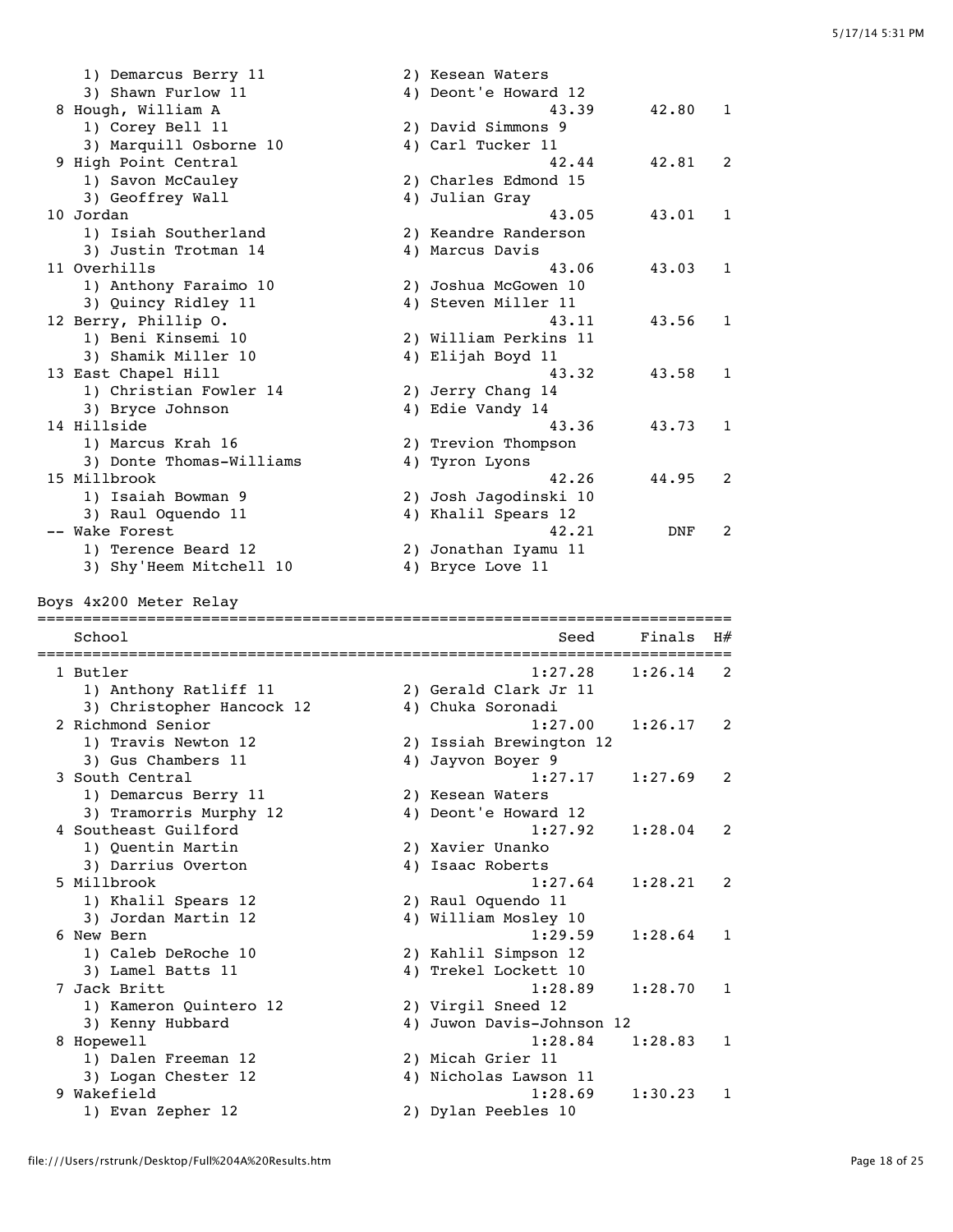3) Jeremy Massenburg 9 4) Joseph Osewe 11 10 Knightdale 1:26.93 1:30.27 2 1) Nathaniel Harvey 12 2) Marquavious Johnson 12 3) Henry Kiedy 12 4) Marcell Johnson 12 11 Dudley 1:30.85 1:31.00 1 1) Brandon Boyd 2) Kethan Murray 3) Trae Meadows 15 4) Derrick Puryear 12 North Mecklenburg 15 and 1:30.28 1:31.06 1<br>12 North Mecklenburg 1:30.28 1:31.06 1 1) Dequan Eaves 10 2) Devon Sutton 12 3) Mynez Nicholson 11 4) Deallen Hargrove 10 13 Mount Tabor 1:31.07 1:31.74 1 1) Bret Reynolds 2) Cameron Robinson 17 3) Da'Shaun Cloud 14  $\hskip1cm \hskip1cm 4$ ) Divine Deablo -- Broughton 1:28.61 DNF 2 1) Chris Hodge 12 2) Devonn Jackson 9 3) Stephen Chambers 11 4) Therius Styles 12 -- Reagan, Ronald W 1:29.37 DQ 1 inter. zn vio<br>-- Reagan, Ronald W 1:29.37 DQ 1 inter. zn vio 1) Malik Miles 2) Xavier Graham 3) Karefa Dabo 4) Jayni Glenn -- Mallard Creek 1:27.68 DQ 2 2nd exch outside zn 1) Cravont Charleston 10 2) Marquis Gaddy 11 3) Vernon Grier 11 4) Quashawn Cunningham 12

Boys 4x400 Meter Relay

============================================================================ School Seed Finals H# ============================================================================ 1 Southeast Raleigh 3:17.82 3:16.12 2 1) Jayon Woodard 10 2) David Conner 12 3) Jayquan Williams 10 4) Jamaree Murray 12 1:38.507 (1:38.507) 2:28.733 (50.227) 3:16.119 (47.386) 2 Mount Tabor 3:22.97 3:19.36 2 1) Divine Deablo 2) Wayne Patterson 14 3) Da'Shaun Cloud 14  $\hskip1cm \hskip1cm 4$ ) Ian Milder 14 1:39.084 (1:39.084) 2:29.164 (50.081) 3:19.359 (50.195) 3 Wakefield 3:20.32 3:19.64 2 1) Evan Zepher 12 2) Fred Campbell 12 3) Joseph Osewe 11 4) Jalen Buxton 12 1:41.184 (1:41.184) 2:30.984 (49.800) 3:19.635 (48.652) 4 Hopewell 3:21.99 3:19.84 2 1) Logan Chester 12 2) Nicholas Lawson 11 3) Jairrin Dickins 12 4) Micah Grier 11 1:40.357 (1:40.357) 2:32.085 (51.728) 3:19.831 (47.747) 5 New Bern 3:22.69 3:21.80 2 1) Trekel Lockett 10 2) Caleb DeRoche 10 3) Quincy Rasin 12 4) Anthony Suggs 12 1:41.527 (1:41.527) 2:30.775 (49.248) 3:21.794 (51.019) 6 Jack Britt 3:19.84 3:21.82 2 1) Matthew Bowden 12 2) Juwon Davis-Johnson 12 3) Josh Townes 11  $\qquad \qquad \qquad$  4) Virgil Sneed 12 1:41.701 (1:41.701) 2:32.431 (50.730) 3:21.816 (49.385) 7 T.C. Roberson 3:23.82 3:23.02 1 1) Jacob Deaton 12 2) Zach Dollinger 12 3) Dallin Curriden 11 (4) Drew Barker 12 1:41.592 (1:41.592) 2:32.008 (50.416) 3:23.014 (51.006) 8 Ardrey Kell 3:24.19 3:23.44 1 1) Chris Boulton 11 2) Dyllan Moss 12 3) Justin Cooper 10 4) Joshua Cooper 10 1:42.589 (1:42.589) 2:33.549 (50.960) 3:23.436 (49.887) 9 Hillside 3:27.81 3:25.93 1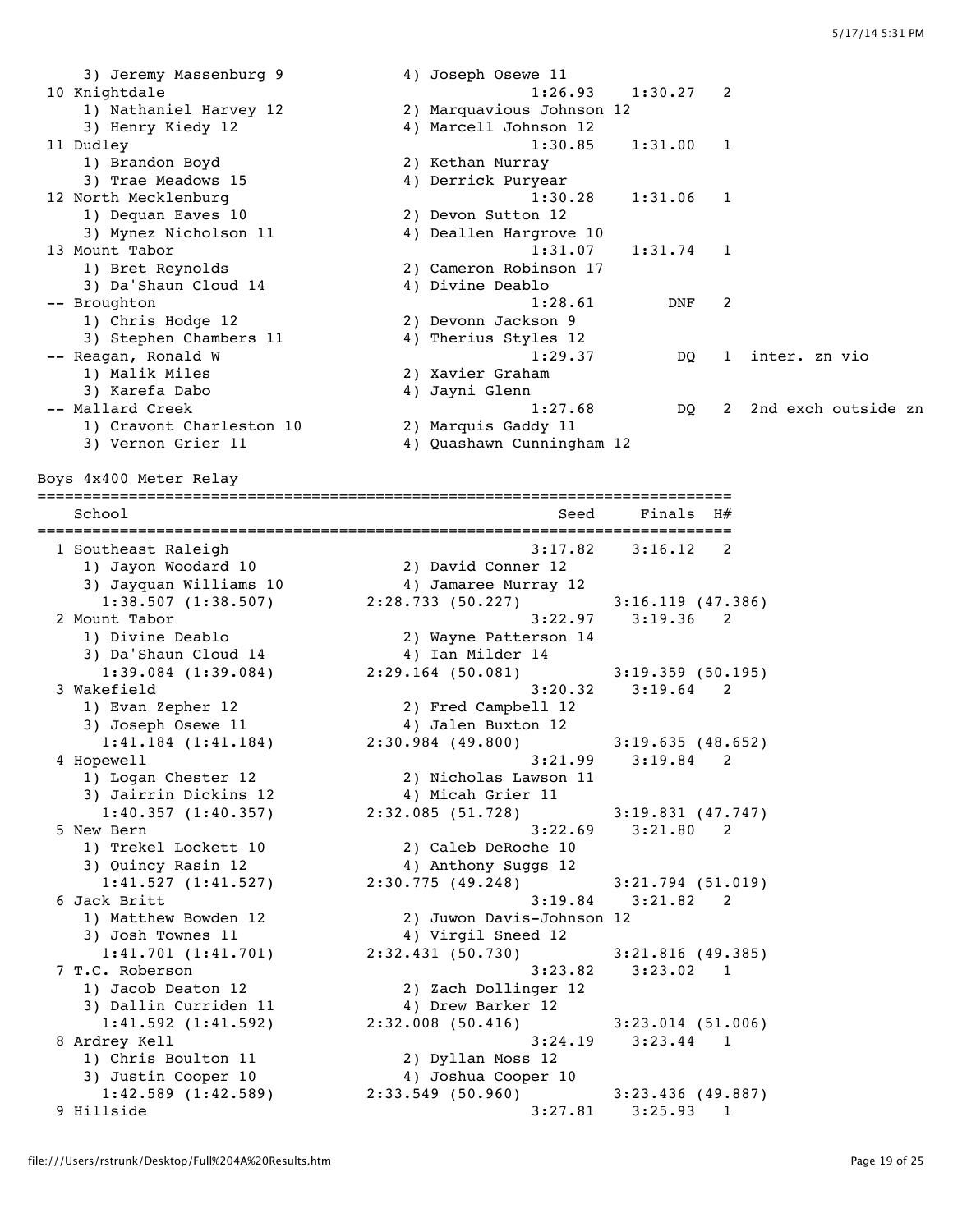1) Lonnie Kendall 16 2) Dawud Holloway 3) Davis Evan 4) McKinly Brown 16 9 Davis Evan<br>1:43.870 (1:43.870) 2:36.548 (52.679) 3:25.924 (49.376) 10 Dudley 3:30.22 3:26.13 1 1) Trae Meadows 15 2) Kethan Murray 3) Jason Mannea 4) Derrick Puryear 1:43.411 (1:43.411) 2:36.174 (52.764) 3:26.130 (49.956) 11 Green Hope 3:26.14 3:26.18 1 1) Kendrell Jones 12 2) William Jordan 12 3) Brad Pehr 12 4) Corey Colberg 12 1:43.919 (1:43.919) 2:35.686 (51.768) 3:26.172 (50.486) 12 East Chapel Hill 3:29.16 3:27.69 1 1) Jerry Chang 14 2) Connor McDonald 3) James Gildard 4) Edie Vandy 14 1:44.374 (1:44.374) 2:38.505 (54.131) 3:27.690 (49.185) 13 Pine Forest 3:25.01 3:28.25 1 1) Austin Kinlaw 11 2) Devonta Baker 3) Sam Maxfield 11 4) Byron Dawson 10 1:43.772 (1:43.772) 2:37.601 (53.829) 3:28.249 (50.648) -- South View 3:20.80 FS 2 1) Elijah McClinton 10 2) Austin Crawford 12 3) Michael Staples 11 (4) Xavier Brown 12 -- Knightdale 3:17.95 DQ 2 Unsporting Conduct 1) Corey Aikens 12 2) Marcell Johnson 12 3) Kevin Lucas 12 4) Marquavious Johnson 12 1:38.805 (1:38.805) 2:29.764 (50.960) 3:16.430 (46.666) Boys 4x800 Meter Relay ========================================================================= School Seed Finals ========================================================================= 1 Mount Tabor 7:58.09 7:48.33 1) Kenny Kneisel 16 2) Brad Walter 3) Phillip Jolly 4) Ian Milder 14 1:57.793 (1:57.793) 2:01.493 (3.701) 5:58.035 (3:56.543) 7:48.323 (1:50.288) 2 Green Hope 7:56.37 7:50.00 1) Jonathan Bakley 12 2) William Jordan 12 3) Corey Colberg 12 (a) 4) Brad Pehr 12 1:59.386 (1:59.386) 3:56.179 (1:56.793) 5:55.278 (1:59.099) 7:49.997 (1:54.719) 3 Lake Norman 7:59.88 7:57.16 1) Wes Anderson 11 2) Cody Maynard 10 3) Ty Sauerbrey 11 4) Patrick Sheehan 12 1:58.947 (1:58.947) 4:00.034 (2:01.088) 6:01.762 (2:01.728) 7:57.160 (1:55.399) 4 Knightdale 8:00.31 7:58.18 1) Henry Kiedy 12 2) Marcell Johnson 12 3) John Loesch 12 4) Corey Aikens 12 2:03.503 (2:03.503) 3:59.276 (1:55.774) 6:03.590 (2:04.314) 7:58.172 (1:54.582) 5 Jordan 8:02.41 7:58.87 1) Matthew Blivin 14 2) Nikolaus Kreiling 3) Christian Long 4) Daniel Beamer 1:56.799 (1:56.799) 3:57.215 (2:00.416) 6:01.590 (2:04.375) 7:58.867 (1:57.278) 6 Apex 7:59.39 8:00.12 1) Ryan Johnson 11 2) Carl Geiger 12 3) Erik Salgado 10 4) Spencer Colwell 12 1:59.925 (1:59.925) 3:56.988 (1:57.063) 5:57.570 (2:00.583)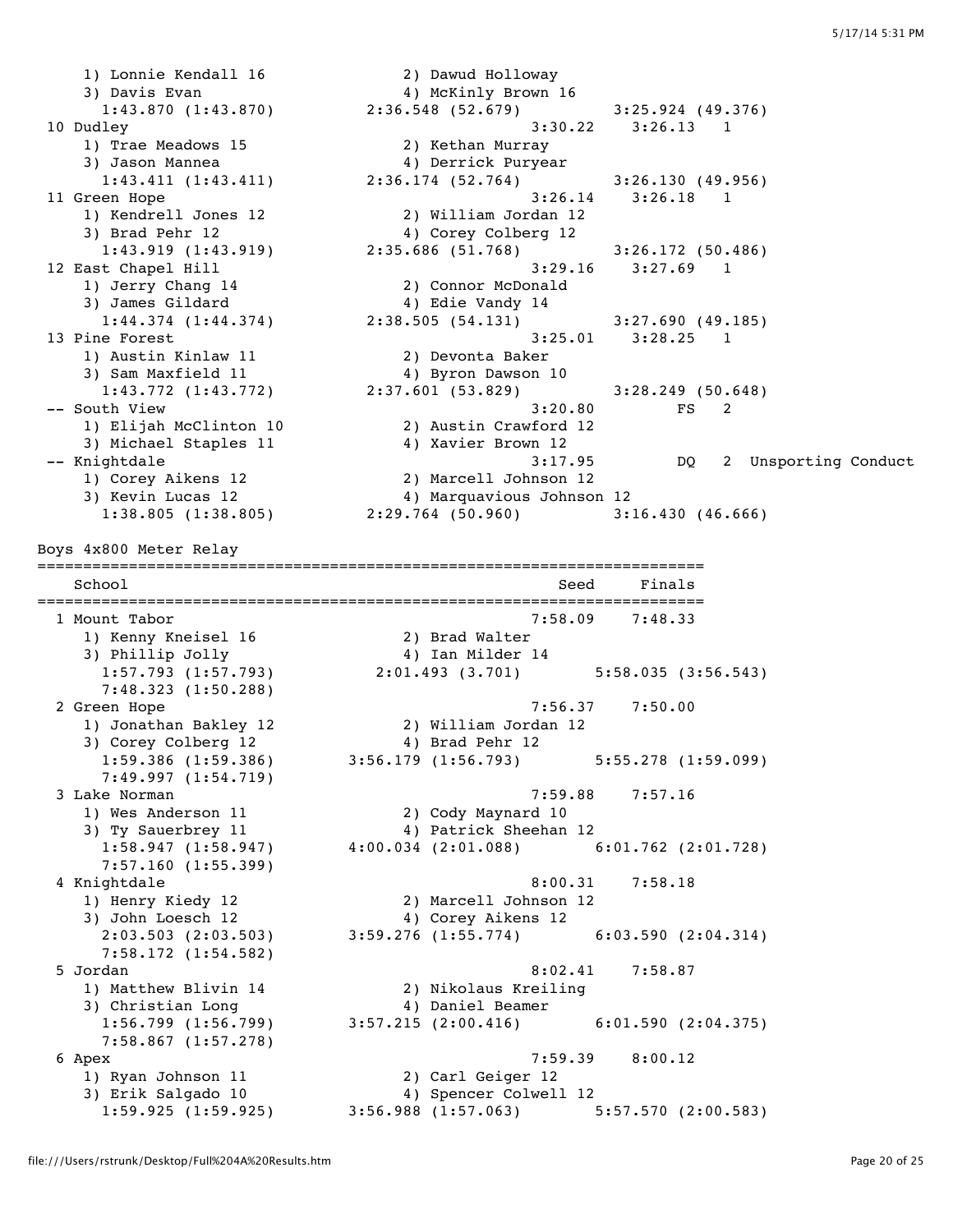8:00.120 (2:02.550) 7 Reagan, Ronald W 8:04.13 8:00.35 1) Jack Robertson 2) Jay Spieler 3) Miles Cabean 4) Alexander Zimmermann 14 8:00.350 (1:58.814) 3) Coy Brown 10 and 4) Jeremy Jones 12 8:04.480 (2:00.044) 8:06.491 (2:00.916) 3) Logan Sutter 10 4) Daniel Kim 11 8:06.821 (2:04.282) 1) Vernon Espinoze 2) Arinton Davis 8:09.623 (2:00.705) 1) Jackson Denton 11 2) Nigel Barnes 12 3) Shaffer Lisle 10 4) Henry Kunz 10 8:10.008 (2:07.735) 1) Darius Reed 11 2) Alex Doherty 11 8:14.541 (2:03.884) 1) Will Sandin 11 2) Andrew Brooks 9 3) Justin Dorner-Thomas 4) Robbie Simmons 8:17.158 (2:06.878) 8:18.495 (2:18.531) 3) David Flechtner 11 4) Rylee Smith 12

 2:03.224 (2:03.224) 4:02.144 (1:58.920) 6:01.536 (1:59.392) 8 East Mecklenburg 8:04.05 8:04.48 1) Fisher Ramsey 11 2) Christian Barnes 11 1:59.725 (1:59.725) 4:03.485 (2:03.761) 6:04.436 (2:00.951) 9 Pine Forest 7:57.83 8:06.50 1) Sam Maxfield 11 2) Aaron Sennabaum 12 3) Walter Johnson 12 4) Dakota Schaub 12 2:01.493 (2:01.493) 4:03.817 (2:02.325) 6:05.575 (2:01.758) 10 Providence 8:06.56 8:06.83 1) Wyatt Maxey 12 2) Tanner Sutter 10 1:55.905 (1:55.905) 3:57.059 (2:01.154) 6:02.539 (2:05.481) 11 West Forsyth 8:09.25 8:09.63 3) Blake Koeval 4) Garrett Farrimond 14 2:00.447 (2:00.447) 4:03.886 (2:03.440) 6:08.918 (2:05.032) 12 New Hanover 8:07.65 8:10.01 1:58.732 (1:58.732) 4:02.453 (2:03.722) 6:02.274 (1:59.821) 13 Butler 8:10.30 8:14.55 3) Nathan Silvestri 10 4) Matthew Barrera 11 2:04.941 (2:04.941) 4:08.474 (2:03.533) 6:10.658 (2:02.185) 14 Broughton 8:07.57 8:17.16 2:00.828 (2:00.828) 4:08.632 (2:07.804) 6:10.280 (2:01.649) 15 South View 8:11.96 8:18.50 1) Austin Crawford 12 2) Rontrel Felton 9 3) RaKesh Page 11 4) Mason Washington 1:57.860 (1:57.860) 3:57.598 (1:59.738) 5:59.965 (2:02.368) 16 Ashley High School 8:13.30 8:25.45 1) Joseph Harty 12 2) Stephen Wilson 12 1:59.895 (1:59.895) 4:01.637 (2:01.742) 6:16.942 (2:15.305)

#### Boys High Jump

| Name           | Year School      | Seed        | Finals       |
|----------------|------------------|-------------|--------------|
|                |                  |             |              |
| 1 Lamar Nobles | 12 Holly Spring  | $6 - 02.00$ | $6 - 06.00$  |
| 2 Kory Jones   | 12 Hoke County   | $6 - 06.00$ | $6 - 04.00$  |
| 3 Keon Howe    | 11 Mallard Creek | $6 - 04.00$ | $J6 - 04.00$ |
| 4 Tevin Ouick  | 15 Ragsdale      | $6 - 02.00$ | $J6 - 04.00$ |

8:25.444 (2:08.503)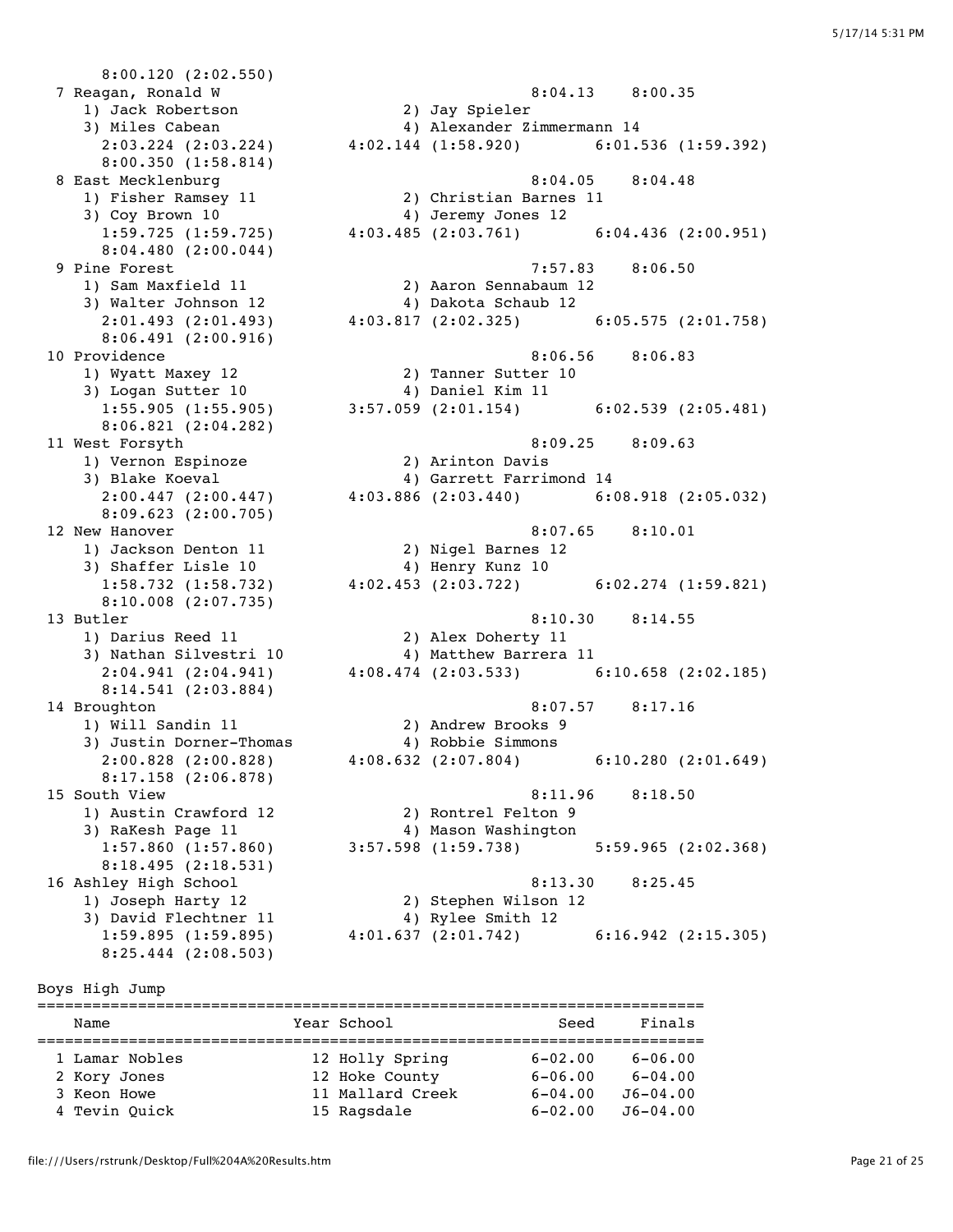| 5 Ouindarius Cunningham | 14 North Davids  | $6 - 04.00$ | $J6 - 04.00$ |
|-------------------------|------------------|-------------|--------------|
| 6 Torin Dorn            | 12 Z.B. Vance    | $6 - 04.00$ | $J6 - 04.00$ |
| 6 Joseph Ibrahim        | 16 West Forsyth  | $6 - 04.00$ | $J6 - 04.00$ |
| 8 Jamie Brown           | 11 Knightdale    | $6 - 02.00$ | $6 - 02.00$  |
| 8 Jocquel Streeter      | 12 Rose, J.H.    | $6 - 04.00$ | $6 - 02.00$  |
| 10 Tyree Gaithright     | 10 Ashley High   | $6 - 02.00$ | $J6 - 02.00$ |
| 11 Steve Fossi-Noue     | 10 Mallard Creek | $6 - 02.00$ | $J6 - 02.00$ |
| 12 Reyho Tshiama        | 12 Apex          | $6 - 04.00$ | $J6 - 02.00$ |
| 13 Cameron Butler       | 12 Robinson, Jay | $6 - 04.00$ | $6 - 00.00$  |
| 14 Ricky Council        | 14 Northern Dur  | $6 - 04.00$ | $J6 - 00.00$ |
| 14 Dejan Foster         | 11 Cary          | $6 - 02.00$ | $J6 - 00.00$ |
| -- Mykol Branch         | 11 Laney         | $6 - 02.00$ | NH           |
|                         |                  |             |              |

Boys Pole Vault

========================================================================= Seed Finals

| ------                |                  |              |               |
|-----------------------|------------------|--------------|---------------|
| 1 Drew Pedersen       | 11 Apex          | $15 - 00.00$ | $15 - 06.00$  |
| 2 Luke Ward           | 14 Mount Tabor   | $12 - 06.00$ | $15 - 00.00$  |
| 3 Joe DeVries         | 12 Apex          | $14 - 06.00$ | $14 - 06.00$  |
| 4 Michael Utecht      | 11 Apex          | $15 - 00.00$ | $J14 - 06.00$ |
| 5 Kevin Schmid        | 12 Cary          | $14 - 06.00$ | $J14 - 06.00$ |
| 6 Joseph Popek        | 16 Ragsdale      | $14 - 00.00$ | $14 - 00.00$  |
| 7 Keon Howe           | 11 Mallard Creek | $12 - 00.00$ | $J14 - 00.00$ |
| 8 Bruce Kopka         | 12 Ashley High   | $13 - 00.00$ | $13 - 06.00$  |
| 9 Merrick Guggeis     | 14 West Forsyth  | $12 - 00.00$ | $13 - 00.00$  |
| 10 Justin Richard     | 9 Lake Norman    | $12 - 06.00$ | $12 - 06.00$  |
| 11 Jacob Clewis       | 12 Butler        | $13 - 00.00$ | $J12 - 06.00$ |
| 12 Zachary Redenbaugh | 12 Hoqqard       | $13 - 00.00$ | $J12 - 06.00$ |
| 13 Ron Shawyer        | 15 North Davids  | $12 - 06.00$ | $J12 - 06.00$ |
| 14 Daniel Suggs       | 10 Ashley High   | $12 - 00.00$ | $11 - 00.00$  |
| -- Terren Williams    | 11 Hoqqard       | $10 - 06.00$ | ΝH            |

Boys Long Jump Adaptive

| Name            | Year School | Seed         | Finals Wind  |      |
|-----------------|-------------|--------------|--------------|------|
| Desmond Jackson | Ahillside   | $14 - 01.75$ | $14 - 07.50$ | റ. 9 |

Boys Long Jump

|    | Name               | Year School         | Seed         | Finals        | Wind        |
|----|--------------------|---------------------|--------------|---------------|-------------|
|    | 1 Jeremy Davis     | 15 Smith, Ben       | $22 - 03.00$ | $23 - 04.50$  | 0.8         |
|    | 2 Kory Jones       | 12 Hoke County      | $22 - 08.00$ | $23 - 02.50$  | $-1.2$      |
|    | 3 Marcus Krah      | 16 Hillside         | $23 - 00.00$ | $22 - 08.50$  | $-0.1$      |
|    | 4 Lamar Nobles     | 12 Holly Spring     | $22 - 08.00$ | $22 - 04.50$  | $-0.6$      |
|    | 5 Brandon McRae    | 12 Hoke County      | $22 - 04.50$ | $J22 - 04.50$ | $-2.1$      |
|    | 6 Jamie Brown      | 11 Knightdale       | $22 - 06.75$ | $22 - 04.00$  | $-0.6$      |
|    | 7 Michael Jenkins  | 12 Garner           | $22 - 00.00$ | $21 - 11.50$  | $2 \cdot 0$ |
|    | 8 jordan freeman   | 9 Garinger          | $21 - 05.50$ | $21 - 10.50$  | 1.3         |
| 9  | Josh (Noah) German | 11 Ardrey Kell      | $21 - 07.50$ | $21 - 06.50$  | $2 \cdot 2$ |
| 10 | Joshua McGowen     | 10 Overhills        | $22 - 02.25$ | $21 - 05.75$  | 0.7         |
| 11 | Jordan Santana     | 14 North Davids     | $23 - 02.25$ | $21 - 05.50$  | 3.3         |
|    | 12 Kimani Hoffman  | 12 Knightdale       | $22 - 05.00$ | $21 - 04.50$  | 0.4         |
|    | 13 Tim Manqum      | 14 Hillside         | $22 - 04.25$ | $21 - 01.50$  | $-0.5$      |
|    | 14 Bruce Chambers  | 10 South Mecklenbur | $21 - 00.50$ | $20 - 07.00$  | 2.2         |
|    | 15 Byron Dawson    | 10 Pine Forest      | $22 - 01.25$ | $19 - 09.75$  | 4.0         |
|    | 16 Alex Barrow     | 11 Butler           | $20 - 10.25$ | $18 - 11.50$  | $-1.4$      |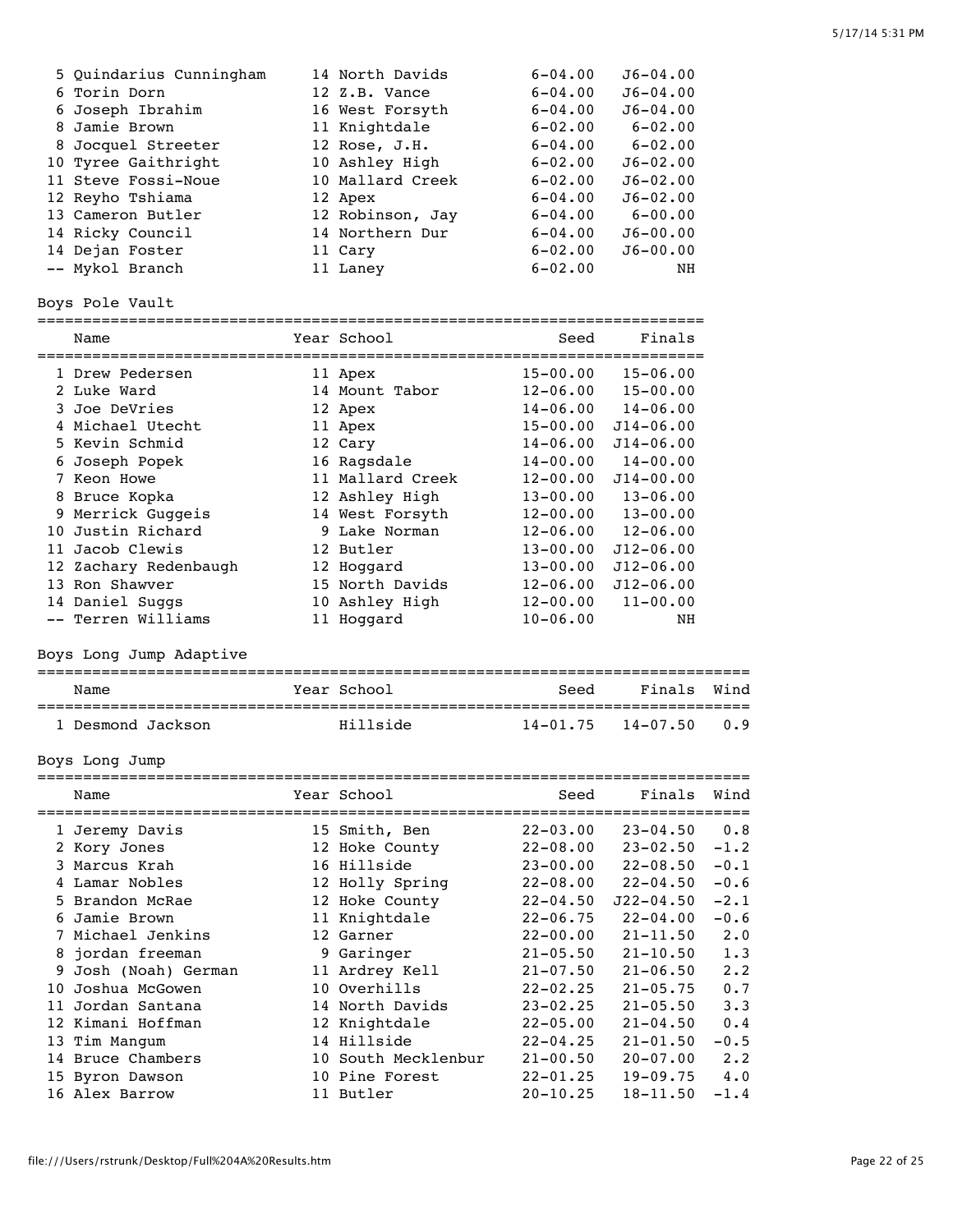Boys Triple Jump

| Name                  |    | Year School       | Seed<br>==================== | Finals       | Wind   |
|-----------------------|----|-------------------|------------------------------|--------------|--------|
| 1 Reyho Tshiama       |    | 12 Apex           | $45 - 01.50$                 | $46 - 05.00$ | $-1.5$ |
| 2 Darryl Shaw         |    | 11 Jack Britt     | $45 - 10.00$                 | $46 - 01.50$ | $-0.9$ |
| 3 Michael Jenkins     |    | 12 Garner         | $45 - 02.50$                 | $45 - 09.50$ | $-0.2$ |
| 4 Jamel Jefcoat       |    | 14 Southeast Gu   | $43 - 03.50$                 | $45 - 02.50$ | $+0.0$ |
| 5 Markel Dalton       |    | 11 Robinson, Jay  | $45 - 04.50$                 | $45 - 01.50$ | $-0.7$ |
| 6 Charleston High     |    | 11 East Wake      | $44 - 06.25$                 | $44 - 08.75$ | 0.8    |
| Kory Jones            |    | 12 Hoke County    | $44 - 04.00$                 | $44 - 04.00$ | 0.5    |
| 8 Tevin Quick         |    | 15 Ragsdale       | $43 - 02.00$                 | $44 - 00.25$ | $-2.9$ |
| 9 Kimani Hoffman      |    | 12 Knightdale     | $47 - 00.50$                 | $43 - 07.75$ | 1.0    |
| 10 Kenneth Leggett    |    | 12 Scotland       | $43 - 08.25$                 | $43 - 07.50$ | $-0.5$ |
| 11 Rome Murphy        |    | 12 New Hanover    | $43 - 11.75$                 | $43 - 01.50$ | 1.0    |
| 12 Josh (Noah) German |    | 11 Ardrey Kell    | $42 - 09.25$                 | $42 - 11.50$ | 0.8    |
| 13 Boyce Seals        |    | 14 Davie County   | $43 - 01.25$                 | $42 - 10.50$ | 1.1    |
| 14 Samuel Murphy      |    | 12 Berry, Phillip | $42 - 10.50$                 | $42 - 07.00$ | $-2.6$ |
| 15 Steve Fossi-Noue   | 10 | Mallard Creek     | $44 - 02.00$                 | $42 - 02.50$ | $-1.2$ |
| -- Marcus Krah        |    | 16 Hillside       | $44 - 02.75$                 | ND.          | NWI    |

Boys Shot Put

=========================================================================

| Name                  | Year School         | Seed         | Finals       |
|-----------------------|---------------------|--------------|--------------|
| 1 Elijah Mallory      | 12 Wakefield        | $50 - 08.00$ | $56 - 00.75$ |
| 2 Ryan Davis          | 11 Pine Forest      | $50 - 11.50$ | $54 - 08.00$ |
| 3 Daniel Ligons       | 10 Holly Spring     | $47 - 08.25$ | $52 - 04.50$ |
| 4 Kalvin Johnson      | 14 Ragsdale         | $51 - 02.25$ | $52 - 01.50$ |
| 5 Alex Banoczi        | 12 Ashley High      | $48 - 02.00$ | $50 - 11.25$ |
| 6 Terrell Adams       | 10 Middle Creek     | $49 - 11.50$ | $50 - 09.00$ |
| 7 Derrick Freeland    | 12 Mallard Creek    | $53 - 08.50$ | $50 - 00.75$ |
| 8 Tim Samuels         | 12 Mallard Creek    | $49 - 01.00$ | $49 - 09.75$ |
| 9 Kevin Alanis        | 11 Alexander Centra | $53 - 01.00$ | $49 - 06.00$ |
| 10 Chetney Taylor     | 16 Ragsdale         | $48 - 11.50$ | $48 - 05.50$ |
| 11 Jordan Musselwhite | 12 New Hanover      | $49 - 00.50$ | $48 - 04.50$ |
| 12 Russell Corbett    | 10 Ashley High      | $46 - 10.50$ | $47 - 09.00$ |
| 13 Madison McCotter   | 14 Grimsley         | $46 - 05.50$ | $46 - 05.50$ |
| 14 Brandon Easterling | 11 Apex             | $47 - 07.50$ | $45 - 10.75$ |
| 15 Iyin Battle        | 15 East Chapel      | $49 - 06.00$ | $44 - 01.75$ |
| 16 Geoffry Leins      | 12 Lake Norman      | $52 - 04.00$ | $43 - 00.75$ |

# Boys Shot Put Wheelchair

| Name             | Year School | Seed        | Finals      |
|------------------|-------------|-------------|-------------|
| 1 Ty Ruvolis     | Mount Tabor | $8 - 09.25$ | $9 - 04.50$ |
| 2 Marcus Lumamba | Mount Tabor | $6 - 05.00$ | $6 - 10.00$ |

# Boys Discus Throw

| Name            | Year School         | Seed       | Finals     |
|-----------------|---------------------|------------|------------|
| 1 Ryan Davis    | 11 Pine Forest      | $157 - 08$ | $161 - 05$ |
| 2 Kevin Alanis  | 11 Alexander Centra | $154 - 11$ | $157 - 10$ |
| 3 Jason Lockamy | 12 Apex             | $160 - 07$ | $157 - 00$ |
| 4 Damontay Rhem | 11 East Wake        | $157 - 03$ | $156 - 08$ |
| 5 Iyin Battle   | 15 East Chapel      | $145 - 08$ | $151 - 04$ |
| 6 Johnny Hofer  | 11 West Mecklenburg | $134 - 10$ | $148 - 10$ |
| 7 Alex Banoczi  | 12 Ashley High      | $136 - 04$ | $141 - 01$ |
|                 |                     |            |            |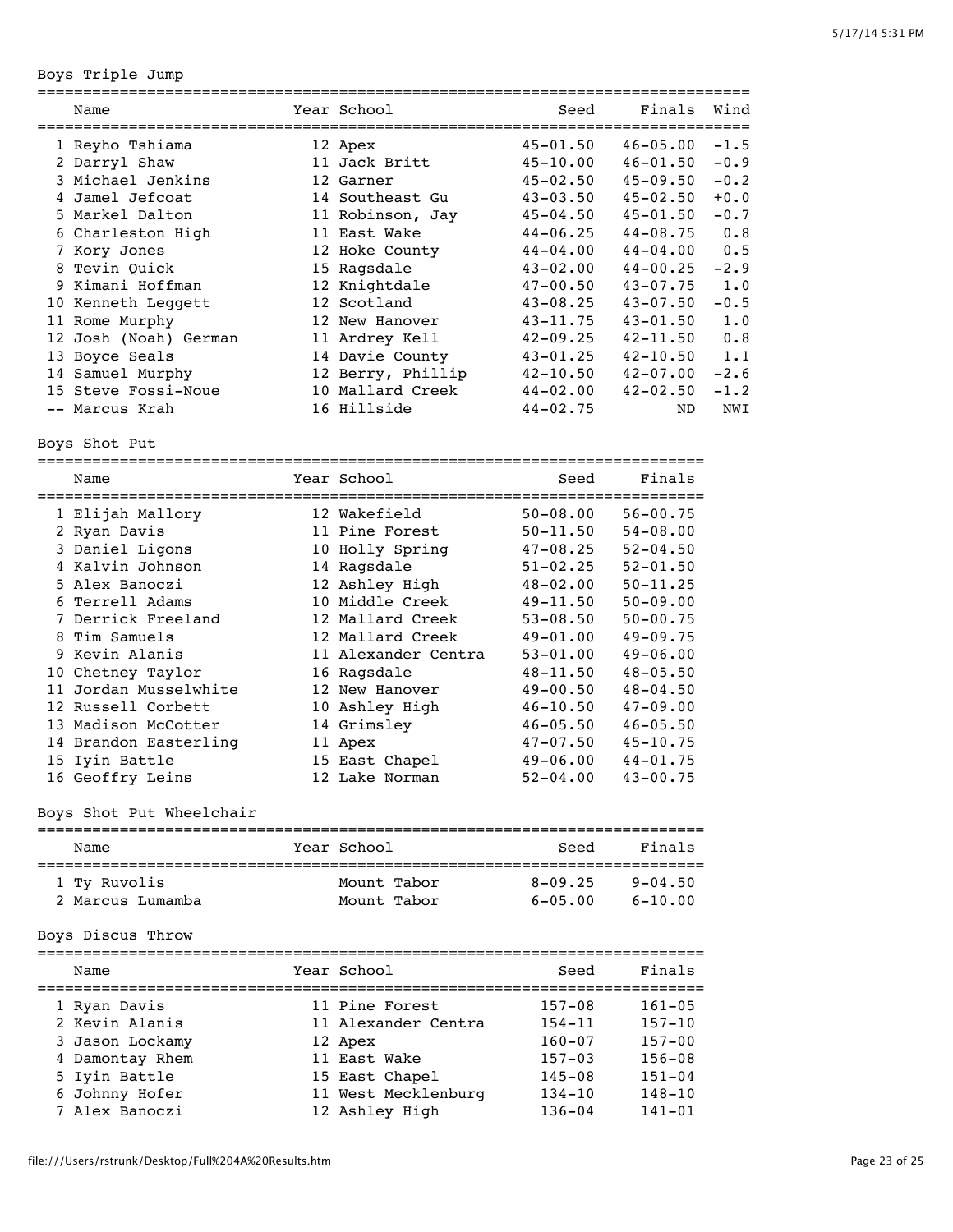| 8 Yanick Mendez    | 12 Porter Ridge  | $136 - 08$ | $138 - 07$ |
|--------------------|------------------|------------|------------|
| 9 Madison McCotter | 14 Grimsley      | $137 - 11$ | $138 - 01$ |
| 10 Shane Jones     | 14 East Chapel   | $136 - 07$ | $136 - 07$ |
| 11 Shy Keim Oliver | 12 Scotland      | $135 - 08$ | $130 - 04$ |
| 12 Tewodros Craiq  | 11 Mallard Creek | $135 - 08$ | $128 - 09$ |
| 13 Jordan Sellers  | 12 Southeast Ra  | $141 - 11$ | $124 - 02$ |
| 14 Charles Lankau  | 14 Reagan, Rona  | $136 - 04$ | $123 - 04$ |
| 15 Russell Corbett | 10 Ashley High   | $131 - 08$ | $100 - 08$ |
| -- Terrell Adams   | 10 Middle Creek  | $143 - 05$ | FOUL       |

# Boys Discus Throw Wheelchair

| Name             | Year School | Seed      | Finals     |  |  |  |
|------------------|-------------|-----------|------------|--|--|--|
|                  |             |           |            |  |  |  |
| 1 Marcus Lumamba | Mount Tabor | $25 - 04$ | $27 - 0.3$ |  |  |  |
| 2 Tv Ruvolis     | Mount Tabor | $20 - 11$ | $20 - 05$  |  |  |  |

## Women - Team Rankings - 18 Events Scored

| 1) Parkland          | 89    | 2) Wakefield           | 51    |
|----------------------|-------|------------------------|-------|
| 3) T.C. Roberson     | 48    | 4) Cary                | 47    |
| 5) Apex              | 46    | 5) Southeast Raleigh   | 46    |
| 7) Mallard Creek     | 34    | 8) Reagan, Ronald W    | 22.50 |
| 8) Berry, Phillip O. | 22.50 | 10) Myers Park         | 21    |
| 11) Green Hope       | 20    | 11) Mount Tabor        | 20    |
| 11) Dudley           | 20    | 14) Olympic            | 18    |
| 15) Grimsley         | 15    | 16) Providence         | 13    |
| 16) Broughton        | 13    | 18) Sanderson          | 12    |
| 19) Millbrook        | 10    | 19) Jordan             | 10    |
| 21) Northern Durham  | 9     | 22) Ardrey Kell        | 8     |
| 22) Panther Creek    | 8     | 22) Watauga            | 8     |
| 25) West Forsyth     | 7     | 25) High Point Central | 7     |
| 25) Jack Britt       | 7     | 28) Riverside (4A)     | 5     |
| 28) Knightdale       | 5     | 28) Clayton            | 5     |
| 31) Lake Norman      | 4     | 31) Overhills          | 4     |
| 31) Leesville Road   | 4     | 31) West Johnston      | 4     |
| 31) Hopewell         | 4     | 36) Hoke County        | 3     |
| 36) Laney            | 3     | 36) South Central      | 3     |
| 36) New Bern         | 3     | 36) Raqsdale           | 3     |
| 36) Smith, Ben L     | 3     | 36) Garner             | 3     |
| 43) Wake Forest      | 2     | 43) Davie County       | 2     |
| 43) South View       | 2     | 43) Hillside           | 2     |
| 43) R.J. Reynolds    | 2     | 43) Pine Forest        | 2     |
| 49) East Forsyth     | 1     | 49) Swett, Purnell     | 1     |

# Men - Team Rankings - 26 Events Scored

| 1) Mount Tabor       | 63 | 2) Apex                | 57    |
|----------------------|----|------------------------|-------|
| 3) Mallard Creek     | 45 | 4) Southeast Raleigh   | 36    |
| 5) Garner            | 32 | 6) Pine Forest         | 28    |
| 7) Hillside          | 25 | 8) Knightdale          | 24.50 |
| 9) Butler            | 23 | 9) Hoke County         | 23    |
| 11) Richmond Senior  | 22 | 12) Holly Springs      | 21    |
| 13) Wakefield        | 19 | 14) Southeast Guilford | 16    |
| 15) Jack Britt       | 15 | 16) South View         | 14    |
| 16) Ragsdale         | 14 | 16) Broughton          | 14    |
| 19) East Chapel Hill | 13 | 20) Lake Norman        | 11    |
| 21) South Central    | 10 | 21) Green Hope         | 10    |
| 21) Robinson, Jay M  | 10 | 21) Smith, Ben L       | 10    |
| 25) Porter Ridge     | 9  | 26) Sanderson          | 8     |